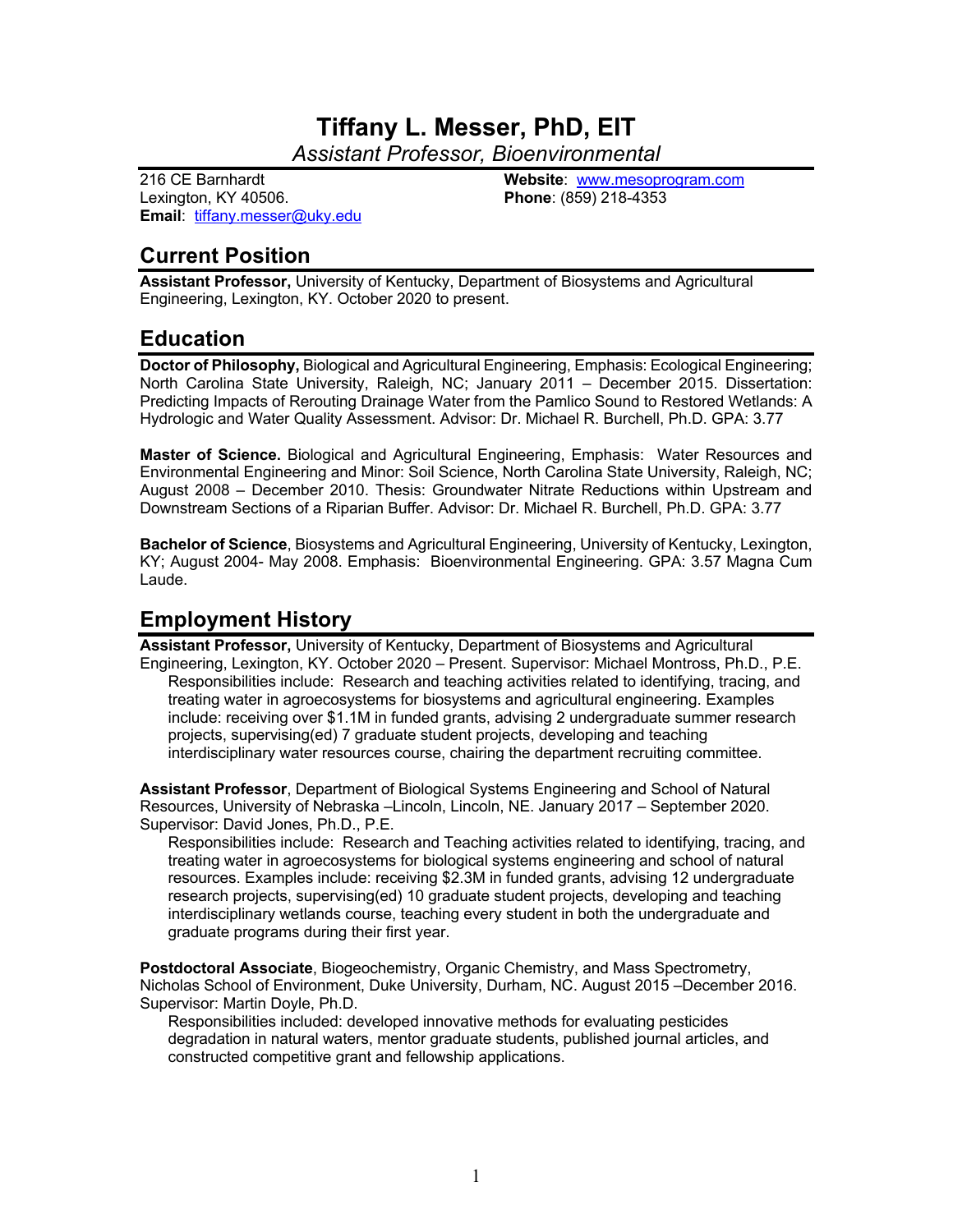**Laboratory Manager, Research, and Teaching Assistant**, Department of Biological and Agricultural Engineering, North Carolina State University, Raleigh, NC. August 2008 – August 2015. Supervisor: Michael R. Burchell, Ph.D.

Responsibilities included: modeled nitrogen transformations and loading rates in wetland systems; developed 15N tracer protocol, experimental design, and monitoring scheme, coauthored two funded research grants, managed wetland research laboratory, managed wetland and riparian buffer field monitoring sites, modeled wetland hydrology in DRAINMOD and developed water management plan, co-lectured and served as a teaching assistant for multiple classes for 7 years.

#### **Water Resources Engineering Intern**, Hazen and Sawyer, Lexington, KY

and Raleigh, NC. May 2015 – August 2016. Supervisors: John Steinmetz, P.E. (Lexington) and Everette Knight, P.E. (Raleigh)

Responsibilities included: drafted future force main for Winchester, KY water treatment plant, co-authored proposals and quarterly reports, **e**valuated future construction site locations, researched and reported new BMP regulations in the state of North Carolina and organized webinars for modeling software in GIS and AutoCAD.

**Research and Teaching Assistant**, Biosystems and Agricultural Engineering, Lexington, KY. May 2005 – May 2008. Supervisors: Steven Workman, Ph.D., P.E. & Scott Shearer, Ph.D., P.E. Responsibilities included: laboratory instructor for Basic Principles of Surveying, assisted in organizing water quality awareness extension events, researched flow rate effects for various forms of porous concrete, installed and evaluated erosion control measures on equine farms, and developed evapotranspiration predictor in Microsoft Excel.

**Environmental Engineering Intern**, CDP Engineers, Lexington, KY. May 2005 – December 2006. Supervisors: Sandy Camargo, P.E.

Responsibilities included: Co-developed Phase II programs for various cities in Kentucky and Ohio, surveyed future construction sites, designed rain gardens, and drafted stream restoration projects.

## **Summary**

Prior to beginning my position at the University of Kentucky (UK), I served in a tenure assistant professor position in the Biosystems Engineering Department at the University of Nebraska-Lincoln (UNL). In an effort to separate accomplishments prior to my transfer and continuation into a tenure track position in the Biosystems and Agricultural Engineering Department major accomplishment have been separated to represent work: a) completed at UK (October 2020-current), b) Initiated at UNL and completed at UK (2020-2021), c) Completed at UNL (January 2017 – October 2020), d) completed prior to UNL (prior to January 2017).

### **Grantsα**

| Role                                          | UK<br>Since Oct 2020 | <b>UNL</b><br>Jan 2017 - Sept 2020 | <b>Prior to UNL</b><br>Prior to 2017 | Total            |
|-----------------------------------------------|----------------------|------------------------------------|--------------------------------------|------------------|
| PI Nationally<br>Competitive                  | \$1,008,868(2)       | \$532,158(2)                       | \$291,000 (2)                        | \$1,832,026(6)   |
| Co-PI Nationally<br>Competitive               |                      | \$1,752,203(4)                     | \$49,728(2)                          | \$1,801,931(6)   |
| PI Other                                      | \$179,354(5)         | \$142,725(6)                       |                                      | \$302,142(9)     |
| Co-PI Other                                   | \$9,922(1)           | \$413,044(2)                       |                                      | \$422,966(3)     |
| PI In-Review $\beta$                          |                      |                                    |                                      |                  |
| Co-PI In-Review <sup><math>\beta</math></sup> | \$25,000(1)          | -                                  |                                      | -                |
| Total                                         | \$1,198,145(7)       | \$2,840,130 (14)                   | \$340,728 (4)                        | \$4,379,003 (25) |

<sup>a</sup>Number of grants in parenthesis.

β Not included in total.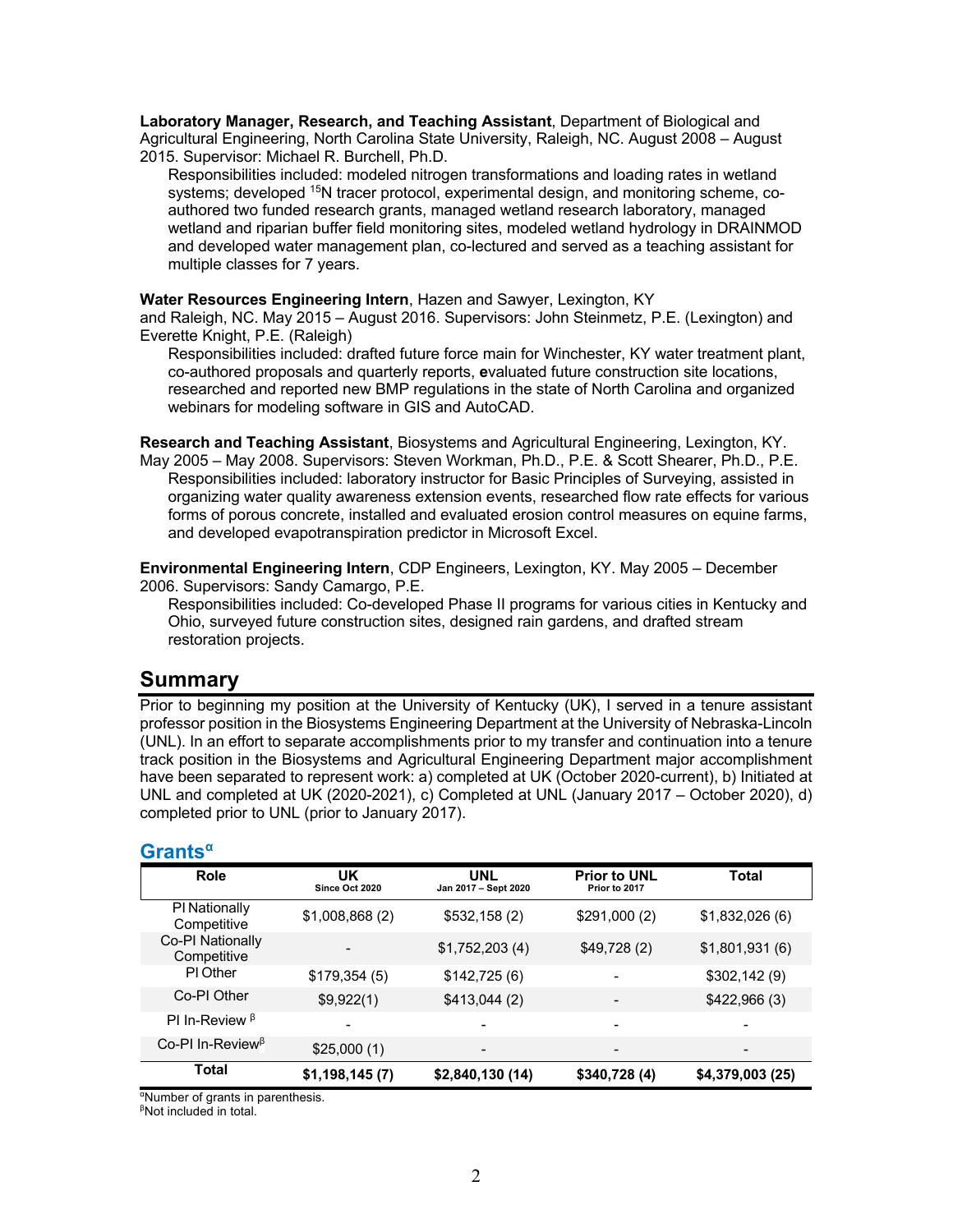## **Refereed Publicationsα**

| <b>Role</b>                              | UK<br>Since Oct 2020 | <b>UNL</b><br>Jan 2017 - Sept<br>2020 | <b>Prior to UNL</b><br>Prior to 2017 | Total  |
|------------------------------------------|----------------------|---------------------------------------|--------------------------------------|--------|
| Published                                | 8(3)                 | 11(8)                                 | 2(1)                                 | 21(12) |
| In Press                                 | 2(2)                 | -                                     | $\overline{\phantom{a}}$             | 2(2)   |
| In Review <sup><math>\beta</math></sup>  | 2(1)                 |                                       | $\overline{\phantom{a}}$             | 3(2)   |
| In Prep for 2021 Submission <sup>ß</sup> | 3(3)                 | -                                     | $\overline{\phantom{a}}$             | 3(3)   |
| Total                                    | 9(4)                 | 11 (8)                                | 2(1)                                 | 23(14) |

α Publications in parenthesis are as first author or when graduate student under direct supervision is first author. <sup>β</sup>Not included in total.

## **Presentationsα**

| Role                                       | IJΚ<br>Since Oct 2020 | UNL<br>Jan 2017 - Sept 2020 | <b>Prior to UNL</b><br>Prior to 2017 | Total |
|--------------------------------------------|-----------------------|-----------------------------|--------------------------------------|-------|
| <b>Invited Speaker</b>                     | 2                     | 4                           |                                      | 6     |
| Conference (Self)                          | 3                     | 8                           | 24                                   | 35    |
| Conference<br>(Student from Research Team) | 24                    | 20                          |                                      | 32    |
| Conference<br>(Collaborator)               |                       |                             | 4                                    | 12    |
| <b>Invited Seminars</b>                    | 3                     | 5                           |                                      | 8     |
| Media Interviews/ Press<br>Releases        |                       | 2                           |                                      | 9     |
| <b>Invited Extension Trainings</b>         |                       | 13                          | 3                                    | 17    |
| Total                                      | 30                    | 59                          | 31                                   | 109   |

## **Teaching**

| <b>Activity</b>                                       | UK<br>Since Oct 2020 | <b>Initiated at UNL</b><br><b>Completed at UK</b> | <b>UNL</b><br>Jan 2017 - Sept 2020 | <b>Prior to UNL</b><br>Prior to 2017 | Total |
|-------------------------------------------------------|----------------------|---------------------------------------------------|------------------------------------|--------------------------------------|-------|
| Courses Developed                                     |                      |                                                   | 4                                  |                                      |       |
| Courses Taught                                        |                      |                                                   | 12                                 | 8                                    | 22    |
| <b>Guest Lectures</b>                                 | 4                    |                                                   | 14                                 |                                      | 18    |
| <b>Graduate Students</b><br><b>Currently Advising</b> | 5                    | つB                                                |                                    |                                      |       |
| <b>Graduate Students</b><br>Completed                 |                      | っ                                                 | 4                                  |                                      | 6     |
| Undergraduate<br><b>Students Advised</b>              |                      |                                                   | 44                                 |                                      | 44    |

 $\beta$ Two of the graduate students I was advising prior to my move stayed at UNL and I continue to be their major graduate advisor. I retained full graduate advising status at UNL until the completion of their degrees. The MS student will complete his degree July 2021 and the PhD student is anticipated to complete his degree in Summer 2022.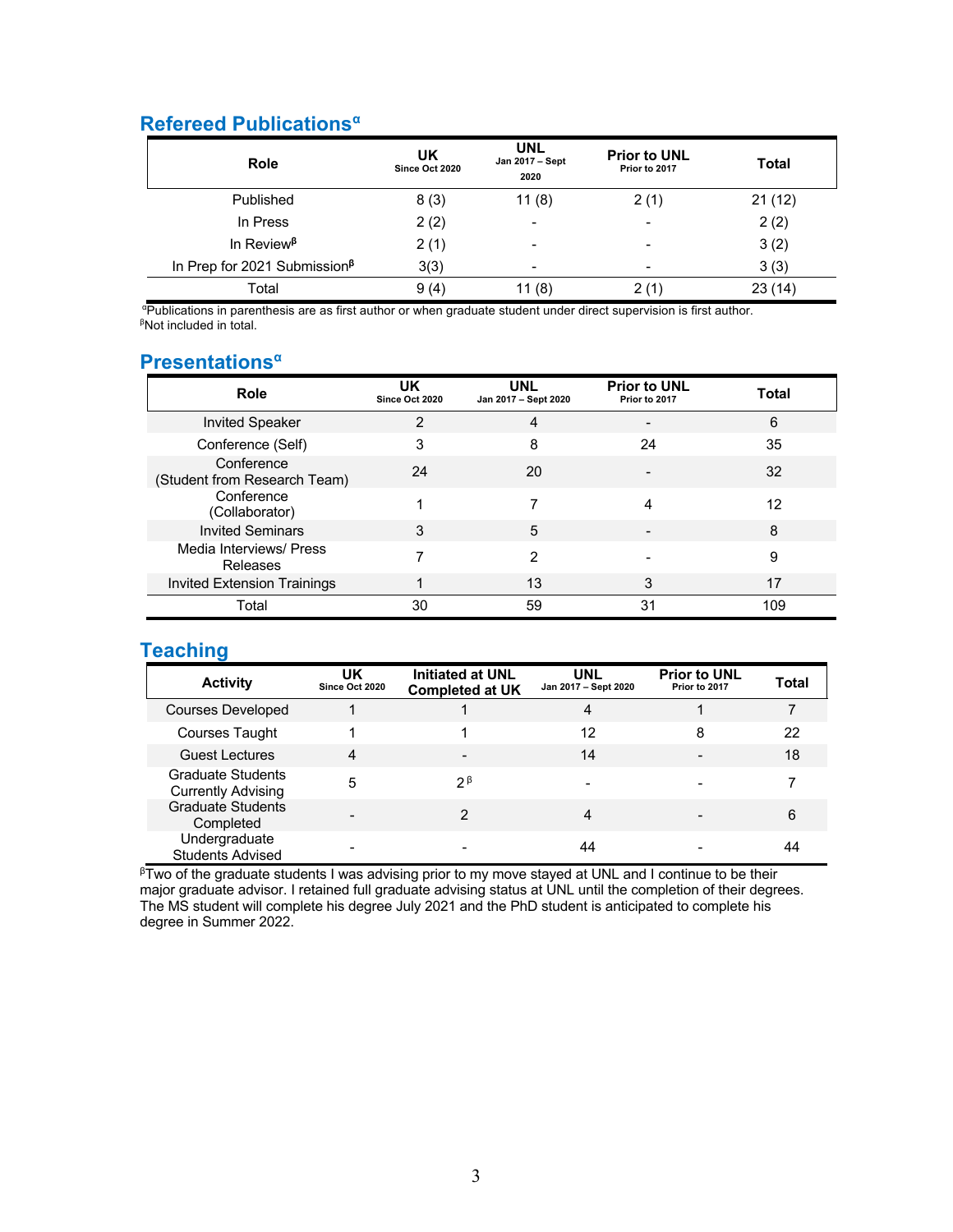### **Grants and Contracts (Total: \$4,279,003; \$2,174,395 to Messer program)**

**Externally Funded Research Grants (Total: \$3,633,957; \$1,900,483 to Messer program)**

#### *Current*

1. **T. Messer**. CAREER: Impact of Pesticide and Antibiotic Cocktails on Nitrogen Removal Processes in Treatment Wetlands, NSF-Environmental Engineering, 7/1/2021-6/30/2026, **\$529,105** (\$529,105 to Messer Program). Submitted 7/29/2020. Recommended for funding and awaiting award.

The goal of this CAREER project is to improve our understanding of the cumulative effect of increased use and occurrence of commonly used antibiotics and pesticides on nitrogen transformation processes in wetlands while engaging communities by establishing an innovative citizen science and education platform to improve water quality across generations and communities using treatment wetlands. The proposed program will complete the following **objectives**: identify water quality parameters impacting nutrient removal efficacy of land-based and **innovative** floating treatment wetland systems; use 15N enrichments to determine nitrate removal pathways; create a toolkit for identifying ideal placement and sizing of wetlands using three-dimensional multiparameter in-situ sensor technologies; train future practitioners through mentorship; establish pre-K and high school curriculums to deliver hands-on ecological systems education; and design and engage citizen science opportunities and water quality training virtually and at field locations.

2. **T. Messer**, M. Montano, and D. Miller. 2021. Evaluation of Nanopesticide Fate and Transport and Biogeochemical Implications in Agroecosystems, USDA-NIFA A1511 Nanotechnology for Agricultural and Food Systems, \$**479,763**. 1/1/21-12/31/2025, Messer: PI (\$383,810 to Messer Program).

The project will investigate nanopesticide fate and transport in agroecosystems and downstream aquatic settings using a combination of microcosm, mesocosm, and field experiments. Further, impacts of nanopesticides on nitrogen processes are investigated.

3. S. Bartelt-Hunt, **T. Messer**, and D. Snow. 2019. Influence of Agrochemical Mixtures on Treatment Wetland Ecosystem Services, USDA-NIFA, **\$499,999**, 05/01/2019-04/30/2023, Messer: Co-PI (\$199,999 to Messer Program)

This project will evaluate the discrete and combined effects of specific veterinary antibiotics and an increasingly used nitrification inhibitor (nitrapyrin) to nitrogen transformation and its potential effect on nitrate-N treatment efficiency in saturated sediments and wetlands. Specific research objectives of our project are to: 1) simulate and quantify the combined effects of antibiotics and a commercial nitrification inhibitor on the nitrogen cycle in saturated pulse flow treatment wetlands; and 2) determine the overall effect of trace levels of antibiotics and nitrification inhibitors on the nitrate-N removal potential of pulse flow wetlands receiving contaminated agricultural run-off. We will first conduct microcosm incubations at a USGS research laboratory to establish the concentration levels where nitrapyrin and antibiotic mixtures affect nitrate transformation. Nitrogen and antibiotic transformation, and nitrapyrin interactions will be assessed in two sets of mesocosm wetland experiments using methods from past successful simulations. The transformation and fate of selected veterinary antibiotics will also be tracked in the mesocosms. Findings will provide new insight into whether residues of nitrification inhibitors and veterinary antibiotics in these environments will affect proposed mitigation strategies for controlling nitrogen losses from fertilized crops and managing nitrate contamination of ground and surface water. This project will accelerate research programs of two early career scientists, foster collaborations with an established USGS biogeochemist and USDA-ARS microbiologist, and will train a PhD student in environmental analytical and stable isotope methods. All activities will help to further our understanding of the potential effects of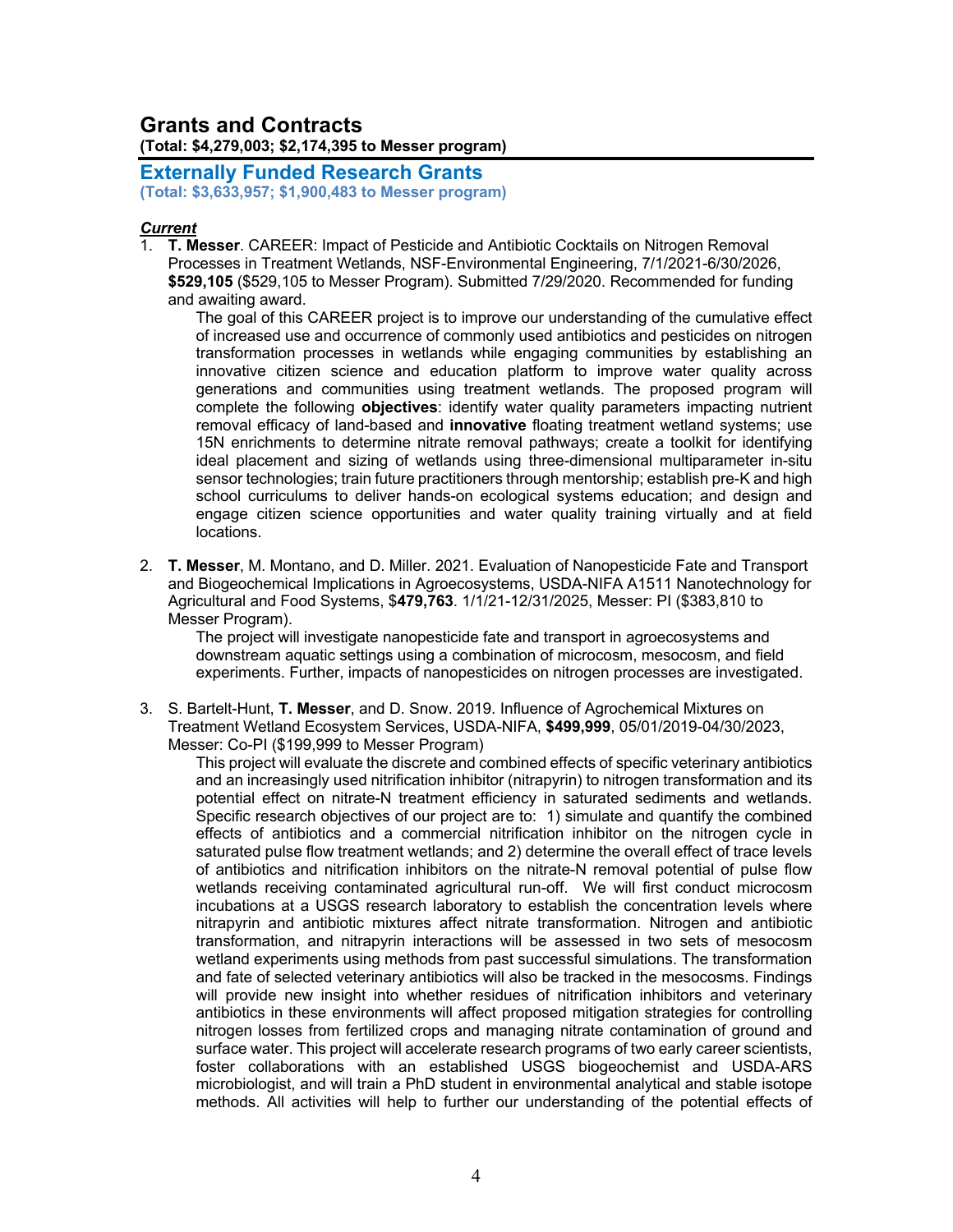specific contaminant mixtures on nitrogen biotransformation in wetlands designed to treat run-off from urban and agricultural watersheds. Findings from this study will be disseminated through research presentations, high impact journal articles, local seminars, national conferences, technical workshops, a public magazine article, public outreach presentations, and an undergraduate wetlands class.

4. **T. Messer**, D. Snow, and M. Doyle. 2018. Photodegradation of Insecticides in Rivers Adjacent to Agricultural Intensive Regions: A Novel Water Quality Monitoring Approach, USDA-NIFA, **\$498,500**, 3/1/18-2/28/2022, Messer: PI (\$398,800 to Messer Program)

Worldwide chronic levels of insecticides in rivers continue to rise, which have significant human health and food security implications. Insecticides, once in the environment, are exposed to a range of environmental conditions, resulting in degradation and formation of potentially harmful byproducts. The overarching goal of the proposed work is to quantify the potential role of river geomorphology on photochemical transformation fate and degradation rates of two insecticides that are contaminants of emerging concern (CECs): Imidacloprid and Clothiandin. Path-specific environmental conditions of two agricultural impacted rivers in the Midwest and Southeast will be assessed. Objectives include three coupled field/laboratory research schemes: 1. Sypnotic, 2. Eulerian, and 3. Lagrangian. Each objective will incorporate the development of alternative field and sensor-based approaches for studying rivers in agroecosystems. The novelty of the proposed work is we will conceptually and methodologically follow variable conditions experienced by a water particle as it travels through a river using passive drifting sensors, ultimately providing a more accurate picture of CEC fate and transport. Expected deliverables include: 1. Provide realistic recommendations for minimizing environmental impacts of these insecticides, 2. Improve current fate and transport methodology that will be transferable and scalable to other questions in rivers adjacent to agrosystems (e.g., nutrient retention), and 3. Provide undergraduate and graduate training.

5. S. Fernando, S. Bartlett-Hunt, D. Loy, **T. Messer**, G. Morota, H. Paz Manzano, A. Schmidt, D. Snow, and R. Stowell. 2018. Investigating mobile genetic elements and resistance gene reservoirs towards understanding the emergence and ecology of antimicrobial resistance in beef cattle production systems, USDA-NIFA, **\$773,607**, 2/15/2018 – 2/14/22, Messer: Co-PI (\$38,680 to Messer Program)

Our preliminary studies and proposed experiments employ some of the most powerful, genome-based methodologies and analytical chemistry methods to identify antimicrobial compounds, and genes in the environment. These approaches will be applied to both antibiotic free and antibiotic treated cattle and pens and will be implemented at the U.S. Meat Animal Research Center new antibiotic free feedlot facility. We will further our strong relationships with Nebraska and the central Plains beef producers and will work closely with them to implement our research findings. At the completion of the project, the expected outcomes of outreach activities are: 1. Improved access among producers, consumers, stakeholders and their advisors to research-based information, tools and resources communicated in a way that facilitates improved understanding of potential AMR-related food safety risks; and 2. Improved ability among producers, consumers, stakeholders and their advisors to assess and adopt practices to mitigate potential AMR-related food safety risks.

#### *Completed*

1. T. Gilmore, A. Mittelstet, and **T. Messer**. 2018. Survey of Groundwater Transit Times and Nitrate Delivery to Bazile Creek, Nebraska DEQ, **\$30,000**, 06/01/2018-5/31/2020, Messer: Co- PI (\$3,000 to Messer Program)

The groundwater underlying the Bazile Creek watershed has high levels of nitrate, and baseflow makes up roughly 60% of annual stream flow (Figure 1; Baseflow Index is the percent of annual stream discharge derived from baseflow). Although long-term time series are not available for stream-water nitrate concentrations in Bazile Creek, existing data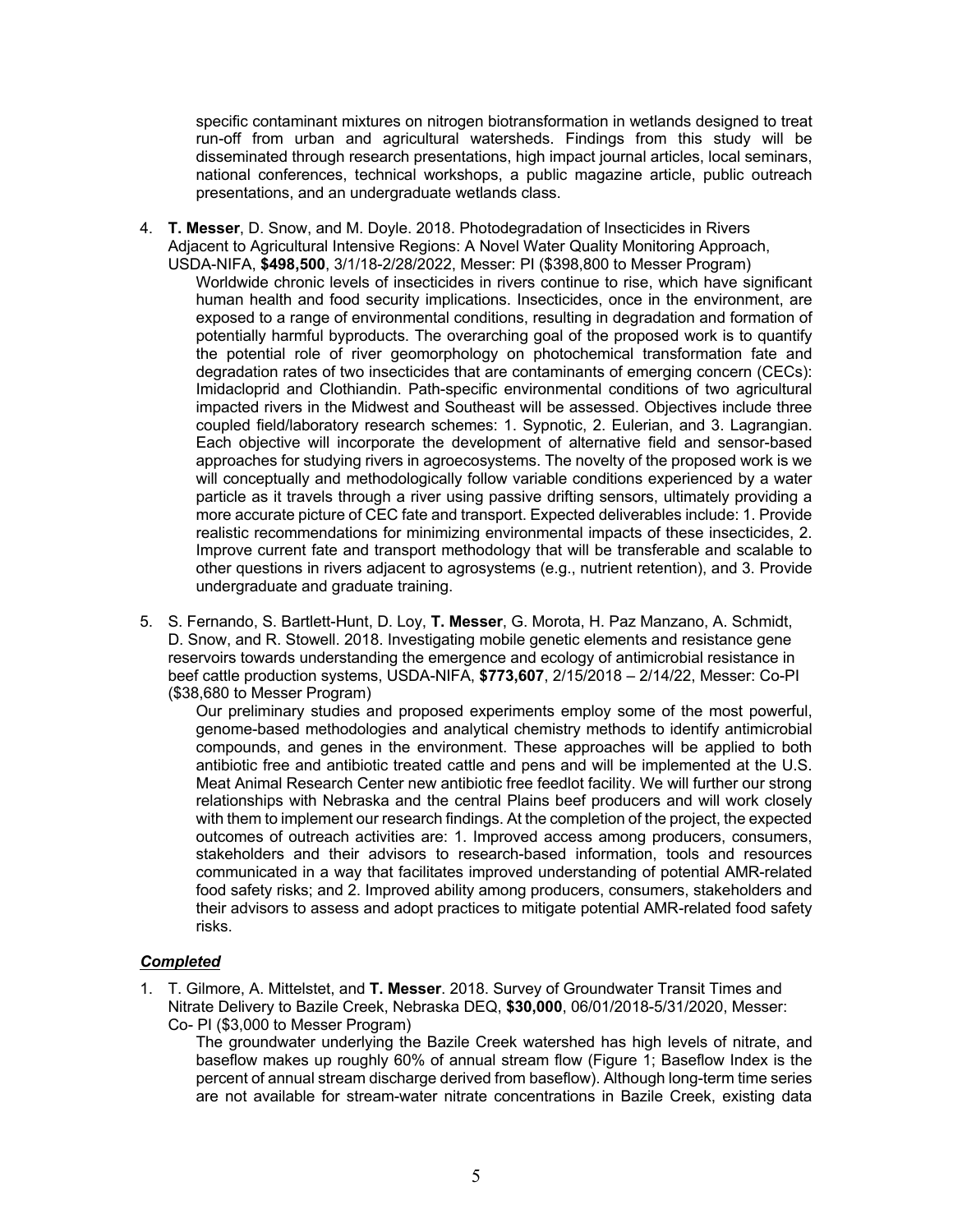suggest (1) increasing stream-water nitrate concentrations over time, and (2) nitrate concentrations that generally decrease in the downstream direction (Figure 2). The proposed work is a first step toward the overall goals of (1) understanding groundwater contribution to these spatial and temporal trends in stream-water nitrate, and (2) gauging the magnitude and timing of future groundwater nitrate loading to Bazile Creek. The specific objectives addressed by this project are: 1. Quantify a range of timescales for delivery of groundwater nitrate to Bazile Creek, and 2. Survey nitrate concentration in groundwater that discharges to Bazile Creek.

2. **T. Messer**, T. Gilmore, and A. Mittelstet, 2019. LTAR Research: Testing a Novel Groundwater Age-dating Technique in Bazile Creek Watershed, **\$33,648**, 11/1/2019 – 10/30/2021, Messer: PI (\$33,648 to Messer Program)

This project will assess groundwater transient times in a Nebraska watershed to determine new methods to determining groundwater age. The project is a subproject of a larger grant awarded to Dr. Tala Awada. Results from the project will aide in identifying age of nitrate contamination is within groundwater systems in a region of Nebraska with nitrate concentrations exceeding Environmental Protection Agency health requirements for drinking water from wells.

3. S. Bartelt-Hunt, C. Wittich, E. James, S. Kim, Y. Li, **T. Messer**, J. Eun, X. Li, J. Steelman, C. Sim. REU Site: Sustainability of Horizontal Civil Networks in Rural Areas, NSF REU 19-582, **\$448,597** (\$22,429 to Messer Program): 5/1/2020-4/30/2023.

Provides undergraduate summer research assistant opportunities to study best management practices in rural communities of Nebraska.

4. **T. Messer**, 2016. Photodegradation of Imidacloprid in Rivers Adjacent to Agricultural Facilities: A Novel Water Quality Monitoring Approach, USDA AFRI NIFA ELI Post Doc Fellowship, **\$165,000**, Messer: Fellow (\$165,000 to Messer Program).

Project was the basis of my postdoctoral project and covered stipend and tuition with an additional yearly research allowance.

5. **T. Messer.** 2012. Predicting Impacts of Rerouting Drainage Water from the Pamlico Sound to Restored Wetlands – A Critical Component to Galvanize Stakeholder Cooperation, EPA STAR Fellowship, **\$126,000**, Messer: Fellow (\$126,000 to Messer Program).

Project was the basis of my PhD project and covered stipend and tuition with an additional yearly research allowance.

6. Burchell, Michael R., F. Birgand, S.W. Broome, and **T.L. Messer**. 2013. A Mesocosm Study to Determine Nitrogen Assimilation Capacity of a Restored Wetland Slated to Receive Pumped Drainage Water - a Critical Component to Maximize Improvement to the Pamlico Sound. **\$29,914**. NCSU Water Resources Research Institute 03/01/2013 - 02/28/2014, Messer: Co-PI (\$0 to Messer Program).

Project was the basis of my PhD project and covered costs for the isotopic microcosm study.

7. Burchell, M.R and **T.L. Messer**. 2012. Predicting Water Quality Impacts of Rerouting Drainage Water from the Pamlico Sound to Restored Wetlands. NCSU Sea Grant Program. **\$19,814.**  09/01/2012 – 04/30/2014, Messer: Co-PI (\$0 to Messer Program).

Project was the basis of my PhD project and covered costs for 18 wetland mesocosm nutrient studies.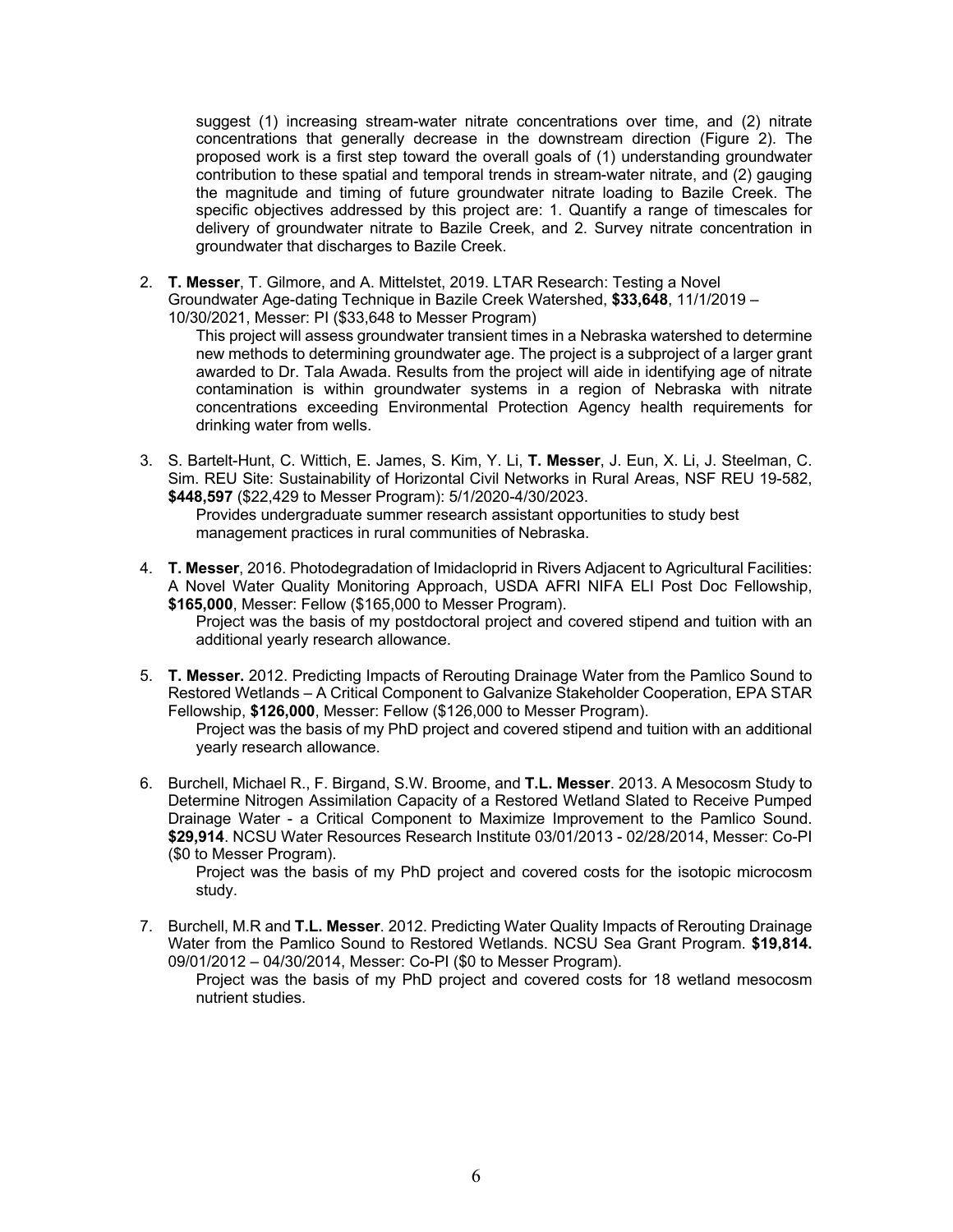### **Internally Funded Research Grants**

**(Total: \$745,045; 273,911 to Messer program)**

*Current*

1. **T. Messer** and W. Ford. 2021-2022 CAFÉ Research Activity Award. **\$2,937.60**, 11/10/2021 – 6/30/2022. (\$2,937.60 to Messer Program).

Per- and polyfluroalkyl substances (PFAS), which are known to be carcinogenic, and pesticides, specifically a class that has been reported to impact honeybees, will be monitored upstream, downstream, and instream of two wastewater treatment plants during Spring 2022. This sampling campaign will provide a graduate student publishable data for a MS thesis, provide important seed data for recent calls from USGS, USDA, EPA, NSF, and NIH federal funding for better understanding fate, transport, treatment, and human exposure of PFAS and pesticides in water resources, and provide definitive evidence through replication of water quality monitoring at two wastewater treatment plants in central Kentucky.

2. McAlister, M., S. Evans, and **T.L. Messer**. Building Local Capacity for Detection of Sewage-Related Threats in Eastern Kentucky, UK Center for Appalachian Research in Environmental Sciences (UK-CARES) Community Grants. **\$9,922**. 8/1/2021 -3/31/2022. (\$2,000 to Messer Program)

Sewage contamination is a prevalent threat to human health and instream water quality in Eastern Kentucky waterways. The Watershed Watch organization works to help identify waterways impacted by sewage using formal lab assessment of water samples taken by volunteer samplers. These lab analyses of E. coli produce informative results that help identify potential contamination sources, but sample transport to the lab can be too timeconsuming and the cost of analysis limits the number of samples that are possible within the organization's limited budget. The purpose of this project is to establish rural laboratories to alleviate immediate logistical challenges and to explore a new lower-cost approach for E. coli analysis of water samples (Coliglow). These efforts will work toward expanding the tools needed to help identify and address sewage contamination in Kentucky's Appalachian waterbodies.

3. **T. Messer** and W. Ford. Emerging Contaminant Exposure Following WWTP Processes to Surface Waters and Agroecosystems, USGS 104(b). **\$10,000.** Recommended for Funding 11/25/2020. (\$7,500 to Messer Program).

Per- and polyfluoroalkyl substances (PFAS) and neonicotinoid insecticides are persistent environmental contaminants that have been recently detected in many environmental compartments including soil, surface water, groundwater, and finished drinking water in Kentucky. Exposure to these emerging contaminants has been associated with human health impacts due to their carcinogenic nature and stressors to ecological food webs and agroecosystems. A potential transport route for these emerging contaminants to surface water is effluent leaving wastewater treatment plants and land applied biosolids. Although numerous benefits are gained from biosolid applications, contaminants occurring in biosolids, such as PFAS, can be introduced to soil and water adjacent to fields with landapplied biosolids after precipitation events. Further, recent findings suggest degraded pesticides have the potential to return to their often more toxic parent form following treatment processes in WWTPs. To date, there is limited information regarding PFAS and neonicotinoid pesticides in aquatic environments and agricultural systems following WWTP processes. Therefore, the *primary goal of the proposed research is to investigate the occurrence and implications of WWTP end products (biosolids and effluent) for two emerging contaminant classes on Kentucky water resources and agroecosystems*. To accomplish this the proposed project will: 1. Conduct a surface water monitoring campaign to identify concentrations and loadings of PFAS and neonicotinoid insecticides entering and leaving two distinctly different WWTPs operations, 2. Investigate occurrence of PFAS and neonicotinoid insecticides in upstream and downstream stream sediments and finished biosolids, and 3. Train a graduate and undergraduate student in sampling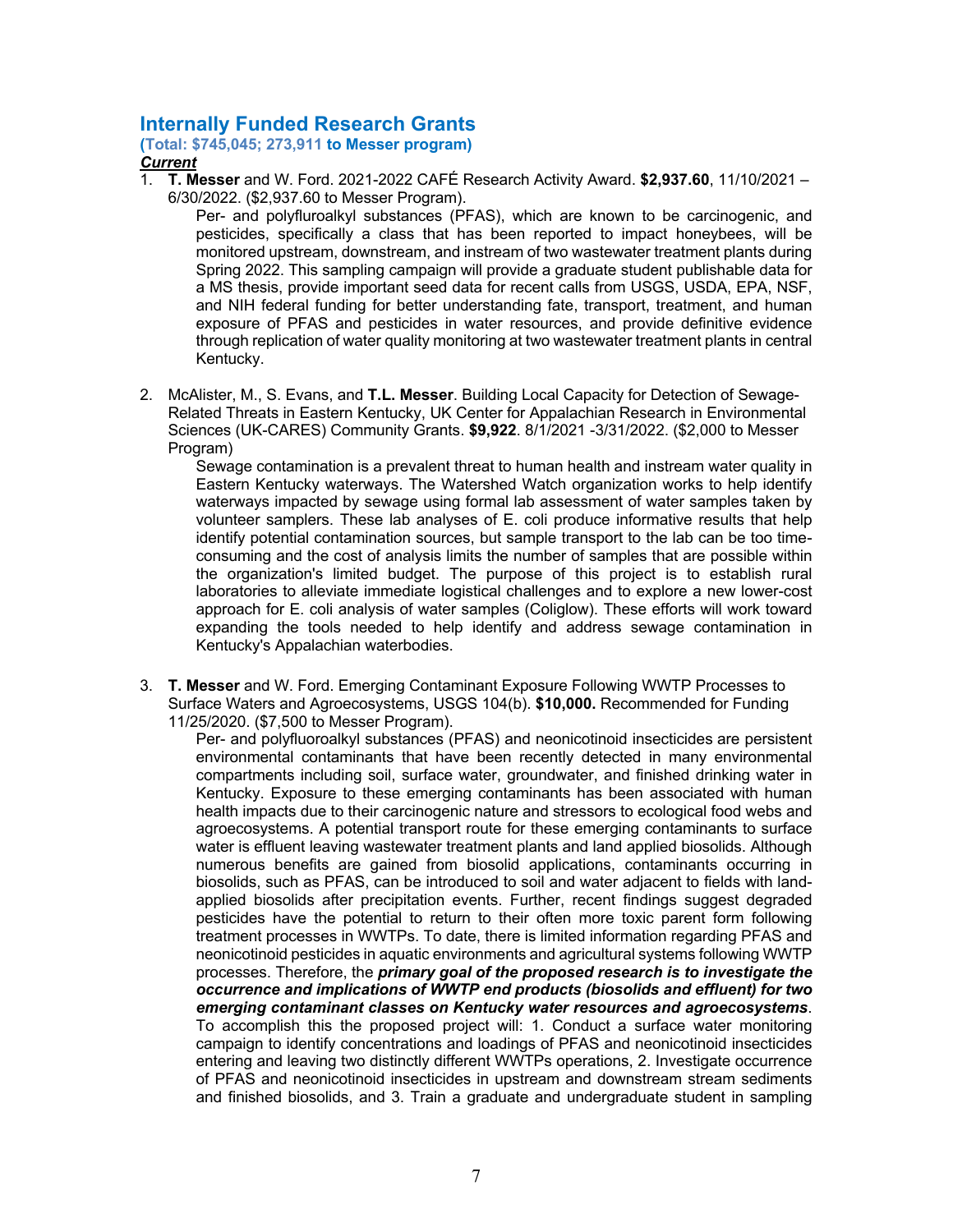methodology for these emerging contaminants. Outcomes from the project will include: 1. Improve our overall understanding of the prevalence and downstream contribution of PFAS and neonicotinoid insecticides to surface waters and agroecosystems surrounding WWTPs; 2. Quantify the contributions of PFAS and neonicotinoid insecticides into agroecosystems receiving biosolids, 3. Establish seed data to lead to nationally competitive proposals to assess contributions of PFAS and neonicotinoid insecticides from WWTPs in varying watersheds and identifying potential best management practices (BMPs) upstream and downstream to WWTPs and biosolid applications, 4. Form the foundation for a Master's thesis, 5. Submit a peer reviewed publication based on findings, and 6. Create of a webinar for interested practitioners.

4. **T. Messer** and W. Sanderson. 2021. Early Career Award: Evaluating the Risk of Complex Mixtures of Emerging Contaminants, Heavy Metals, and Nutrient Exposure: Identifying Hot Spots and Hot Times in Surface Water Across Kentucky. UK CARES, **\$37,620**, 4/1/2021- 3/30/22, Messer: PI (\$37,620 to Messer Program)

Polycyclic aromatic hydrocarbons (PAHs), metals, and nutrients are persistent environmental contaminants that have been recently detected in many environmental compartments including soil, surface water, and groundwater in Appalachian communities. Exposure to PAHs and metals has been associated with human health impacts including elevated cholesterol, altered immune system function, thyroid hormone disruption, reduced fertility, and pregnancy-induced hypertension, as well as various forms of cancer. In contrast low concentrations of nutrients, specifically nitrogen species, mixed with emerging contaminants are leading to concern over the toxicity to human health implications (i.e., pre-term delivery) and autoimmune triggers. To date, there is limited information regarding the potential exposure and introduction of these emerging contaminants entering rural water treatment plants, resulting in a notable and concerning knowledge gap in these regions. We hypothesize higher concentrations of water contaminants (specifically, PAHs and heavy metals) will be present in tap water with source water reservoirs closest to areas with upstream mining practices. To test this hypothesis the following research objectives will be completed: 1. Complete citizen science tap water campaign and in-stream monitoring of source water in three Kentucky River counties for PAHs, metals, and nutrient species; 2. Identify watersheds across Kentucky, specifically within the Big Sandy, Cumberland Valley, and Kentucky River regions, potentially at risk for exposure to emerging contaminants, heavy metals, and nitrogen species maximum contaminant limits (MCLs) in drinking water sources and assess dual exposure using digitally available data for water quality, health, and mining databases in Kentucky. The proposed work will provide important information towards hot-spots and times of water contaminants in Kentucky utilizing citizen science and GIS statistical modeling to connect water quality, mining, and available health data to provide insight to exposure around the Commonwealth, specifically in the Appalachian region.

5. **T. Messer**, S. Comfort, and A. Mittelstet. Surface Water Nutrient Removal in Eutrophic Ponds Using Floating Treatment Wetlands in Nebraska, 2021 Nebraska Environmental Trust, Sponsor amount: **\$111,797,** (\$0 to Messer Program as would not transfer to UK and was transferred to co-PI Comfort). 5/1/2021-4/30/2022.

After moving to the University of Kentucky, this award was transferred to Steven Comfort as the primary PI as this is a state specific award and I serve as an external advisor. The project will be implementing 3 full-scale wetlands in Lincoln, NE based on work completed by the Messer research team regarding nutrient remediation treatment practices in eutrophic reservoirs.

6. **T. Messer**. 2019-2022. Treating Non-Point Source Cocktails: Pesticide Removal Utilizing Instream Best Management Practices, Robert B. Daugherty Water for Food Global Institute at the University of Nebraska, **\$45,800**, 7/1/2019-6/30/2022, Messer: PI (\$45,800 to Messer Program).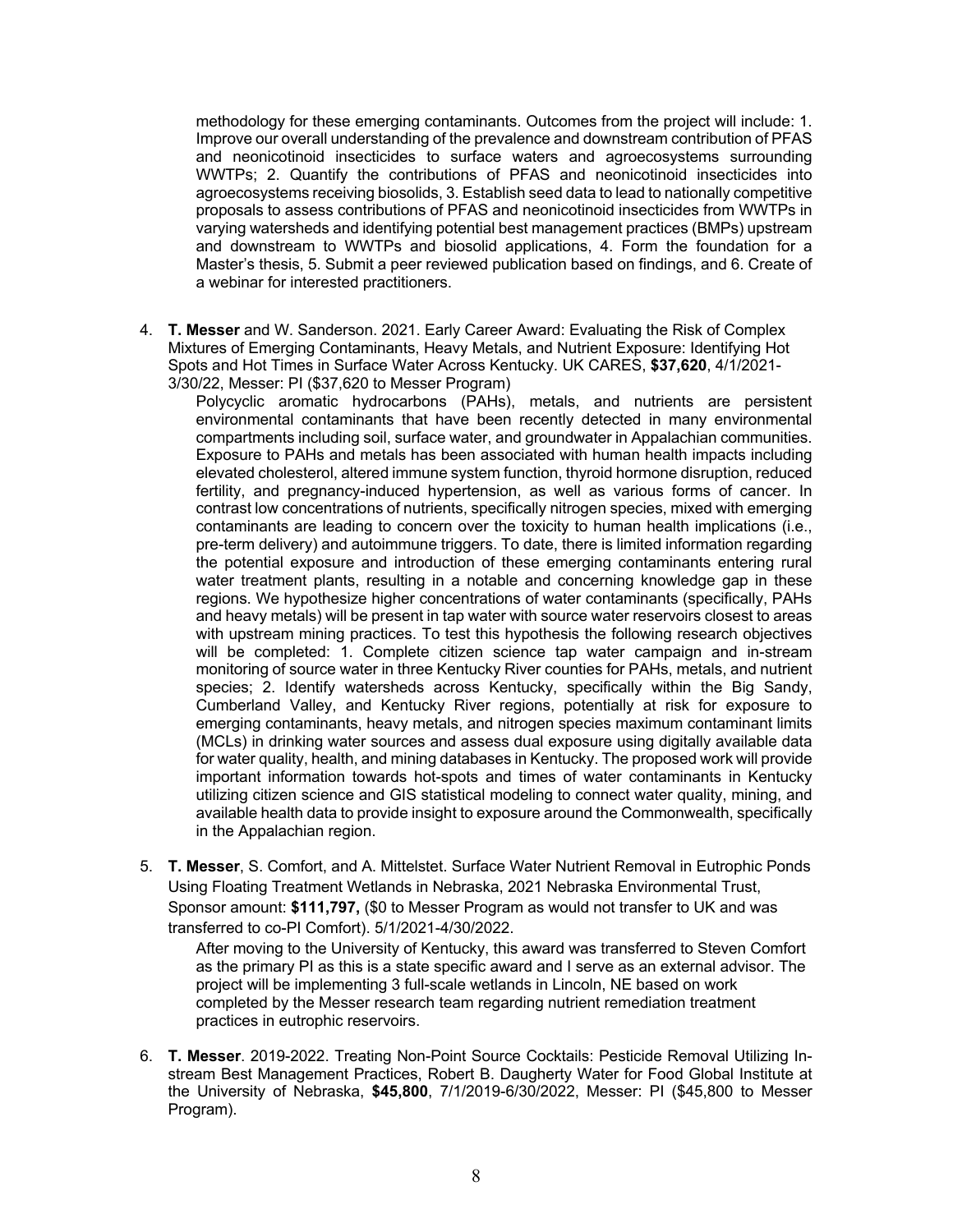The project investigates the potential of floating treatment wetland to improve water quality in local recreational lake waters that have high pesticide inputs. Seasonal and vegetation design impacts on floating treatment wetland treatment potential will be evaluated. The project will provide support for the Nebraska Department of Environmental Quality and to incorporate FTWs as an approved best management practice for watershed management plans and better understand nutrient removal when exposed to pesticides. Further, the project will provide a first look at realistic assessments of the environmental conditions and their impacts on treatment and prevention potential of FTWs for pesticide removal in the Midwest. These findings may be applicable to treating water in smaller waterbodies (e.g., agricultural ponds) critical to agriculture in the Midwest. Lastly, the project will provide graduate and undergraduate training, hands-on experiences for a wide range of students through the *meso*Wheels program along with practitioner training and citizen science activities.

#### *Completed*

1. **T. Messer**, S. Bartelt-Hunt, and D. Snow. PFAS Exposure from WWTPs to Surface Water and Agricultural Fields. USGS 104(b). **\$19,928**. 3/1/2020 – 2/28/2021. Messer: PI (\$6,636 to Messer Program)

The project will investigate PFAS exposure upstream and downstream of a wastewater treatment plant. Further, biosolids will be applied to agricultural fields and fate and transport of PFAS in runoff, soil, and plant uptake will be evaluated.

2. **T. Messer**. 2019. FIRST: Treating Non-Point Source Cocktails: Pesticide Removal Utilizing In-stream Best Management Practices, NSF-Nebraska-EPSCoR, **\$25,000**, 4/1/2019- 3/31/2020, Messer: PI (\$25,000 to Messer Program).

Activities to be supported by the first award include: FTW laboratory mesocosm experimental evaluations of one of the proposed mesocosm pesticide experiments. This activity will provide important seed data for a full NSF CAREER proposal and will provide graduate student and UCARE undergraduate training. At least one peer-reviewed journal publication is expected from this research. Other activities planned during the First Award include: 1. Securing letters of support from Nebraska One Health, Nebraska Department of Environmental Quality, Nebraska Natural Resource Districts, Arbor Day Foundation Nature Explore Pre-K Program, Lincoln Public Schools, and American Cancer Foundation, all of which have expressed interest in the project, and 2. Developing an activity in the *meso*Lab focused on pesticide removal in wetlands for use in Lincoln Public Schools, UNL sponsored high school camps, and an undergraduate wetlands course taught be PI Messer.

3. **T. Messer**. 2018. Understanding Floating Treatment Wetland Potential for Toxic Algal Bloom Prevention in Recreational Lakes, Robert B. Daugherty Water for Food Global Institute at the University of Nebraska, **\$17,000**, 7/1/2018-6/30/2019, Messer: PI (\$17,000 to Messer Program).

The project investigates the potential of floating treatment wetland to improve water quality in local recreational lake waters that have had multiple HAB exceedance occurrences over the past 6 six years. Seasonal and vegetation design impacts on floating treatment wetland treatment potential will be evaluated. The project will provide support for the Nebraska Department of Environmental Quality and to incorporate FTWs as an approved best management practice for watershed management plans. Further, the project will provide a first look at realistic assessments of the environmental conditions and their impacts on treatment and prevention potential of FTWs for HABs in the Midwest. These findings may be applicable to treating water in smaller waterbodies (e.g., agricultural ponds) critical to agriculture in the Midwest. Lastly, the project will provide graduate and undergraduate training, hands-on experiences for a wide range of students through the *meso*Wheels program along with practitioner training and citizen science activities.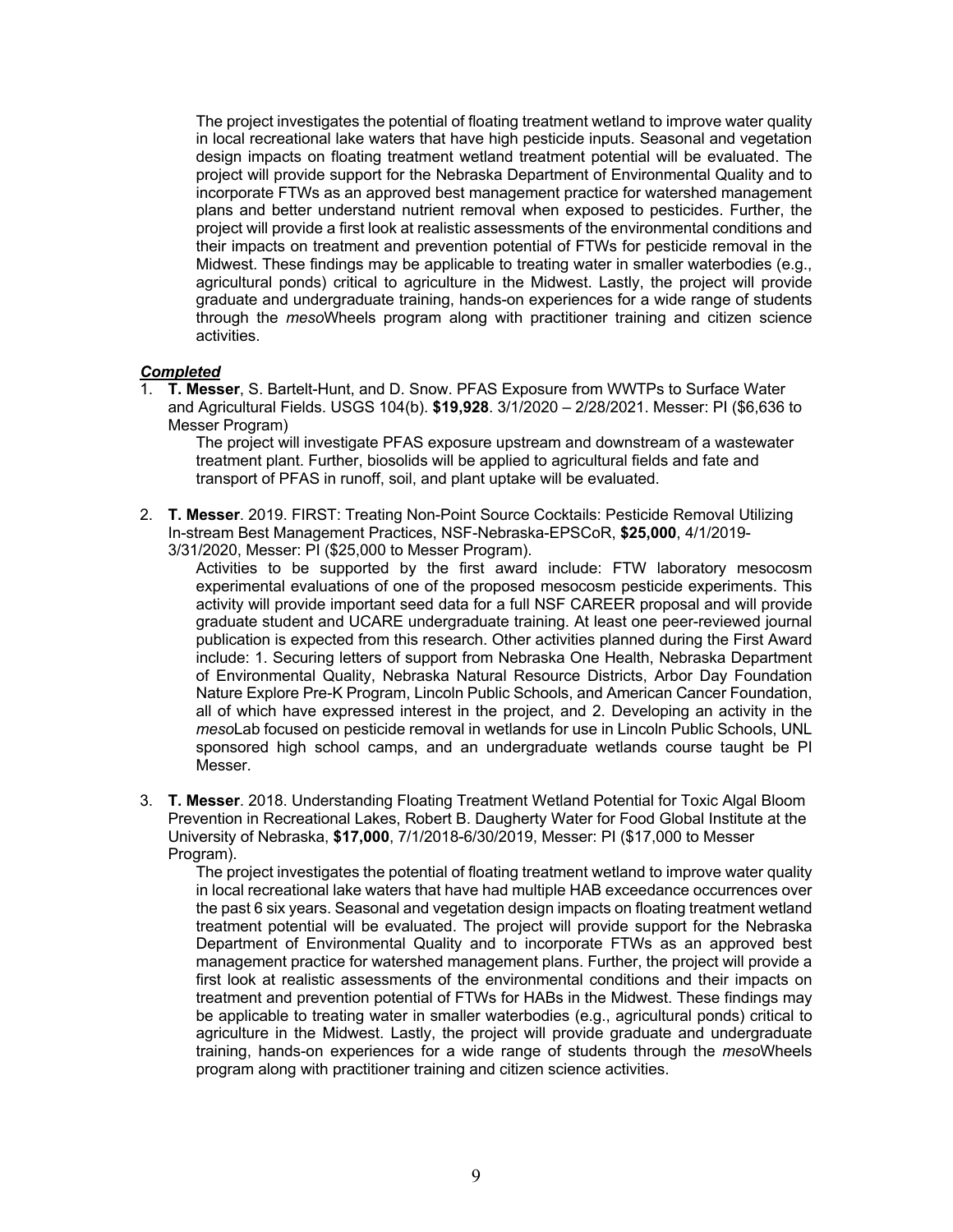4. A. Mittelstet, **T. Messer**, and T. Gilmore. 2017. Managing Water Resources at the U.S. Meat Animal Research Center, ARD & US MARC, **\$83,612**, 7/3/17 – 12/31/19, Messer: Co-PI (\$25,083 to Messer Program).

The U.S. Meat Animal Research Center removes water from May to October to irrigate 15 pivots from the Big Sandy Creek tributary at the discharge point (where treated groundwater is discharged into the channel) and reservoir (Figure 1). Six of ten dams along the channel have the capability to control the discharge by adding or removing stoplogs. Often, by October, there is not enough water to irrigate the crops. To better manage the water resources, a water balance of the tributary, Big Sandy Creek and reservoir is needed. Understanding the hydrology is instrumental for managing water resources and for scientists conducting water-related research at the center. The overall goal of this project is to identify water inputs and outputs, both temporally and spatially, to aid researchers at the Animal Research Center.

5. D. Snow, **T. Messer**, S. L. Bartelt-Hunt, M. D'Alessio, D. Hage, and L. Xu. 2019. Xevo TQ-S micro System, ARD Equipment Fund, **\$329,432**, 2019, Messer: Co-PI (\$32,943 to Messer Program).

Funds provided new equipment for evaluating water quality samples for emerging contaminants in the Nebraska Water Center. The equipment will be imperative for the success of USDA funded project described below.

- 6. **T. Messer** and S. Comfort. 2019. Nebraska Floating Wetlands Pilot Project, **\$15,000**,
	- 12/10/2019-12/09/2020, Messer: PI (\$7,500 to Messer Program)

The purpose of this project is to reduce phosphate and nitrate concentrations and improve water clarity of a eutrophic pond using a sustainable system. The goals of this project are to 1) Improve the water quality of Cooper Pond by quantifying floating treatment wetland survival and growth under field conditions present in Cooper Pond and floating treatment wetland efficacy of reducing nitrate and phosphate concentrations and 2) Provide Outreach and Training on Benefits of Floating Treatment Wetland by installing a time-lapse camera to visually show the benefit of the Floating Treatment Wetlands and conducting at least two (2) public trainings to outline the benefits of the project.

- 7. **T. Messer**, A. Mittelstet, and D. Snow. 2018. Pesticide Exposure in Recreational Lakes,
	- 104(b), **\$19,997**, 3/3/2018-2/8/2019, Messer: PI (\$9,998 to Messer Program)

This project is unique as it will provide a first glimpse at the state of recreational water resources in three watersheds of Nebraska. The *completion of this project* will: 1. Develop a vulnerability map for pesticide contamination of three recreational waters of in intensive agriculture and/or urbanized watersheds, 2. Estimate seasonal influx of pesticides into recreational lakes, and 3. Establish seed data to lead to nationally competitive proposals focused on creating larger scale vulnerability maps and identifying potential best management practices (BMPs) for the Midwest. Information gained from the project will be used to identify vulnerability periods for pesticide exposure and determine the overall load of pesticide inputs to three recreational lakes.

### **Hatch Project**

#### *Current*

- 1. Armbrust, K.L., S. Brander, J. Burger, B. Dari, J. Gan, J. Hoverman, J.J. Jenkins, M. Kaiser, H. Li, Q.X. Li, **T. Messer**, F.C. Michel, S.J. Parikh, J. Pedersen, R. Peterson, B.K. Richards, G. Robbins, D. Schlenk, M.S. Sepulveda, D.G. Seth Carley, D. Snow, T. Sterling, and M. Tessum. 2020. Agrochemical Impacts on Human and Environmental Health: Mechanisms and Mitigation. W-4045. 10/01/2020-9/30/2025. Messer: Co-PI.
- 2. Comfort, S., **T. Messer**, T. Franti, S. Thomas, J. Corman, and K. Pekarek. 2017. A Multidisciplinary Approach to Pond and Small Lake Restoration in Nebraska: A Cooperative Case Study using Cushman Lake (Lincoln, NE). NE 1014685. 6/1/2017-9/30/2021. Messer: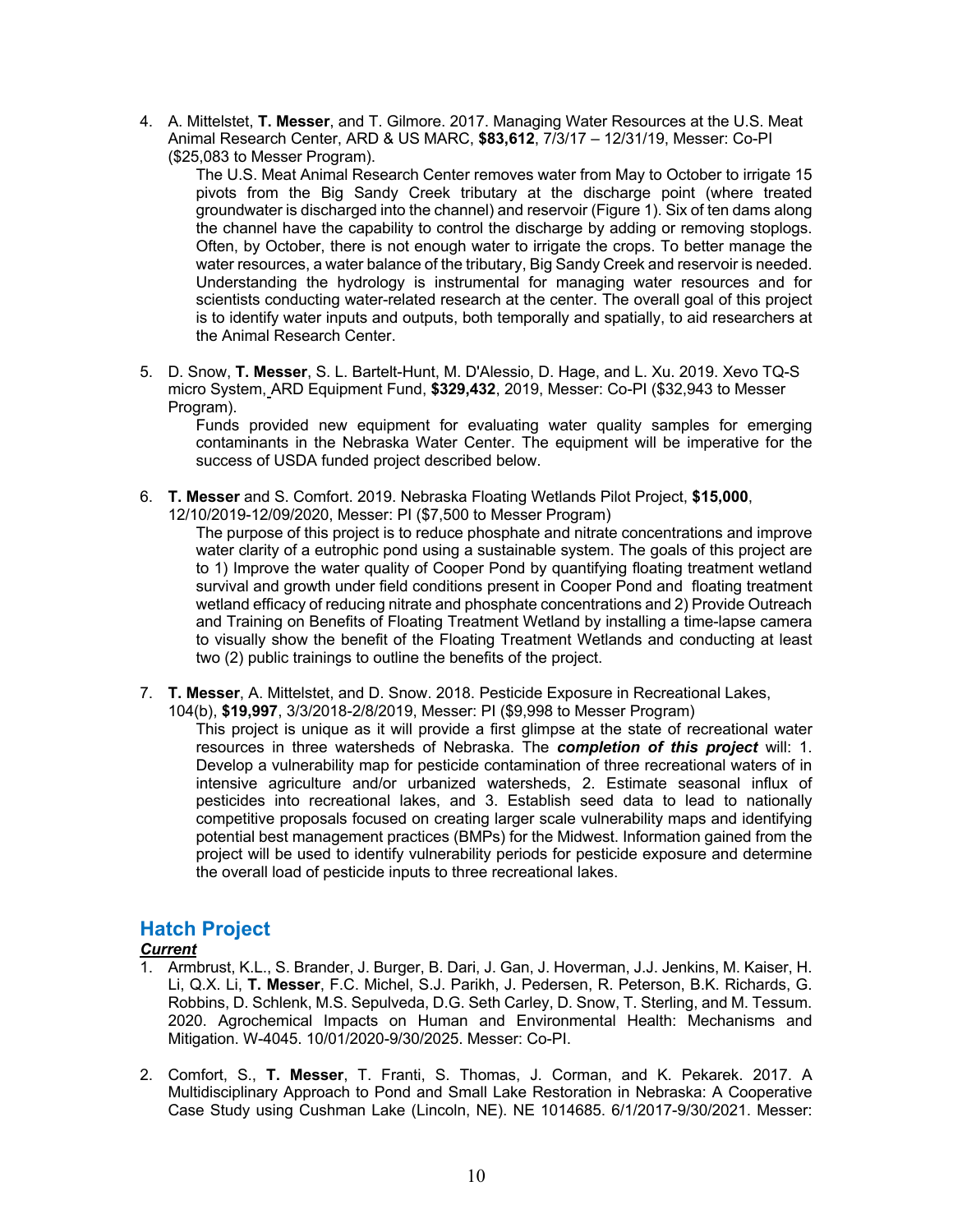Co-PI.

#### **University of Nebraska Funded Non-Research Grants (Total: \$11,100)** *Current*

None

#### *Completed*

- 1. **T. Messer**, 2019 CAREER Club, ORED CAREER Club Fund, 11/2019-7/2020. **\$10,000**. Messer: PI (\$10,000 to Messer Program). Provided funds to visit Washington D.C. to meet with NSF program officers and provide guidance for resubmitting NSF CAREER proposal.
- 2. **T. Messer.** 2018 ASABE Annual International Meeting, IANR Travel Fund, 7/23/18, \$500. Messer: PI (\$100 to Messer Program). Provided funds to attend 2018 ASABE Annual International Meeting to present results from Nebraska teaching and research.
- 3. **T. Messer**. 2017 WETPOL Annual International Meeting, SNR/IANR Faculty Development Fund, 8/19/17. \$1,000. Messer: PI (\$1,000 to Messer Program). Provided funds to attend 2017 WETPOL International Meeting to participate in treatment wetland

### **External Research Grants In-Review**

None.

### **Internal Research Grants In-Review**

1. W. Ford and **T. Messer**. Coupled Impacts of Agricultural Runoff and Ethanol Pollution on Dissolved Oxygen in Streams. Southeast Center for Agricultural Health and Injury Prevention Pilot Proposal. **\$25,000**. (25% to Messer Program). Submitted 11/4/2021.

### **Non-Awarded Grant Proposals (Not Included in Total)**

- 1. **T. Messer**, W. Ford, and S. Bartelt-Hunt. Implications of Microplastic Contributions from Fertilizer Application Practices to the Nitrogen Cycle in Agroecosystems. USDA-NIFA Soil Health. **\$749,343**. (50% to Messer Program). Submitted 6/10/2021. **Planned resubmission to NSF in Winter 2022 grant cycle based on reviews and recommendations from USDA.**
- 2. O. Wendroth, M. Sama, H. Poggenbarger, C. Knott, T. Messer, and S. Silvestri. Sustainable Use of Terrestrial Ecosystems for Securing Water Quality and Food Supply. University of Kentucky 2021 Sustainability Challenge Grant. \$49,885.95 (10% to Messer Program). Submitted 5/27/2021.
- 3. O. Wendroth, M. Sama, H. Poggenbarger, C. Knott, **T. Messer**, and S. Silvestri. Towards Sustainable Water and Nitrogen Management in High Crop Production. **\$649,683** (10% to Messer Program). Submitted 6/17/2021.
- 4. **T. Messer**, S. Bartelt-Hunt, T. Gilmore, A. Schmidt, and D. Miller. Implications of Microplastic Contributions from Fertilizer Application Practices to the Nitrogen Cycle in Agroecosystems. USDA-NIFA Soil Health. **\$498,548.** (50% to Messer Program). Submitted 4/8/2020. **— Resubmitted in 2021 grant cycle**
- 5. J. Lau, S. Bartelt-Hunt, H. Hatton-Bowers, **T. Messer**, T. Roy, and A. Schmidt. Building Resilience Against Flood-induced Chemical Contamination and Other Environmental, Social and Psychological Factors for the Vulnerable Communities with Failed On-site Wastewater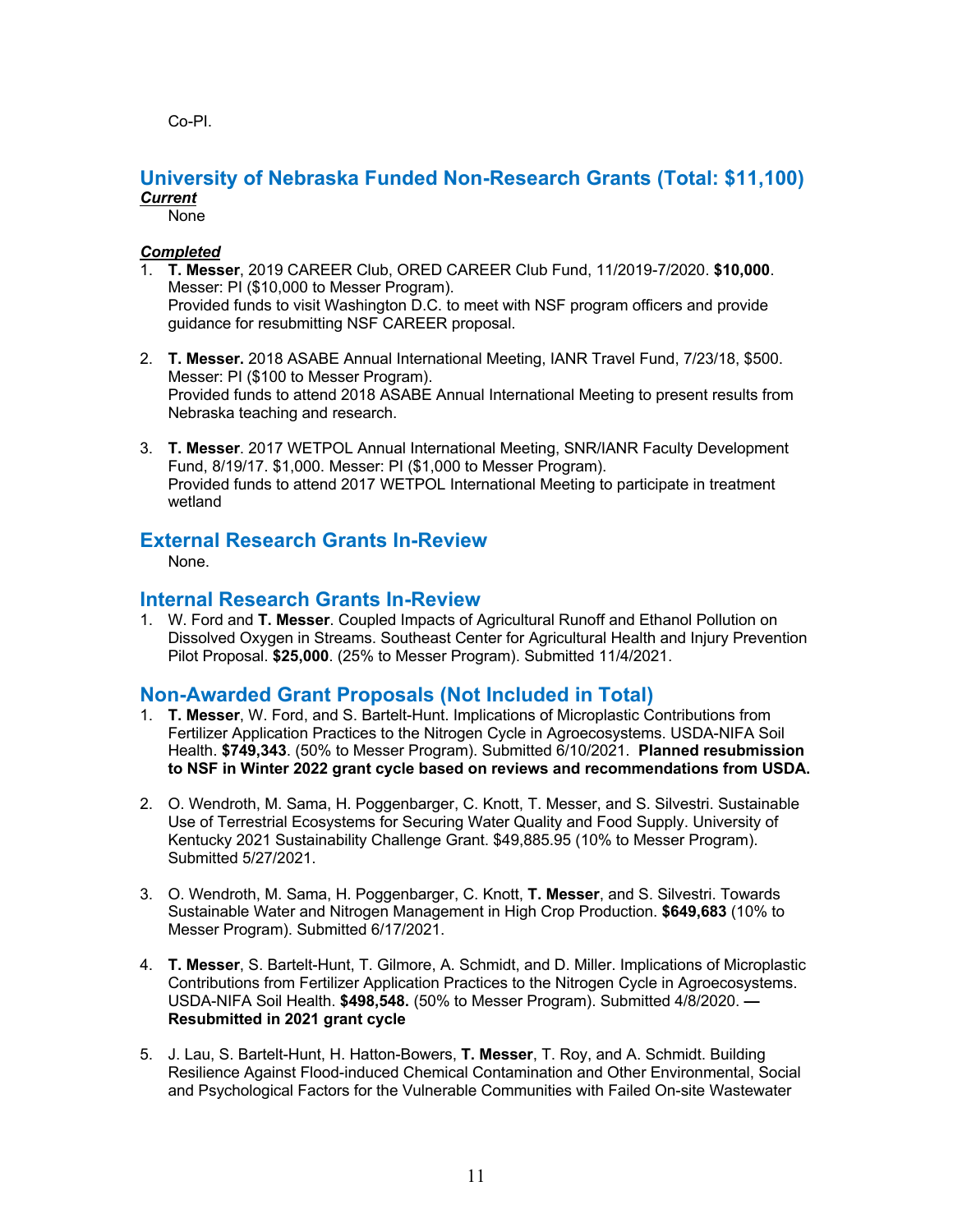Management in Rural Nebraska. EPA-G2019-STAR-E1. **\$799,833** (18% Messer). Submitted 9/30/2019.

- 1. M. Wilkins, I. Ciampitti, Y. Demirel, S. Dishari, I. Dweikat, T. Field, R.S. Frazier, F.J. Hay, S. Hu, D. Keshawni, J. Keshawni, F. Mattos, **T. Messer**, W. Niu, L. Pytlik Zillig, R. Saha, S. Sattler, J. Schnable, J. Shi, P. Twigg, J. Yang, and Y. Zheng. Reducing High Plains Aquifer Depletion Through Lignin Valorization and Drought-Tolerant Crop Plant Design: From Burning To Earning (B2E). USDA-NIFA Sustainable Agricultural Systems. **\$9,985,466** (3% Messer). Submitted 9/28/2019.
- 2. **T. Messer**, D. Snow, W. Woldt, C. Neale, and S. Comfort. Feasibility of Innovative Wetlands for Nutrient Treatment. EPA STAR Program. **\$999,413**, (40% Messer) Submitted 12/10/2019.
- 3. **T. Messer**, S. Comfort, and A. Mittelstet. Surface Water Nutrient Removal in Eutrophic Ponds Using Floating Treatment Wetlands in Nebraska, 2019 Nebraska Environmental Trust, Sponsor amount: **\$301,161**, (33.3% Messer). Submitted 9/3/2019**). — Resubmitted and Funded in 2021.**
- 4. **T. Messer**. CAREER: Impact of Pesticide and Antibiotic Cocktails on Nitrogen Removal Processes in Treatment Wetlands, NSF-Environmental Engineering, 7/1/2020-6/30/2025, **\$518,623** (100% Messer). **— Resubmitted and Funded in 2021.**
- 5. J. Keshwani, S. Frerichs, E. Ingram, **T. Messer**, and S. Pitla. Garden Tools: Technology Opportunities in Outdoor Learning Spaces, USDA-AFRI. Submitted 8/2019, **\$299,802** (20% Messer).
- 6. J. Luck, S. Banerjee, D. Heeren, **T. Messer,** H. Nemela, and S. Pitla. INFEWS/T2 Experimentation, Technological Implementations and Novel Algorithmic Approaches for Futuristic Smart Farming, NSF, 07/01/2019-06/30/2024, **\$2,246,511** (15% Messer).
- 7. Y. Qi, C. Allen, **T. Messer**, C. Neale, Z. Tang, D. Uden, B. Wardlow, and W. Woldt. Mapping Wetlands for Transportation Planning in Nebraska Using GIS Predictive Models, Nebraska Department of Transportation, 07/01/2019-12/31/2020. **\$286,079** (10% Messer).
- 8. D. Hage, S. Bartelt-Hunt, D. Snow, **T. Messer**. Development of a new flow-based approach to directly measure the bioavailability of emerging contaminants in water and binding by these agents with soluble organic components in environmental samples, USGS 104(b), 3/1/2019-2/28/2020, **\$20,000** (5% Messer).
- 9. Y. Li, S. Bartelt-Hunt, T. Gilmore, M. Harner, A. Mittelstet, **T. Messer**, E. Rogan, and D. Snow. Nitrogen Legacy in Anthropogenic Landscapes: Connecting Water Quality and Citizen Science, University of Nebraska Collaboration Initiative, 7/1/18 – 6/30/20, **\$150,000**, (12.5% Messer).
- 10. **T. Messer**. FIRST: Flowing Through Nature: Removing *E. Coli* and Preventing Toxic Algal Blooms in High Use Waterbodies, NSF-Nebraska-EPSCoR, 4/1/2018-3/31/2019, **\$24,967**, (100% Messer), Accepted into final round of applicants. **— Resubmitted and Funded in 2019.**
- 11. J. Luck, D. Heeren, **T. Messer**, and H. Nemala, Building Market-Driven Management Approaches for Sustainable Water Quality and Quantity in Production Agriculture, USDA-NIFA, 3/1/2018-2/28/2022, **\$437,240**, (25% Messer)
- 12. S. Comfort, T. Franti, **T. Messer**, K. Pekarek, S. Thomas, and W. Woldt. A System Science Approach to Pond and Small Lake Restoration in Nebraska: A Cooperative Case Study using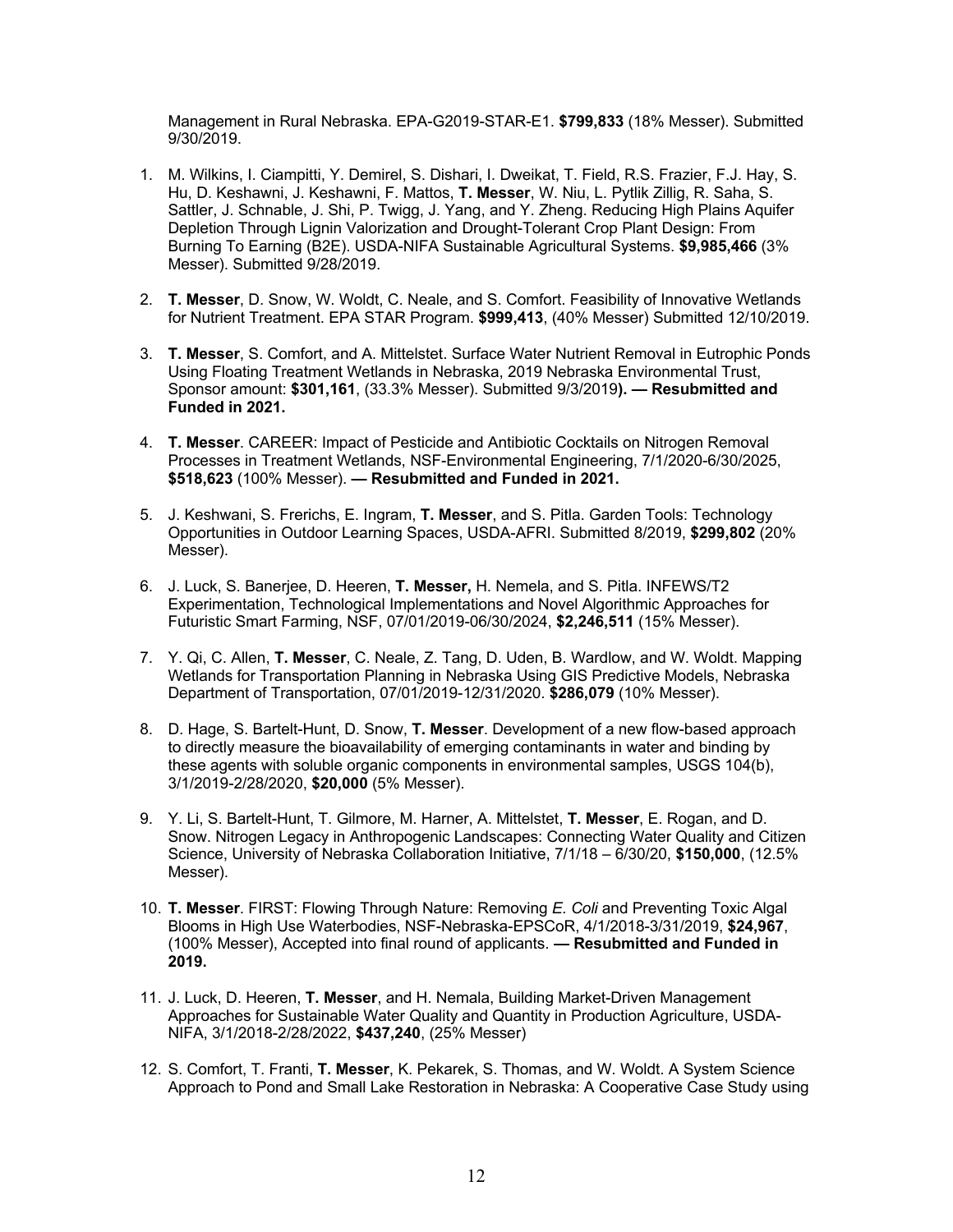Cushman Lake (Lincoln, NE), University of Nebraska Collaboration Initiative, 1/1/18 – 12/31/19**, \$149,823** (10% Messer).

- 13. D. Snow, S. Bartlett-Hunt, and **T. Messer**. Cumulative Effect of Intentional and Unintentionally-Introduced Nitrogen Bio-cycle Inhibitors in Aquatic Environments, USGS 104(g), 1/1/18 – 12/31/19, **\$150,000** (33% Messer).
- 14. Y. Li, S. Bartlett-Hunt, X. Li, and **T. Messer**. Fate of Nitrate during Transport across the Groundwater-Surface Water Interaction under Future Climate, Department of Energy, 1/1/18- 12/31/2020, **\$540,000** (25% Messer).
- 15. **T. Messer**, T. Gilmore, and D. Gosselin. Tracing Exported Dissolved Organic Matter from Degraded Headwater Wetlands in Agroecosystems, 4/1/2017-3/31/2018, Cycle 12 Energy Center, **\$134,985** (50% Messer).
- 16. S. Thomas, T. Gilmore, D. Gosselin, and **T. Messer**. Pre-proposal Sand Hills streamflow: more than a faucet? USGS 104(b), 1/1/17 -12/31/17. **\$20,000** (25% Messer).

# **Publications**

*1: Undergraduate student, 2: Masters student, 3: Ph.D. student, 4: Postdoctoral researcher*

## **Refereed (21 Total)**

### *Published*

- 1. Russell, M., Mittelstet, A.R., **Messer, T.L.**, and Korus, J. 2021. Evolution of three streambanks before and after stabilization and record flooding. *Ecological Engineering.* 170: 106357. https://doi.org/10.1016/j.ecoleng.2021.106357. (Impact Factor: 4.025 / Cite Score: 7.8)
- 2. **Messer, T.L.,** Moore, T.L., Nelson, N., Ahiablame, L., Bean, E., Boles, C., Hall, S., McMaine, J., and Schlea, D. 2021. Invited: Constructed Treatment Wetlands for Agroecosystems: A Synthesis for Nutrient Removal. *Transactions of American Society of Agricultural and Biological Engineering.* 64(2): 625-639. https://doi: 10.13031/trans.13976. (Impact Factor: 1.188)
- 3. Abimbola, O.P., Mittelstet, A.R., Messer, T.L., Berry, E.D., and Griensve, A. 2021. Modeling and prioritizing interventions using pollution hotspots for reducing nutrients, atrazine, and *E. coli* concentrations in a watershed. *Sustainability*. 13(1): 103. doi. https://doi.org/10.3390/su13010103. (Impact Factor: 3.251)
- 4. Satiroff, J.2, **Messer, T.L.**, Mittelstet, A.R., and Snow, D. 2021. Pesticide occurrence and persistence entering recreational lakes in watersheds of varying land uses. *Environmental Pollution*. 273: 116399. doi. https://doi.org/10.1016/j.envpol.2020.116399 (Impact Factor: 8.071/Cite Score 10.8)
- 5. Richards, G., Gilmore, T., **Messer, T.L.**, Snow, D. and Mittelstet, A.R. 2021. Nitrate dynamics within the nested watersheds of a gaining headwater agricultural stream, Nebraska, USA. *Agriculture, Ecosystems, and the Environment*, 308: 107223. doi. 10.1016/j.agee.2020.107223. (Impact Factor: 5.567/ Cite Score: 9.0)
- 6. Borsuah, J.3, **Messer, T.L.,** Snow, D., Comfort, S., and Mittelstet, A. 2020. Literature Review: Global neonicotinoid occurrence in aquatic environments. *Water,* 12: 3388. doi. 10.3390/w12123388. (Impact Factor: 3.103/ Cite Score: 3.7)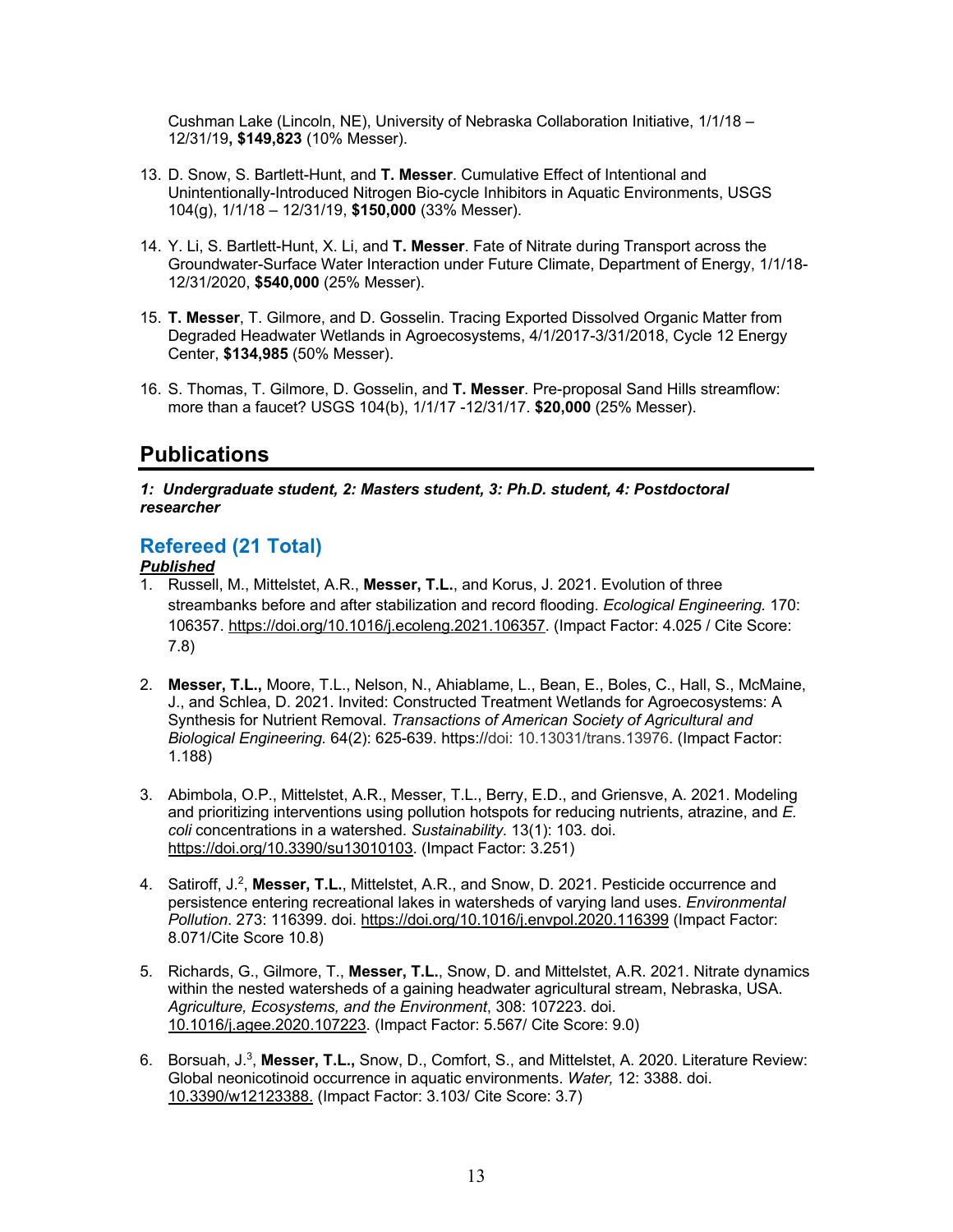- 7. Naderi Beni, N., Snow, D.D., Berry, E.D., Mittelstet, A.R., **Messer, T.L**., Bartelt-Hunt, S. 2020. Measuring the occurrence of antibiotics in surface water adjacent to cattle grazing areas using passive samplers. *Science of the Total Environment.* 726: 138296. doi. 10.1016/j.scitotenv.2020.138296. (Impact Factor: 7.963/ Cite Score: 10.5)
- 8. Abimbola, O.P., Mittelstet, A.R., **Messer, T.L.**, Berry, E.D., Bartelt-Hunt, S.L., and Hansen, S.P.2 2020. Predicting Escherichia coli loads in cascading dams with machine learning: An integration of hydrometeorology, animal density and grazing pattern. *Science of the Total Environment*, 722: 137894. doi. 10.1016/j.scitotenv.2020.137894. (Impact Factor: 7.963/ Cite Score: 10.5)
- 9. Hansen, S.2, **Messer, T.L.**, Mittelstet, A., Berry, E.D., Bartelt-Hunt, S., Abmibola, F. 2020. *Escherichia Coli* Concentrations in Waters of a Reservoir System Impacted by Cattle and Migratory Waterfowl. *Science of the Total Environment*. 705(25), https://doi.org/10.1016/j.scitotenv.2019.135607. (Impact Factor: 7.963/ Cite Score: 10.5)
- 10. **Messer, T.L.,** K.R. Douglas-Mankin, N.G. Nelson, and J.R. Etheridge. 2019. Wetland Ecosystem Resiliency: Protecting and Restoring Value Ecosystems. *Transactions of American Society of Agricultural and Biological Engineering,*62(2): 1541-1543. doi: 10.13031/trans.13578. (Impact Factor: 1.188)
- 11. Keilhauer, M.2, **Messer, T. L.**, Mittelstet, A., Corman, J., Franti, T. 2019. Nitrate Removal Potential of Floating Treatment Wetlands Amended with Spent Coffee: A Mesocosm Scale Evaluation. *Transactions of American Society of Agricultural and Biological Engineering*. 62(6): 1619-1630. doi: 10.13031/trans.13431. (Impact Factor: 1.188)
- 12. Hansen, S.2, **T. L. Messer,** and A. Mittelstet. 2019. Mitigating the Risk of Atrazine Exposure Across Nebraska, USA: Identifying Hot Spots and Hot Times in Surface Water Watersheds. *Journal of Environmental Management,* 250: 109424. doi: 10.1016/j.jenvman.2019.109424. (Impact Factor: 6.789/ Cite Score: 9.8)
- 13. **Messer, T.L.**, F. Bírgand, and M.R. Buchell. 2019. Diel Fluctuations of High Level Nitrate and Dissolved Organic Carbon Concentrations in Constructed Wetland Mesocosms. *Ecological Engineering,* 133: 76-87. doi: 10.1016/j.ecoleng.2019.04.027. ((mpact Factor: 4.025 / Cite Score: 7.8)
- 14. Mittelstet, A. R., Gilmore, T. E., **Messer, T.L.,** Rudnick, D. R., Heatherly, T. 2019. Evaluation of Watershed Characteristics to Identify Best Management Practices to Reduce Nebraskan Nitrate Concentrations from Nebraska to the Mississippi/Atchafalaya River Basin. *Agriculture, Ecosystems, and the Environment*. 277: 1-10. doi. 10.1016/j.agee.2019.02.018. (Impact Factor: 5.567/ Cite Score: 9.0)
- 15. **Messer, T.L.,** M.R. Burchell, and F. Bírgand. 2017. Comparison of Four Nitrate Removal Kinetic Models in Two Distinct Wetland Restoration Mesocosm Systems. *Water*, 9: 517-537. doi. 10.3390/w9070517. (Impact Factor: 3.103/ Cite Score: 3.7)
- 16. **Messer, T.L.,** M.R. Burchell, F. Bírgand, S. Broome, and G. Chescheir. 2017. Nitrate Removal Potential of Restored Wetlands Loaded with Agricultural Drainage: A Mesocosm Scale Experimental Approach, *Ecological Engineering,* 106: 541-554. doi. 10.1016/j.ecoleng.2017.06.022. (Impact Factor: 4.025 / Cite Score: 7.8)
- 17. **Messer, T.L.**, M.R. Burchell, J.K. Böhlke, and C.R. Tobias. 2017. Tracking the Fate of Nitrate through Restored Wetlands: A Mesocosm Scale 15N Enrichment Tracer Study, *Ecological Engineering*, 106: 597-608. doi. 10.1016/j.ecoleng.2017.06.016. (Impact Factor: 4.025 / Cite Score: 7.8)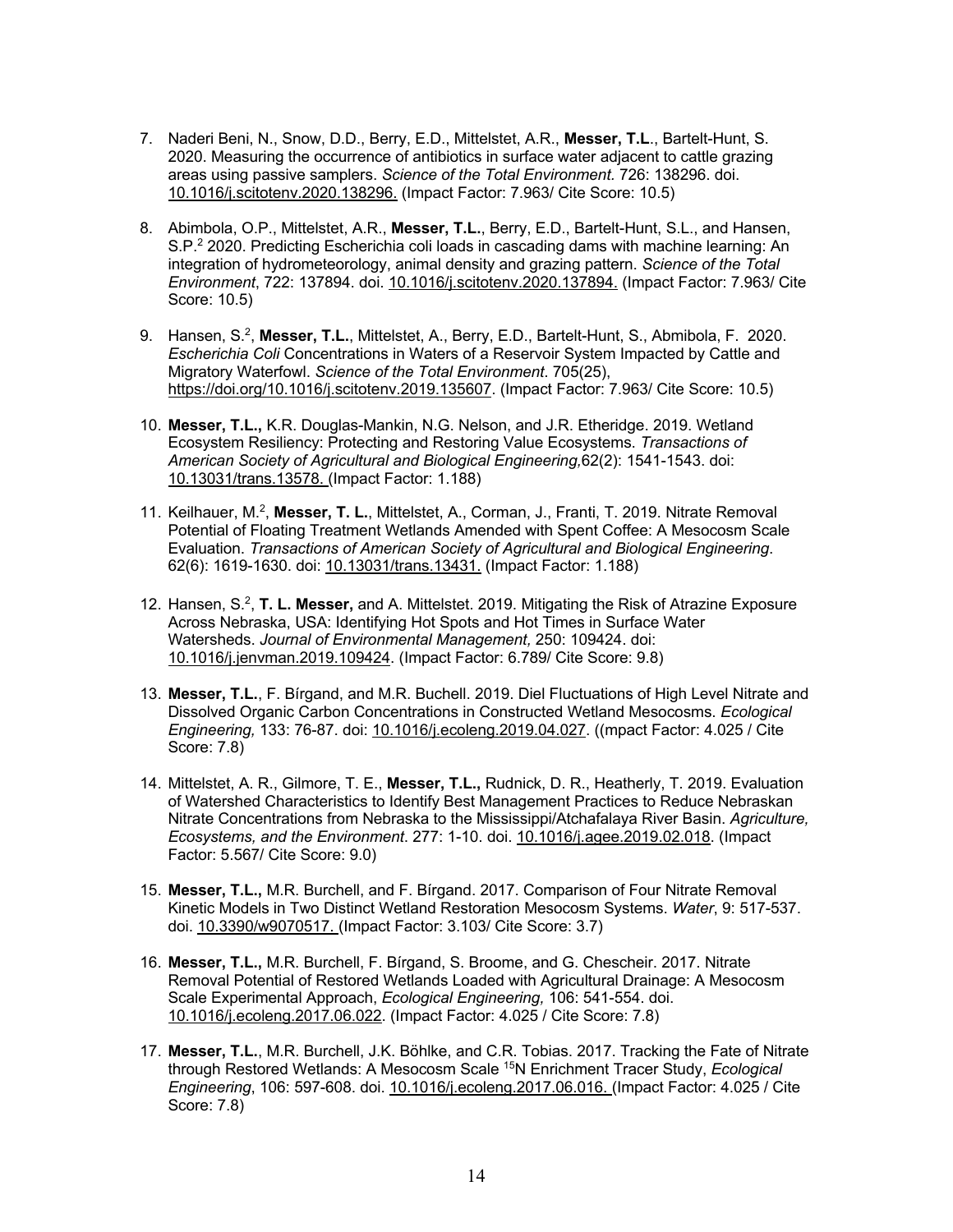- 18. Wiseman, J., M.R. Burchell, G.L. Grabow, D.L. Osmond, and **T.L. Messer**. 2014. Groundwater nitrate concentration reductions in a riparian buffer enrolled in the NC Conservation Reserve Enhancement Program. *Journal of American Water Resources Association*, 50(3): 653-664. doi. 10.1111/jawr.12209. (Impact factor: 3.202).
- 19. **Messer, T. L.,** M.R. Burchell, D.L. Osmond, and G.L. Grabow. 2012. Groundwater Nitrate Reductions within Upstream and Downstream Sections of a Riparian Buffer. *Ecological Engineering,* 47: 397-407. doi. 10.1016/j.ecoleng.2012.06.017. (Impact Factor: 4.025 / Cite Score: 7.8)

#### *In Press*

- *1.* **Messer, T.L.,** Miller, D.N., Little, H., and Oathroat. Nitrate-N Removal Rate Variabilities in Floating Treatment Wetland Mesocosms with Diverse Planting and Carbon Amendment Designs. *Ecological Engineering.* [In Press] (Impact Factor: 4.025 / Cite Score: 7.8)
- 2. Nottingham, E.3 and **Messer, T.L.** A literature review of wetland treatment systems used to treat runoff mixtures from urban and agricultural landscapes. *Water*. [In Review for Invited Special Collection on Emerging Contaminants] (Impact Factor: 3.103/ Cite Score: 3.7)

#### *Publications In Review/Prep (Not Included in Total)*

- 1. Zhang, L., Tang, Z., **Messer, T.L.**, Burbach, M., Hayes, M., Yuzhen, Z, and Hu, Q. Integrating Wetland Conservation Efforts into Local Comprehensive Plans: Learned from Nebraska, USA. *Ecosystem Health and Sustainability.* **[**In Review] (Impact Factor: 2.792/ Cite Score: 4.3)
- 2. Weijia, N.4, Mittelstet, A., **Messer, T.L.**, and Tang, Y. Impact of Climate and Land Use Change on Economic Development in the Baoxing River Watershed in Giant Panda National Park. *Journal of the American Water Resources Association*. [In Review] (Impact factor: 3.202).
- 3. Lindgren, J.K.2, **Messer, T.L.**, Miller, D.N., Snow, D.D., and Franti, T. Neonicotinoid Pesticide Contamination Does Not Affect Nitrate Removal in Floating Treatment Wetlands. *Science of the Total Environment*. [In Prep with Planned Submission December 2021]. (Impact Factor: 7.963/ Cite Score: 10.5)
- 4. McKercher, L.J.2, **Messer, T.L.,** Mittelstet, A.R., and Comfort, S.D. A Biological and Chemical Approach to Restoring Water Quality: A Case Study in an Urban Eutrophic Pond. *Science of the Total Environment*. [Planned Submission Spring 2022]. (Impact Factor: 7.963/ Cite Score: 10.5)
- 5. Trejo, B.2, **Messer, T.L.**, Bartelt-Hunt, and Snow, D. Fate and transport of pharmaceutical antibiotics adjacent to feedlot. *Environmental Pollution*. [In Prep with Planned Submission awaiting data analysis delayed by COVID19 pandemic Spring 2022]. (Impact Factor: 8.071/Cite Score 10.8)
- 6. **Messer, T.L.**, Russell, M.3, Bartelt-Hunt, S., Snow, D.D., Smith, R.L., Repert, D.A., and Reed, A.P. Influence of Antibiotics and Nitrification Inhibitors on Treatment Wetland Nitrogen Transformation. *Science of the Total Environment.* [In Prep with Planned Submission Spring 2022] (Impact Factor: 7.963/ Cite Score: 10.5)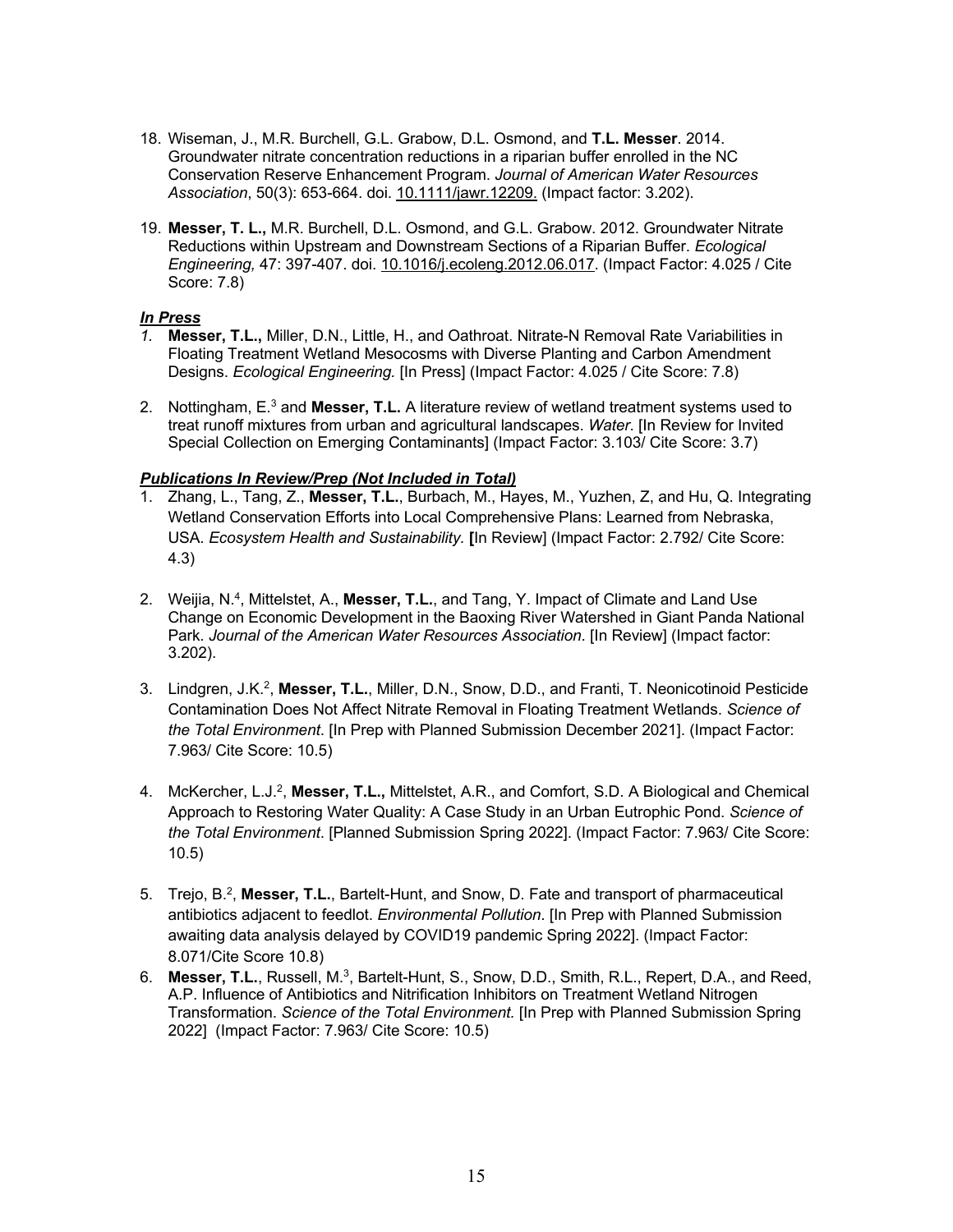### **Non-Refereed Publications (13 Total)**

- 1. **Messer, T. L**., M.R. Burchell, and F. Birgand. 2014. Determining the Nitrogen Loads for Rerouted Agricultural Drainage Water into Restored Wetlands – An Experimental and Modeling Approach. ASABE Paper No. 1895614. Montreal, Canada: ASABE.
- 2. **Messer, T. L**. and M.R. Burchell. 2014. Tracing the Fate of Nitrate through Restored Wetlands: A mesocosm <sup>15</sup>N Tracer Study, ASABE Paper No. 1892505. Montreal, Canada: ASABE.
- 3. **Messer, T. L**., M.R. Burchell, D.L. Osmond, and G.L. Grabow. 2011. Groundwater Nitrate Reductions within Upstream and Downstream Sections of a Riparian Buffer. ASABE Paper No. 1111361. Louisville, KY: ASABE.
- 4. **Messer, T.L**., M.R. Burchell, A.S.Tilak, and J.D. Wiseman. 2010. Effectiveness of Nitrate Reduction in Riparian Buffers: A Riparian Buffer Hydrologic and Biogeochemical Evaluation. ASABE Paper No. 1009104. Pittsburgh, PA: ASABE.
- 5. Wiseman, J.D., M.R. Burchell, **T.L. Messer**, and A.S. Tilak. 2010. Groundwater Nitrate Reduction Processes in a Riparian Buffer Enrolled in the NC Conservation Reserve Enhancement Program. ASABE Paper No. 1009119. Pittsburgh, PA: ASABE.
- 6. Tilak, A.S., M.R. Burchell, M.A. Youssef, R.R. Lowrance, R.G. Willams, **T. Messer**, and J. Wiseman. 2010. Hydrologic Analysis of a Riparian Buffer Enrolled in Conservation Reserve Enhancement Program in North Carolina Using Riparian Ecosystem Management Model (REMM). ASABE Paper No. 1009197. Pittsburgh, PA: ASABE.
- 7. **Messer, T. L**., M.R. Burchell, and F. Birgand. 2014. Determining the Nitrogen Loads for Rerouted Agricultural Drainage Water into Restored Wetlands – An Experimental and Modeling Approach. ASABE Paper No. 1895614. Montreal, Canada: ASABE.
- 8. **Messer, T. L**. and M.R. Burchell. 2014. Tracing the Fate of Nitrate through Restored Wetlands: A mesocosm <sup>15</sup>N Tracer Study. ASABE Paper No. 1892505. Montreal, Canada: ASABE.
- 9. **Messer, T. L**., M.R. Burchell, D.L. Osmond, and G.L. Grabow. 2011. Groundwater Nitrate Reductions within Upstream and Downstream Sections of a Riparian Buffer. ASABE Paper No. 1111361. Louisville, KY: ASABE.
- 10. **Messer, T.L**., M.R. Burchell, A.S. Tilak, and J.D. Wiseman. 2010. Effectiveness of Nitrate Reduction in Riparian Buffers: A Riparian Buffer Hydrologic and Biogeochemical Evaluation. ASABE Paper No. 1009104. Pittsburgh, PA: ASABE.
- 11. Wiseman, J.D., M.R. Burchell, **T.L. Messer**, and A.S. Tilak. 2010. Groundwater Nitrate Reduction Processes in a Riparian Buffer Enrolled in the NC Conservation Reserve Enhancement Program. ASABE Paper No. 1009119. Pittsburgh, PA: ASABE.
- 12. Tilak, A.S., M.R. Burchell, M.A. Youssef, R.R. Lowrance, R.G. Willams, **T. Messer**, and J. Wiseman. 2010. Hydrologic Analysis of a Riparian Buffer Enrolled in Conservation Reserve Enhancement Program in North Carolina Using Riparian Ecosystem Management Model (REMM). ASABE Paper No. 1009197. Pittsburgh, PA: ASABE.
- 13. **Graham, T.** 2008. Water Resources Intern Experience. *Kentucky Environmental and Natural Resource Spring Newsletter.*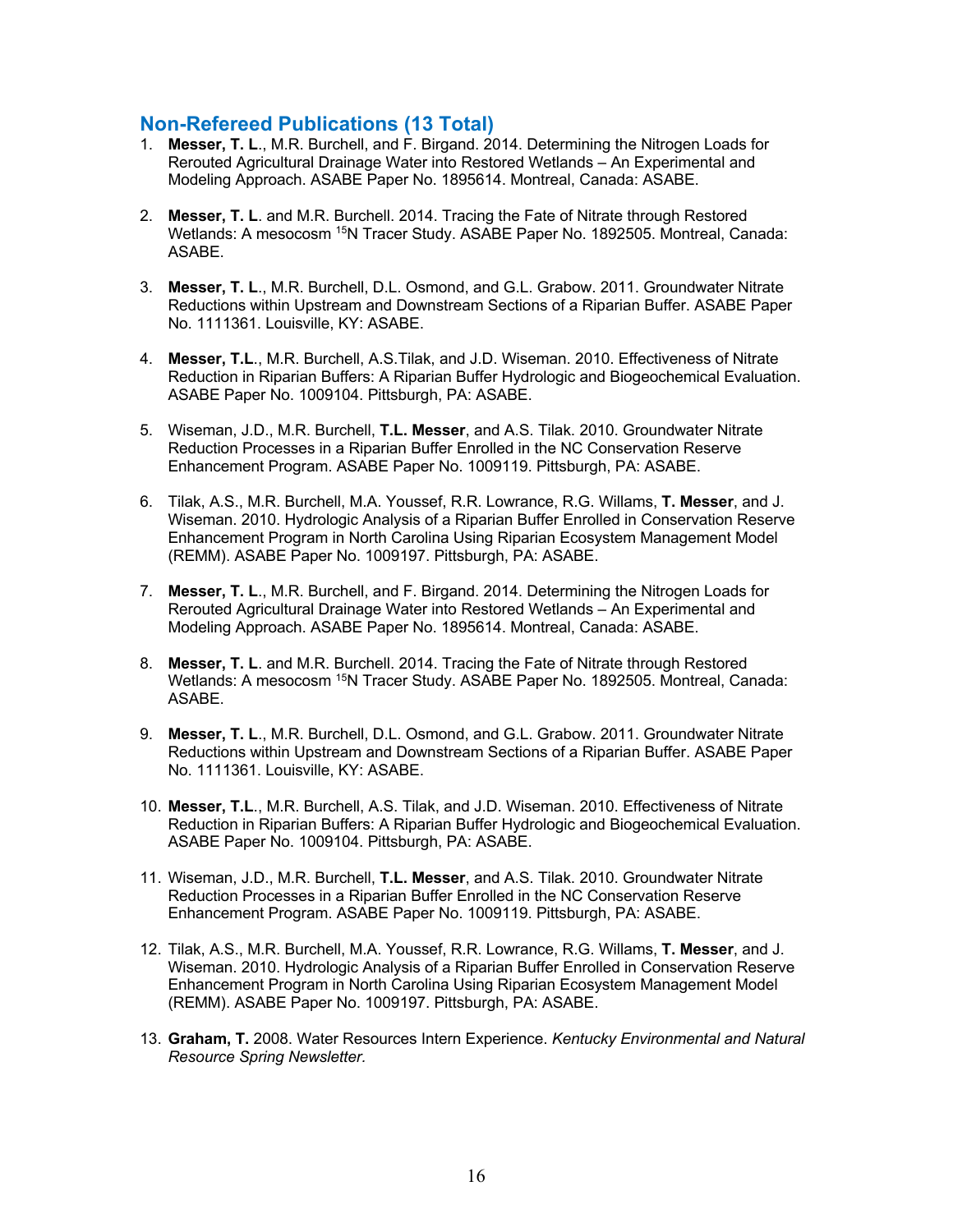## **Other Publications (8 Total)**

- 1. **Messer, T.L.** 2021. *mesoWheels Outreach Program: Floating Treatment Wetland,* Nebraska Extension and 4-H*.*
- 2. **Messer, T.L.** 2021. *mesoWheels Outreach Program: Wetland in a Pan Experiment,*  Nebraska Extension and 4-H*.*
- 3. **Messer, T.L.** 2021. *mesoWheels Outreach Program: What is a River?,* Nebraska Extension and 4-H*.*
- 4. **Messer, T.L.** 2021. *mesoWheels Outreach Program: What Lives in a Wetland?,* Nebraska Extension and 4-H*.*
- 5. **Messer, T.L.** 2021. *mesoWheels Outreach Program: Water Cycle,* Nebraska Extension and 4-H*.*
- 6. **Messer, T.L.** 2021. *mesoWheels Outreach Program: Aquifers Clean Our Water,* Nebraska Extension and 4-H*.*
- 7. **Messer, T.L.** 2020. *Case Study: Floating Wetlands.* H2O Today Smithsonian Traveling Exhibit.
- 8. **Messer, T. L.** 2019. NRES/BSEN 468/868: Wetlands. University of Nebraska Digital Commons. Lincoln, NE. Peer Review of Teaching Project.

## **Presentations**

*1: Undergraduate student, 2: Masters student, 3: Ph.D. student, 4: Postdoctoral researcher*

### **Invited Speaker and Keynote Presentations (6 Total)**

- 1. **Messer, T.L.** Implications of Emerging Contaminants on Nitrogen Removal Processes in Treatment Wetlands. 11<sup>th</sup> INTECOL International Wetlands Conference. Virtual conference. 12 October 2021.
- 2. **Messer, T.L.** Wetland Ecosystem Resiliency: Current and Future Considerations as Influent Water Chemistry Evolves. Distinguished Lecture Series. American Society of Agricultural and Biological Engineers 2021. Virtual Conference. 13 July 2021.
- 3. **Messer, T.L.**, Water Quality and Conservation: A Global Perspective*.* Glenwood, IA, 2018 Iowa Women Gaining Ground Conference. 10 March 2018.
- 4. **Messer, T.L.**, Constructed Wetlands for Onsite Wastewater Treatment. Grand Island, NE, 2018 Onsite Wastewater Management Conference. 14 February 2018.
- 5. **Messer, T.L.**, Balancing N Inputs and Outputs: The Puzzling Case of Nitrogen Cycling in Restored Wetlands. Lincoln, NE. Nebraska Water Symposium. 26 October 2017.
- 6. **Messer, T.L.**, Completing the puzzle of nitrogen cycling in restored wetlands. Big Sky, MT. 7th International Symposium for Wetland Systems for Water Pollution Control (WETPOL). 23 August 2017. (Invited Mini-Keynote Speaker)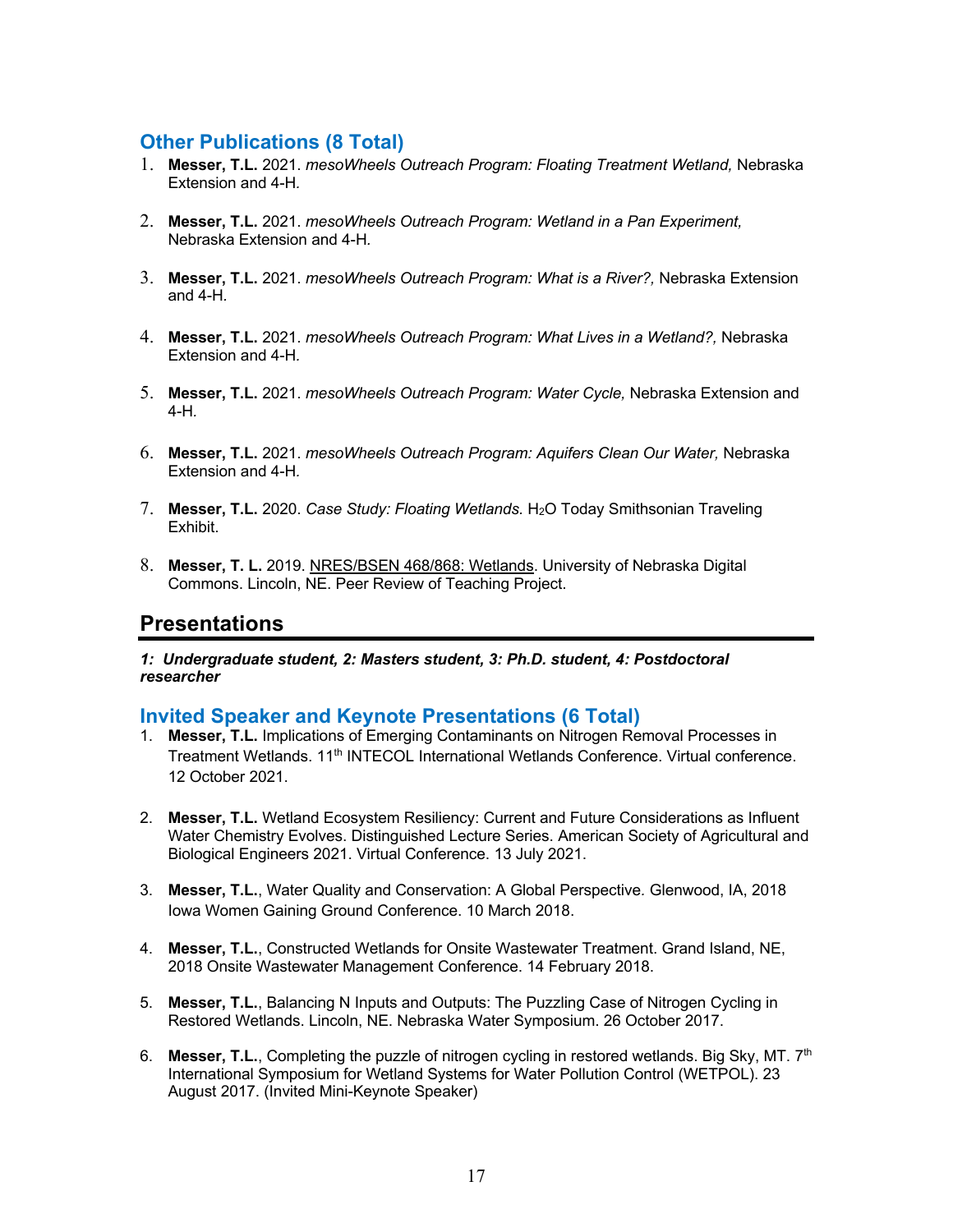## **Conference Presentations (70 Total)**

- 1. Nottingham, E. R. and **Messer, T. L.** 2021. A systematic literature review of wetland treatment systems used to treat runoff mixtures from urban and agricultural landscapes, *Integrated Food Energy and Water Systems Symposium,* Lexington, Ky.
- 2. Borsuah, J.F.3, **Messer, T.L.,** Snow, D, and Mittelstet, A. Using Soil & Water Assessment Tool (SWAT) to Model Neonicotinoid Loading into Urban and Agricultural Watersheds. American Society of Agricultural and Biological Engineers 2021 Conference. July 12-16, 2021.
- 3. Russell, M.3, **Messer, T.L.**, Bartelt-Hunt, S., Snow, D, Smith, R., Repert, D., Reed, A. Influence of Common Veterinary Antibiotics on Treatment Wetland Ecosystem Services at the Mesocosm Scale. American Society of Agricultural and Biological Engineers 2021 Conference. July 12-16, 2021.
- 4. **Messer, T.L.,** Bartelt-Hunt, S., Russell, M.3, Lindgren, J.2, Sutton, M. Implications of Emerging Contaminants on Treatment Wetlands. American Society of Agricultural and Biological Engineers 2021 Conference. July 12-16, 2021.
- 5. Yuan, Y., Book, R., Douglas-Mankin, K., Koropeckyj-Cox, L., Christianson, L., **Messer, T.,** Christianson, R. Performance Effectiveness and Cost Effectiveness of Agricultural Conservation Practices in Reducing Nutrient Losses. American Society of Agricultural and Biological Engineers 2021 Conference. July 12-16, 2021.
- 6. Russell, M.3, **Messer, T.L.**, Bartelt-Hunt, S., Snow, D, Smith, R., Repert, D., Reed, A. Influence of Common Veterinary Antibiotics on Treatment Wetland Ecosystem Services at the Mesocosm Scale. American Ecological Engineering Society 2021 Conference. 25-26 May 2021.
- 7. Caniglia, J., Snow, D., **Messer, T.L.**, Bartelt-Hunt, S. Extraction and Elution for Per- and Polyfluoroalkyl Substances. American Ecological Engineering Society 2021 Conference. 25- 26 May 2021. Poster.
- 8. Russell, M.3, **Messer, T.L.**, Bartelt-Hunt, S., Snow, D. Assessing Nutrients Removal Rates in Floating Treatment Wetlands Introduced to Common-Use Agricultural Antibiotics. SETAC. 16-18 November 2020.
- 9. Hildebrand, PJ<sup>1</sup>, Messer, T.L., McKercher, L.<sup>2</sup>, and Russell, M.<sup>3</sup> Evaluating Water Quality Data of Nebraska Lakes for Eutrophication and Treatment. UNL UCARE Virtual Conference. 8 July 2020.
- 10. Stover, J.1, **Messer, T.L**., McKercher, L.2, and Russell, M.3 Floating Treatment Wetland Placement in Nebraska Lakes. UNL UCARE Virtual Conference. 8 July 2020.
- 11. Lindgren, J.2 and **Messer, T.L**. Neonicotinoid Pesticide and Nutrient Removal in Floating Treatment Wetland Mesocosms. American Society of Agricultural and Biological Engineers 2020 Virtual Conference. 12-16 July 2020.
- 12. Borsuah, J. <sup>3</sup> and **Messer, T.L**. Hot Spots" and "Hot Times" of Neonicotinoid Pesticides in Agriculturally Dominated Watersheds. American Society of Agricultural and Biological Engineers 2020 Virtual Conference. 12-16 July 2020. Poster.
- 13. McKercher, L. 2, **Messer, T.L.,** and Comfort, S. Assessment for Scaling Up Floating Treatment Wetlands from Microcosm to Field Scale. American Society of Agricultural and Biological Engineers 2020 Virtual Conference. 12-16 July 2020.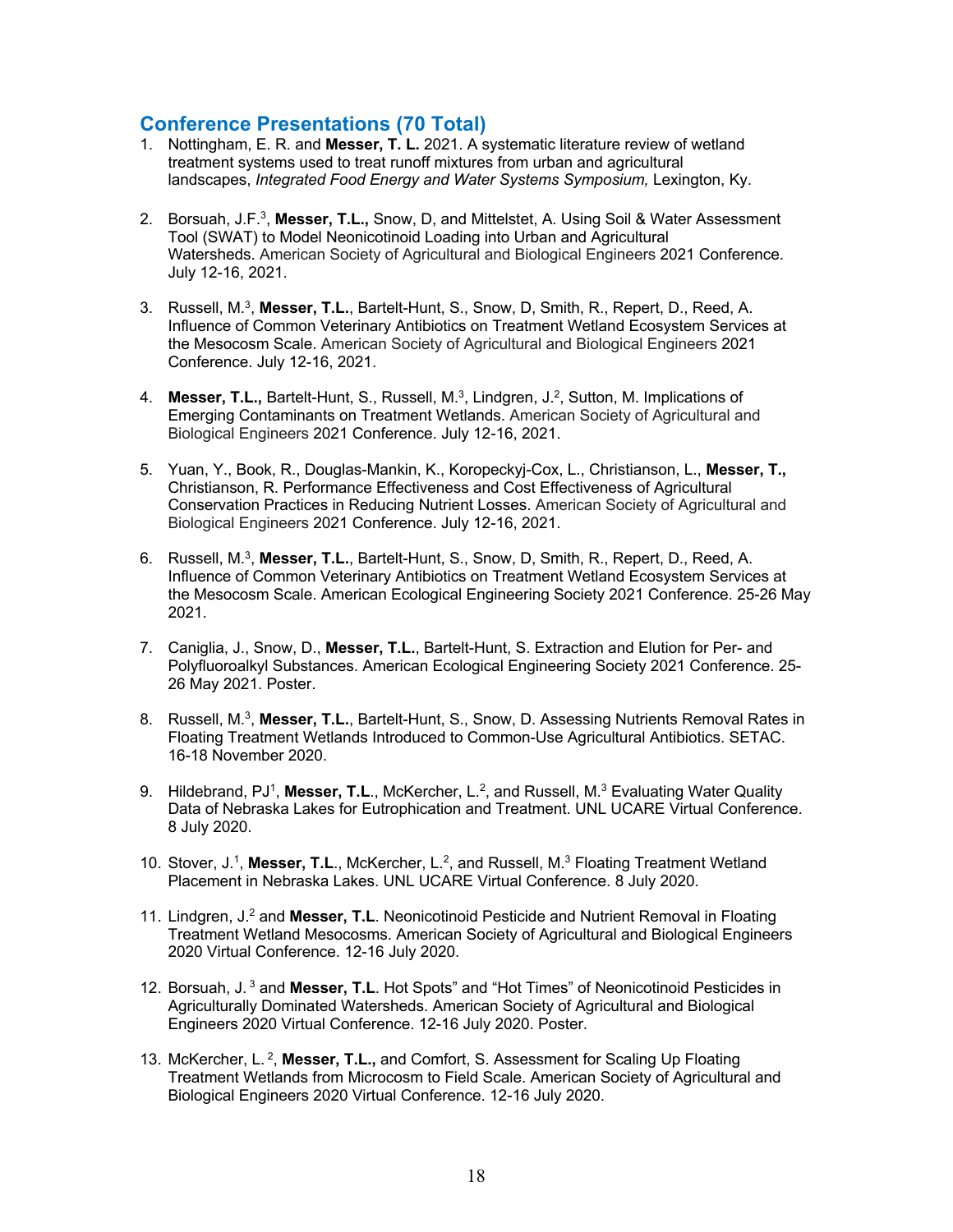- 14. **Messer, T.L.,** Little, H., and Oathout, K. Nutrient Removal Potential of Established Floating Treatment Wetlands Receiving Carbon Amendments. American Society of Agricultural and Biological Engineers 2020 Virtual Conference. 12-16 July 2020.
- 15. **Messer, T.L.,** Moore, T.L., Nelson, N., Ahiablame, L., Bean, E., Boles, C., Hall, S., McMaine, J., and Schlea, D. Constructed Treatment Wetlands for Agroecosystems: A Synthesis for Nutrient Removal. American Society of Agricultural and Biological Engineers 2020 Virtual Conference. 12-16 July 2020.
- 16. Lindgren, J.2, **T.L. Messer**, and Jessica Satiroff2. Neonicotinoid Pesticide and Nutrient Removal in Floating Treatment Wetland Mesocosms. American Ecological Engineering Society 2020 Virtual Poster Symposium, 1-5 June 2020.
- 17. Trejo, B.2, **T.L. Messer**, S.L. Bartelt-Hunt, and D. Snow. Occurrence and Persistence of Antibiotics Administered to Cattle in a Newly Established Feedlot. Midwest Antimicrobial Resistance Consortium, 29 May 2020.
- 18. **Messer**, **T.L.,** D. Snow, and A. Mittelstet. Treating the Water Quality Cocktail Entering Recreational and Agricultural Lakes. Nebraska Water Conference, Norfolk, NE, 10 October 2019.
- 19. Bartelt-Hunt, S.L., N.N. Beni3, B. Trejo2, O. Hassan, **T.L. Messer**, J. Gilley, S.L. 2019. Fate of microplastics after land application of biosolids. International Association of Food Protection Conference, Louisville, KY, 21-24 July 2019.
- 20. **Messer**, **T.L.,** M. Keilhauer2, D. Snow, and A. Mittelstet. 2019. Pesticide exposure in recreation lakes. 2019 American Society of Agricultural Engineering International Meeting, Boston, MA, 7-10 July 2019.
- 21. Trejo, B.2, N.N. Beni3, M. Sutton, O. Hassan, **T.L. Messer**, J. Gilley, S.L. Bartelt-Hunt. 2019. The fate of microplastics (MP) in an agricultural system after land application of biosolids. 2019 American Society of Agricultural Engineering International Meeting, Boston, MA, 7-10 July 2019.
- 22. Satiroff, J.2, **T.L. Messer**, A. Mittelstet, D. Snow, and M. Greiner. 2019. Identifying Common Use Pesticide Degradation Byproducts and Pathways. 2019 American Society of Agricultural Engineering International Meeting, Boston, MA, 7-10 July 2019.
- 23. Russell, M., A. Mittelstet, **T.L. Messer**, and J. Korus. 2019. Quantification of erosional and depositional processes near implemented streambank stabilization practices. 2019 American Society of Agricultural Engineering International Meeting, Boston, MA, 7-10 July 2019.
- 24. Abimbola, O., A. Mittelstet, **T. L. Messer**, and E. Berry. 2019. Fuzzy-logic based approach for *E. coli* load predication in cascading dams. 2019 American Society of Agricultural Engineering International Meeting, Boston, MA, 7-10 July 2019.
- 25. Abimbola, O., A. Mittelstet, **T. L. Messer**, and E. Berry. 2019. Modeling the effects of land use and agricultural management on nutrient loss, atrazine, and *E. coli* concentrations in a watershed using SWAT. 2019 American Society of Agricultural Engineering International Meeting, Boston, MA, 7-10 July 2019.
- 26. **Messer**, **T.L.,** M. Keilhauer2, D. Snow, and A. Mittelstet. 2019. Pesticide accumulation in recreation lakes. 2019 American Society of Ecological Engineers Annual Meeting, Asheville, NC, 5 June 2019.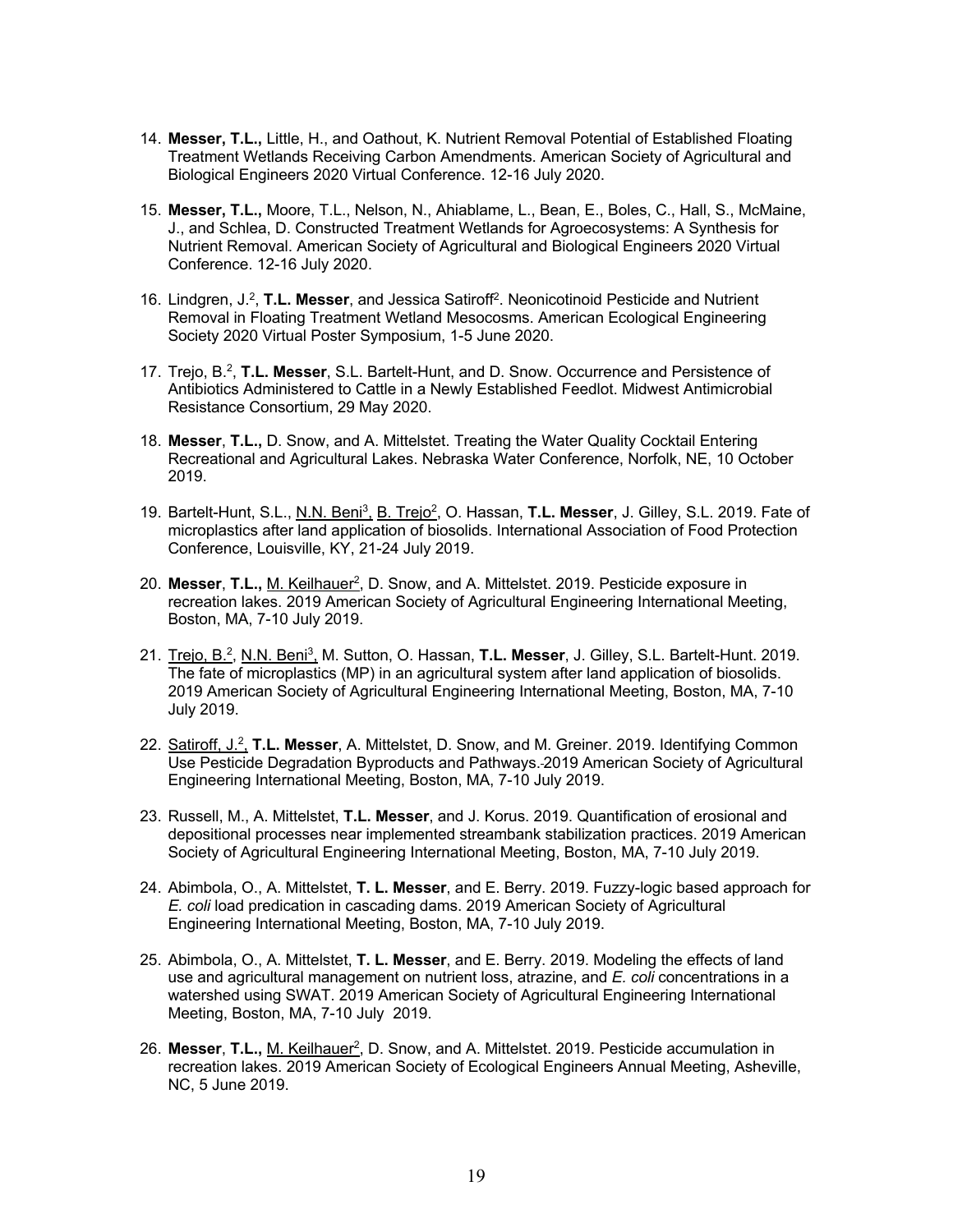- 27. Johnson, M. <sup>1</sup> and **T.L. Messer.** 2019. Ecotoxicology Assessment of Carbon Amendment to Floating Treatment Wetlands. 2019 UCARE Poster Showcase, Lincoln, NE, 15 April 2019.
- 28. Messer, T.L. and M. Keilhauer<sup>2</sup>. 2019. Nutrient Removal Utilizing Floating Treatment Wetlands. 2019 Daughterly Water for Food Showcase, Lincoln, NE, 4 April 2019. Poster presentation.
- 29. Russell, M., A. Mittelstet, and **T.L. Messer**. 2019. Quantification of erosional and depositional processes near implemented streambank stabilization practices. 2019 Daughterly Water for Food Showcase, Lincoln, NE, 4 April 2019. Poster presentation.
- 30. Satiroff, J.2, **T.L. Messer,** and A.R. Mittelstet. 2018. Removal of Common Use Pesticides by Floating Treatment Wetlands in the Midwest. Nebraska Water Center Symposium. 25 October 2018. Lincoln, NE. Poster presentation.
- 31. Hansen, S.P.2, **T.L. Messer** and A.R. Mittelstet. 2018. Spatiotemporal Analysis of Atrazine and Nitrate in Surface Waters across Nebraska. Nebraska Water Center Symposium. 25 October 2018. Lincoln, NE. Poster presentation.
- 32. Keilhauer, M.2 and **T.L. Messer**. 2018. Removal of Common Use Pesticides by Floating Treatment Wetlands in the Midwest. Nebraska Department of Environmental Quality. 10 October 2018. Lincoln, NE. Presentation.
- 33. **Messer, T.L.,** Challenging Discipline Perceptions in Ecological Engineering Using Interdisciplinary Team Design Projects. 2018 International ASABE Meeting, 31 July 2018. Detroit, MI.
- 34. **Messer, T.L., S. Hansen<sup>2</sup>, and A. Mittelstet. Mitigating the Risk of Atrazine in Surface Waters** Across Nebraska. 2018 International ASABE Meeting, 31 July 2018. Detroit, MI.
- 35. Keilhauer, M2 and **T. Messer**. Nutrient Treatment Potential of Floating Treatment Wetlands. 2018 American Society of Ecological Engineering Conference. 14 June 2018. Houston, TX.
- 36. Hansen, S.2 and **T. Messer**. Mitigating the risk of atrazine in surface waters across Nebraska. 2018 American Society of Ecological Engineering Conference. 13 June 2018. Houston, TX.
- 37. **Messer, T.L.,** L. Ferguson, and M. Doyle. Photodegradation of Imidacloprid in Southeastern Rivers. 2017 International ASABE Meeting. 18 July 2017. Spokane, WA.
- 38. Keilhauer, M.2 and **T.L. Messer**. Nutrient Removal Capacity of Floating Treatment Wetlands. Society of Wetland Scientists Conference. 30 May 2018. Denver, CO.
- 39. Nguyem, A1, **T.L. Messer**, and \*Keilhauer, M. Evaluation of floating treatment wetlands on high use lake waters. UNL Environmentors Program Poster Competition. 15 May 2018. Lincoln, NE. (Poster Contest: 1st Place).
- 40. Mittelstet, A.R., **T.L. Messer**, and T.E. Gilmore. "Managing Water Resources at the U.S. Meat and Animal Research Center", *Invited Speaker* at 3rd Annual Meeting of IANR ARD and US MARC on Enhanced Research Collaborations, US Meat Animal Research Center, Clay Center, NE, 29 November 2017
- 41. Keilhauer, M<sup>2</sup> and T.L. Messer. Nutrient Removal Capacity of Floating Treatment Wetlands. Nebraska Water Symposium. 26 October 2017. Lincoln, NE. (Poster Contest: 3<sup>rd</sup> Place).
- 42. Hansen, S.P.2, **T.L. Messer**, and A.R. Mittelstet. Natural Contributions of *E. coli* at a Nebraskan Animal Facility. Nebraska Water Symposium. 26 October 2017. Lincoln, NE.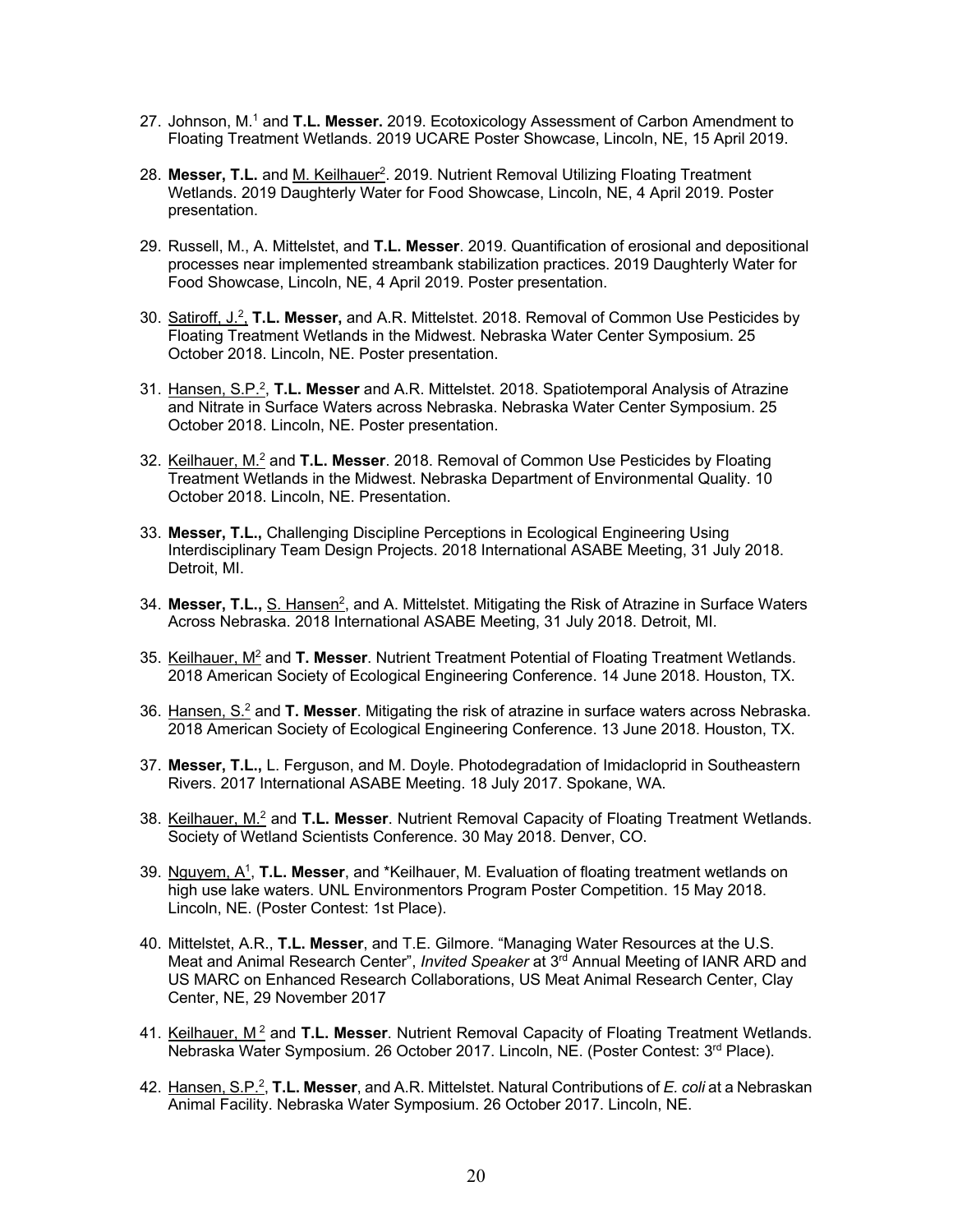- 43. Abimbola, O.P., A.R. Mittelstet and **T.L. Messer**. Impact of Conservation Practices on Pollutant Loads in the Big Sandy Creek Watershed. Nebraska Water Symposium. 26 October 2017. Lincoln, NE.
- 44. **Messer, T.L.,** M. Doyle, M.R. Burchell, and F. Birgand. Do First Order Nitrate Removal Models Accurately Predict Nitrate Removal in Wetlands and Stream? 2016 American Society of Ecological Engineering Conference. 9 June 2016. Knoxville, TN.
- 45. **Messer, T.L.,** L. Ferguson, and M. Doyle. Photodegradation of Imidacloprid in Rivers: A Novel Water Quality Monitoring Approach. 2016 American Society of Ecological Engineering Conference. 8 June 2016. Knoxville, TN.
- 46. **Messer, T.L**. and M.R. Burchell. A 15N tracer evaluation of the impact of nitrate load and soil type on nitrogen cycling in restored wetlands. 2015 International ASABE Meeting. 29 July 2015. New Orleans, LA.
- 47. **Messer, T.L**., M.R. Burchell, and F. Birgand. An evaluation of the reliability of for nitrate reduction models. 2015 International ASABE Meeting. 28 July 2015. New Orleans, LA.
- 48. **Messer, T.L.,** M.R. Burchell, and F. Birgand. Comparison of four nitrogen removal kinetic models in two distinct wetland ecosystems receiving agricultural drainage water. 2015 Water Resource Research Institute Conference. 18 March 2015. Raleigh, NC.
- 49. **Messer, T.L.,** and M.R. Burchell. Where is nitrate going in restored wetlands? A <sup>15</sup>N Tracer Evaluation on Nitrogen Cycling in Restored Wetlands. NCSU Graduate Research Symposium. 25 March 2015. Raleigh, NC. (Poster Contest: 3rd Place in Ag and Life Sciences Division).
- 50. Messer, T.L. and M.R. Burchell. Where is nitrate going in restored wetlands? A <sup>15</sup>N Tracer Evaluation on Nitrogen Cycling in Restored Wetlands. Purdue Future Faculty Workshop. 2 March 2015. West Lafayette, IN. (Poster).
- 51. **Messer, T.L**. and M.R. Burchell. Where is nitrate going in restored wetlands: A Mesocosm 15N Tracer Study. 58<sup>th</sup> Annual Meeting of the Soil Science Society of North Carolina. 21 January 2015. Raleigh, NC.
- 52. **Messer, T.L**. and M.R. Burchell. Tracing the Fate of Nitrate through Restored Wetlands: A mesocosm 15N Tracer Study. 2014 International ASABE Meeting. 15 July 2014. Montreal, Canada.
- 53. **Messer, T.L**., M.R. Burchell, and F. Birgand. Defining Ideal Loads of Nitrogen for Rerouted Drainage Water into Restored Forested Wetlands – An Experimental and Modeling Approach. 2014 International ASABE Meeting. 16 July 2014. Montreal, Canada.
- 54. Messer, T.L. and M.R. Burchell. Tracking the NO<sub>3</sub> Fate through Restored Wetlands: A<sup>15</sup>N Tracer Study. 2014 AEES Conference. 10 June 2014. Charleston, SC.
- 55. M.R. Burchell, **Messer, T.L.,** and F. Birgand. Determining Ideal Nitrogen Loads in Restored Forested Wetlands Slated to Receive Agricultural Drainage. 2014 AEES Conference. 10 June 2014. Charleston, SC.
- 56. Messer, T.L. and M.R. Burchell. Tracing the Fate of NO<sub>3</sub> through Restored Wetlands: A Mesocosm 15N Tracer Study. 2014 Water Resource Research Institute Annual Conference. 20 March 2014. Raleigh, NC.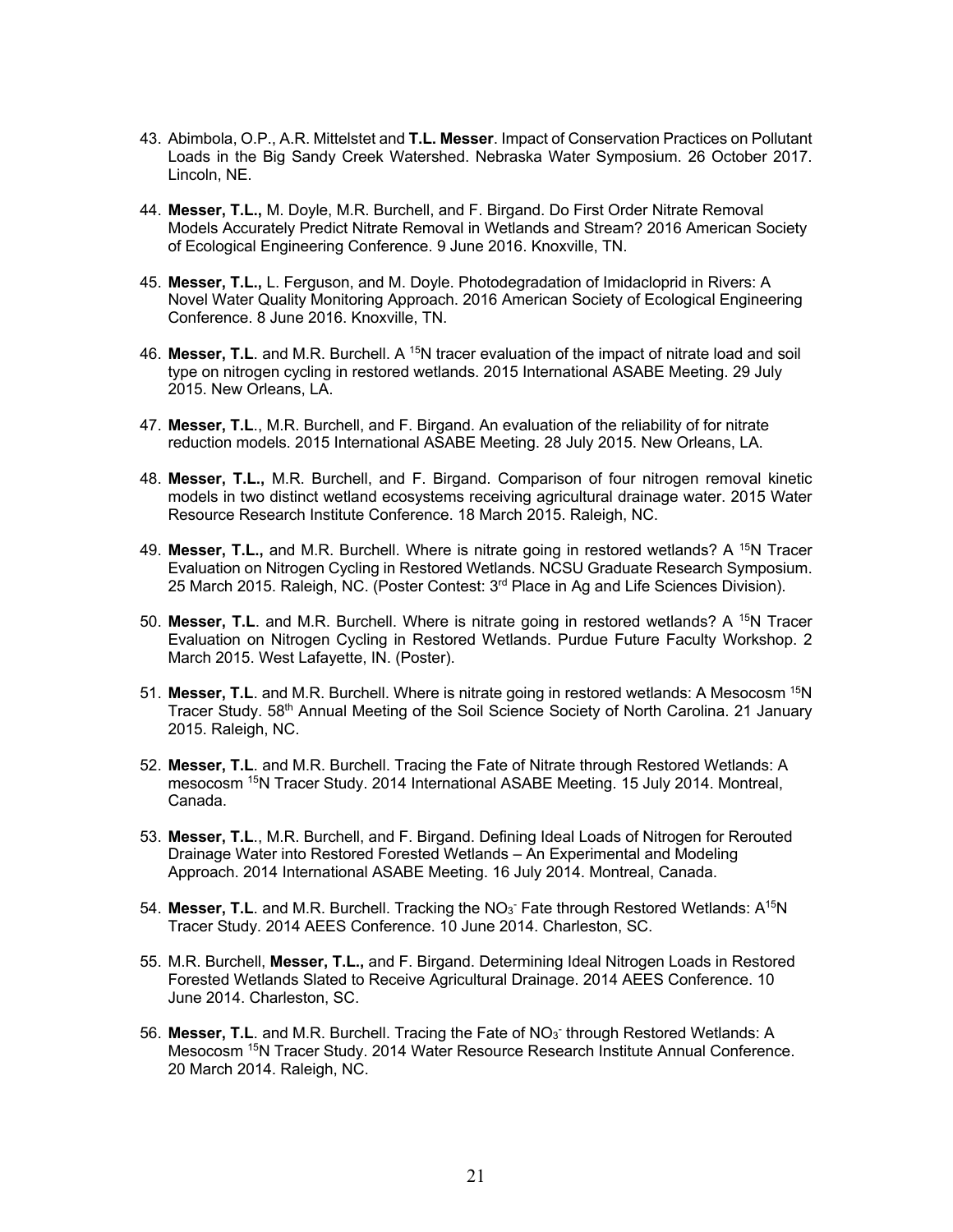- 57. Messer, T.L. and M.R. Burchell. Methods for Tracing the Fate of NO<sub>3</sub> through Restored Wetlands: A Mesocosm <sup>15</sup>N Tracer Study. North Carolina State University Graduate Research Symposium. 26 March 2014. Raleigh, NC. (Poster).
- 58. **Messer, T.L**., M.R. Burchell, and F. Birgand. Determining Ideal Nitrogen Loads in Rerouted Drainage Water into Restored Forested Wetlands – An Experimental and Modeling Approach. 2014 Water Resource Research Institute Annual Conference. 20 March 2014. Raleigh, NC.
- 59. **Messer, T.L**., M.R. Burchell, and F. Birgand. Determining Ideal Nitrogen Loads in Rerouted Drainage Water from the Pamlico Sound to Restored Forested Wetlands – An Experimental and Modeling Approach. 2013 International ASABE Meeting. 22 July 2013. Kansas City, MO.
- 60. Burchell, M.B., **T. L. Messer**, and F. Birgand. Determining Ideal Nitrogen Loads for Two Distinct Restored Wetland Soils – An Experimental and Modeling Approach. WRRI 2013 Annual Conference. 20-21 March 2013. Raleigh, NC.
- 61. **Messer, T.L**., M.R. Burchell, G.M. Chescheir, and K.L. Bass. Determining Ideal Hydraulic Loads in Rerouted Drainage Water from the Pamlico Sound to Restored Forested Wetlands Utilizing DRAINMOD. 2013 International ASABE Meeting. 22 July 2013. Kansas City, MO. (Poster).
- 62. Bass, Kris, M.R. Burchell, G. Chescheir, and **T. Messer**. Lux Farms Hydrologic Restoration Project: An Innovative Partnership for Agriculture and Water Quality at the End of the World, North Carolina. Stream Restoration in the Southeast: Innovations for Ecology Conference. 15-18 October 2012. Wilmington, NC.
- 63. **Messer, T.**, M.R. Burchell, and G.M. Chescheir. Determining Ideal Nitrogen Loads of Rerouted Drainage Water from the Pamlico Sound to Restored Forested Wetlands. 2012 Water Resources Research Institute Conference. 27 March 2012. Raleigh, NC. (Poster).
- 64. **Messer, T.L**. and M.R. Burchell. Groundwater Nitrate Reductions within Upstream and Downstream Sections of a Riparian Buffer. 2011 International ASABE Meeting. 8 August 2011. Louisville, KY.
- 65. **Messer, T.L**. and M.R. Burchell. Groundwater Nitrate Reductions within Upstream and Downstream Sections of a Riparian Buffer. 11th Annual Meeting Engineering for Ecological Services. 24 May 2011. Asheville, NC.
- 66. **Messer, T.L**. and M.R. Burchell. Groundwater Nitrate Reductions within Upstream and Downstream Sections of a Riparian Buffer. North Carolina Graduate Research Symposium. 21 March 2011. Raleigh, NC. (Poster).
- 67. **Messer, T.L**. Effectiveness of Nitrate Reduction in Riparian Buffers: A Riparian Buffer Hydrologic and Biogeochemical Evaluation. 2010 International ASABE Meeting. 23 June 2010. Pittsburgh, PA.
- 68. **Messer, T.L**., J. Wiseman, A. Tilak, M.R. Burchell, D. Osmond, and M. Youssef. Field Assessment and Modeling of Groundwater Nitrate Reduction in Riparian Buffers. Water Resources Research Institute Conference. 30-31 March 2010. Raleigh, NC. (Poster).
- 69. Burchell, M.R, A. Tilak, J. Wiseman, and **T. Messer**. Effectiveness of Nitrate reduction in Differing Riparian Buffers. Soil and Water Conservation Exhibition. 2-4 January 2010. Raleigh, NC. (Poster).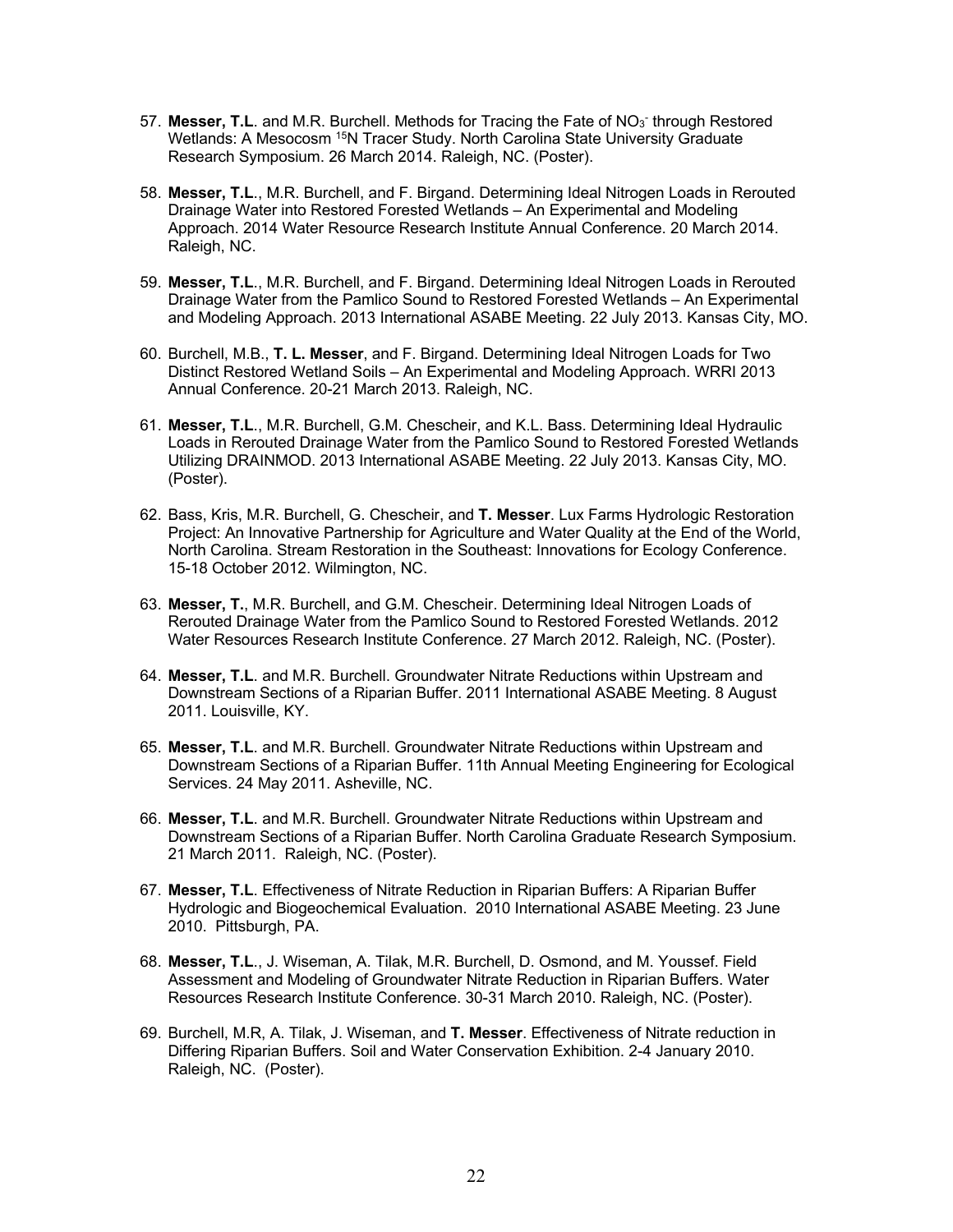70. **Messer, T**. Effectiveness of Nitrate Reduction in Differing Riparian Buffer Widths. 2009 International ASABE Meeting. 23 June 2009. Reno, NV. (Poster).

### **Seminars (8 Total)**

- 1. **Messer, T.L.** Pesticide Occurrence and Persistence Entering Recreational Lakes Residing in Watersheds of Various Land Uses. Lincoln, NE, 2021. Teledyne Technologies. 15 November 2021. (15 people)
- 2. **Messer, T.L.**, Influence Pesticides and Antibiotics on Floating Treatment Wetland Ecosystem Services*.* Lexington, KY, 2020. University of Kentucky Plant and Soil Science Departmental Seminar. 23 October 2020. (12 people)
- 3. **Messer, T.L.**, The Messy Journey to the Development of the *meso* Research Program*.* Lexington, KY, 2020. University of Kentucky ASABE Student Branch. 7 October 2020. (12 people)
- 4. **Messer, T.L.**, The Messy Journey to the Development of the *meso* Research Program*.* Lincoln, NE, 2019 Biological Systems Engineering Colloquium Series. 11 December 2019. (60 people)
- 5. **Messer, T.L.** Instructional Improvement Plan. Lincoln, NE. Department of Biological Systems Engineering Teaching Workshop, 8 May, 2019. (40 people)
- 6. **Messer, T.L.** Evaluating Treatment Wetlands Using Mesocosms. Lincoln, NE. Department of Biochemistry. 22 February 2019. (15 people)
- 7. **Messer, T.L.**, How should water quality be monitored in natural systems? A tale of diverse techniques and scales. Lincoln, NE. 2017 UNL Biological Systems Engineering Graduate Student Seminar. 19 April 2017. (20 people)
- 8. **Messer, T.L.**, Water Quality Research: The Importance of Diverse Monitoring Techniques and Scales. Lincoln, NE. 2017 UNL Environmental and Water Resources Engineering Graduate Student Seminar. 10 February 2017. (20 people)

### **Interviews/News/Press Releases (9 Total)**

- 1. Well, H. UK Assistant professor recognized for low-cost water treatment project. ABC WTVQ 36 Lexington, 2021.
- 2. Pratt, K. UK's Messer Studying Low-cost Water Treatment Options with NSF Award News CAFÉ UK and features on UKNow, 2021.
- 3. Pratt, K. UK Researcher studying impacts of nanopesticides on Nitrogen. News CAFÉ UK and features on UKNow, 2021.
- 4. Richter-Ryerson. Researchers testing ability of floating wetlands to survive winter. Nebraska Today, 2020.
- 5. Fedderson, T. Daugherty's global focus flows into statewide impacts. Nebraska Today, 2020.
- 6. KHGI, Open Jan. 26, "H20 Today" highlights the global trends to conserve water. Nebraska TV ABC, 14 January 2020.
- 7. Kenworthy, C. The Impact of climate change on Nebraska water: Too much and too little. Lincoln Journal Star Newspaper, 2020.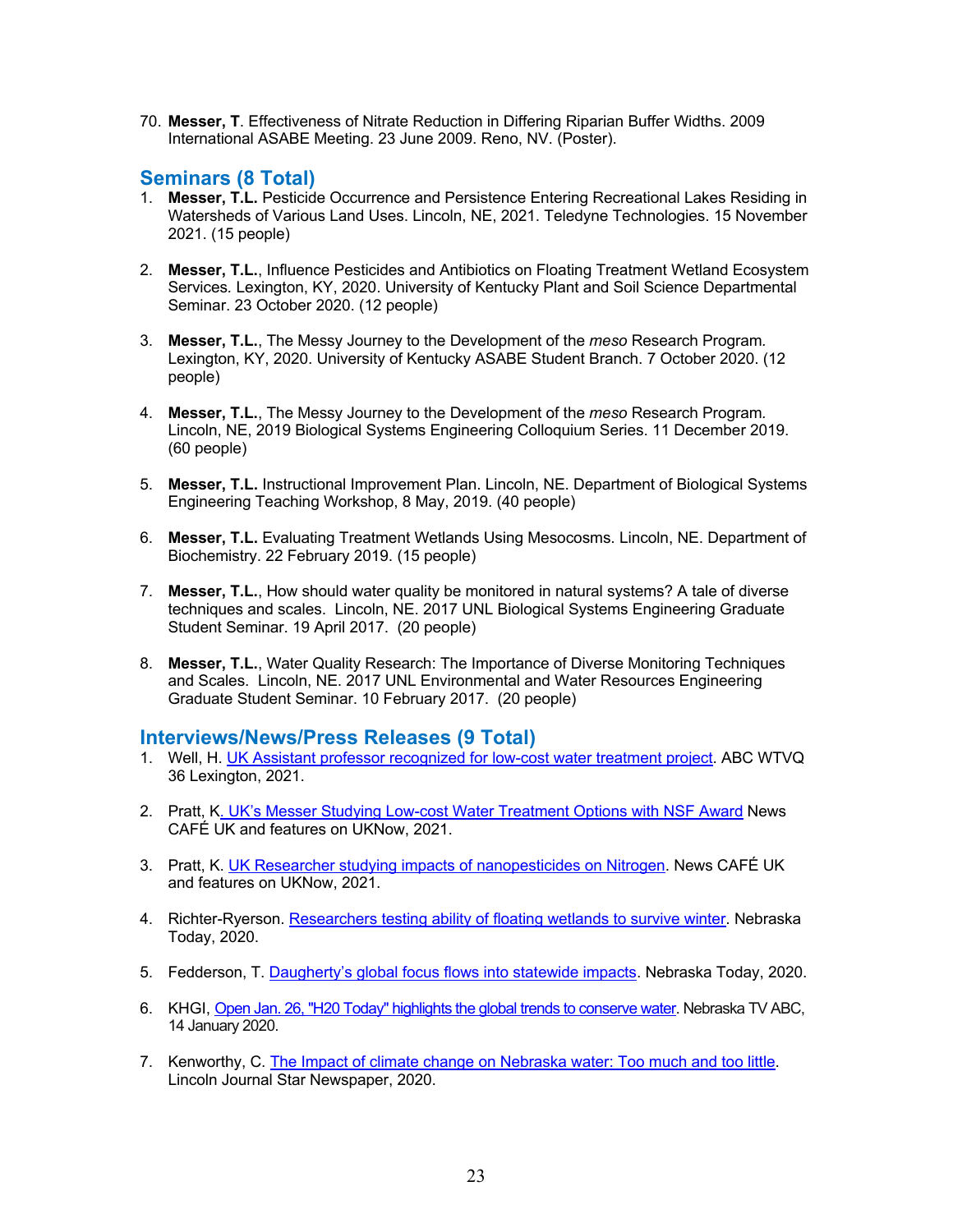- 8. **Messer, T. L**. How is it Growing? Lincoln, NE. KZUM radio. 4 December, 2019
- 9. Garbacz, M. and E. Frenzen**.** Improving Water Quality and Quantity for Everyone. Strategic Discussions for Nebraska. 2018.

#### **Extension Presentations (18 Total)**

- 1. **Messer, T.L.** Floating Treatment Wetlands. Lexington, KY. Florida Wedgworth Leadership Institute. 11 October 2021. (35 people)
- 2. **Messer, T.L.** E. coli and Emerging Pathogens. Norfolk, NE. Natural Resource Conservation Service Training Event. 20 November 2019. (50 people)
- 3. **Messer, T.L.** E. coli and Emerging Pathogens. North Platte, NE. Natural Resource Conservation Service Training Event. 6 November 2019. (50 people)
- 4. **Messer, T.L.** Water Quality Lessons for Preschoolers for Extension Educators Webex. Lincoln, NE. UNL Extension Service. 29 October 2019. (10 people)
- 5. **Messer, T.L.** Floating Treatment Wetlands. Lincoln, NE. North Hills Homeowners Association. 9 October 2019. (30 people)
- 6. **Messer, T.L.** Pesticide accumulation in recreation lakes Webex. Tennessee Department of Environmental Quality, Knoxville, TN, 23 August 2019. (15 people)
- 7. **Messer, T.L.** Floating Treatment Wetlands. Lincoln, NE. Lincoln Parks and Recreation. 21 August 2019. (15 people)
- 8. **Messer, T.L.** Monitoring Floating Treatment Wetlands. Lincoln, NE. Teledyne ISCO. 12 August 2019. (10 people)
- 9. **Messer, T.L.** Floating Treatment Wetlands. Lincoln, NE. Department of Environment and Energy. 18 April 2019. (20 people)
- 10. **Messer, T.L.** E. coli Fate and Transport in Agricultural Systems. Lincoln, NE. Department of Environment and Energy. 22 May 2019. (40 people)
- 11. **Messer, T.L.** Floating Treatment Wetlands. Lincoln, NE. Wilderness Hills Golf Course. 17 May 2019. (3 people)
- 12. **Messer, T.L.** Treatment Wetlands. Lincoln, NE. Nebraska Department of Transportation. 3 March 2019. (15 people)
- 13. **Messer, T.L.** What are wetlands? Lincoln, NE. Dimensions Education Eat and Explore. 7 February 2019. (200 people)
- 14. **Messer, T.L.** Lincoln Public Schools STEM Share Presented *meso*Wheels Program for Lincoln Public Schools curriculum, March 15 2019. (200 people)
- 15. **Messer, T.L.** Kure Beach Sand Dune Infiltration System Extension Workshop, North Carolina State University, Kure Beach, NC. 2012. (40 people)
- 16. **Messer, T.L.** Best Management Practices Extension Workshop, North Carolina State University, Raleigh, NC. 2011. (60 people)
- 17. **Messer, T.L.** Wetland Mesocosm Laboratory Professional Tour, North Carolina State University, Raleigh, NC. 2012-2014. (15 people)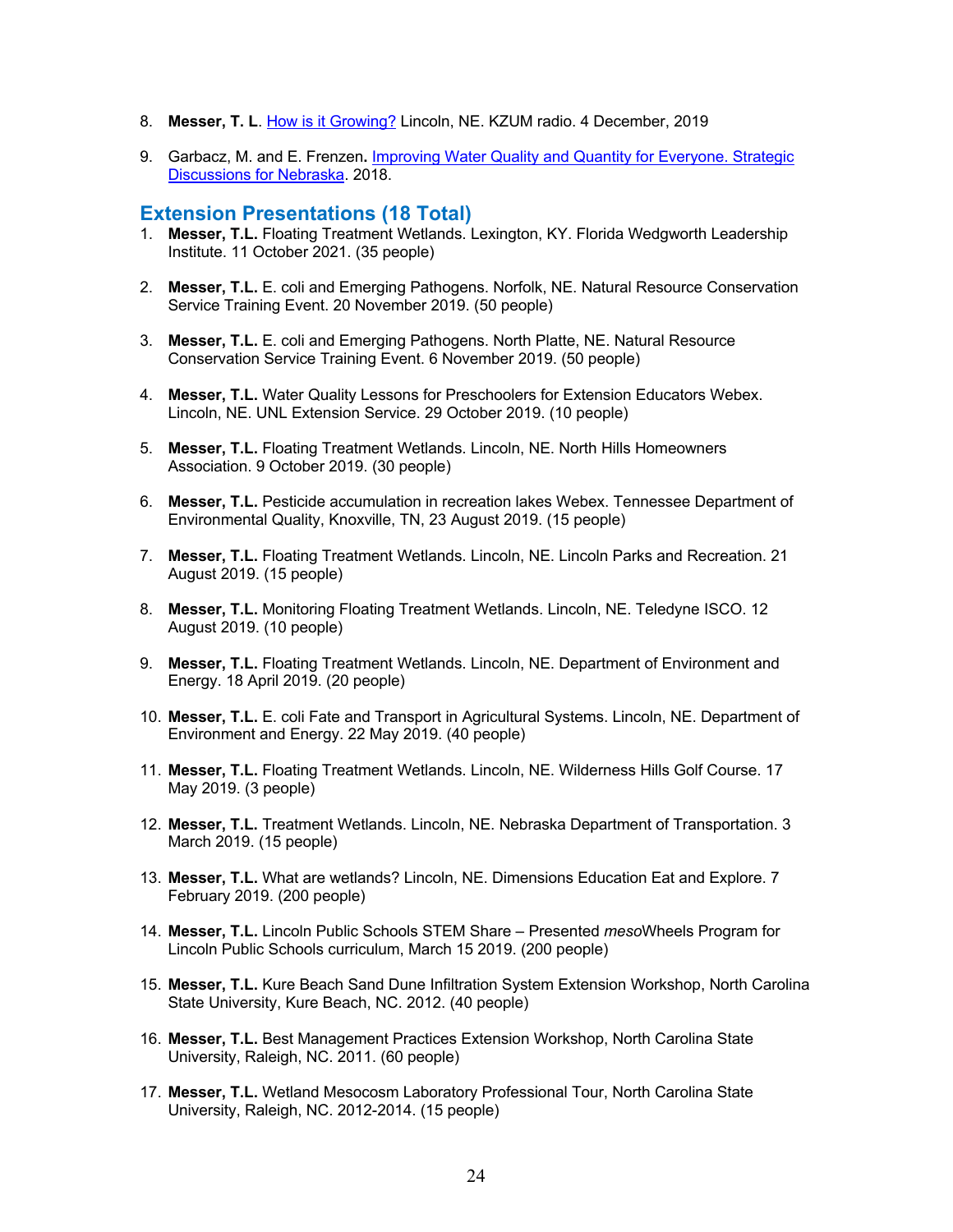18. **Messer, T.L.** Composting Extension Workshop, University of Kentucky, Lexington, KY. 2004. (30 people)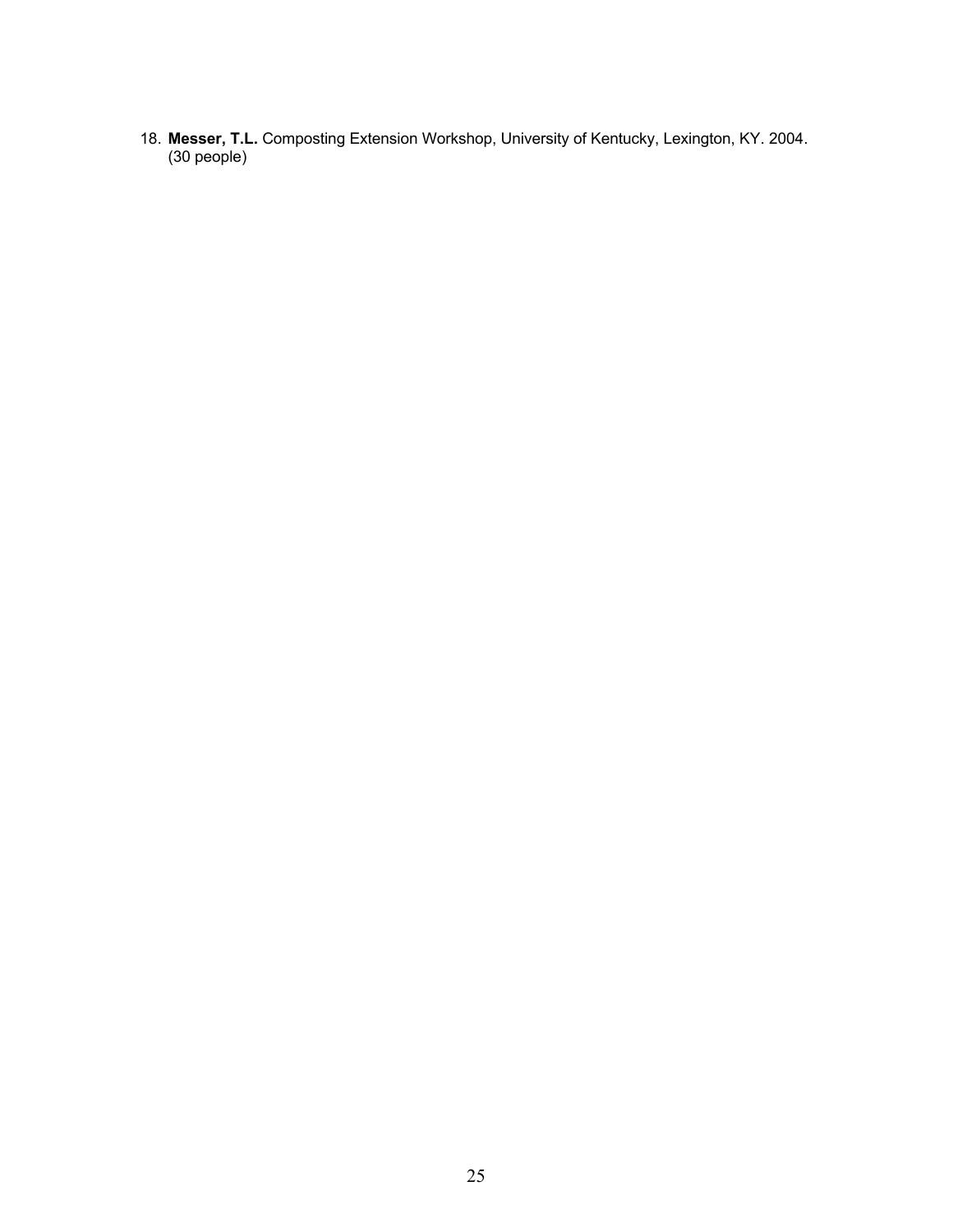# **Teaching and Advising**

**Courses Taught**

**\* Note: University Means Not Available from UNL**

#### <sup>1</sup>*BAE 538: GIS for Water Resources, University of Kentucky*

| <b>Semester</b>        | Number of<br><b>Students</b> | <b>Course Quality</b> | <b>Teaching Quality</b> |
|------------------------|------------------------------|-----------------------|-------------------------|
| <sup>1</sup> Fall 2021 | 15                           | In Progress           | In Progress             |

1Developed Course.

#### <sup>1</sup>*BAE 750: Stormwater Engineering Management, University of Kentucky*

| <b>Semester</b>        | Number of<br><b>Students</b> | <b>Course Quality</b> | <b>Teaching Quality</b> |
|------------------------|------------------------------|-----------------------|-------------------------|
| <sup>1</sup> Fall 2021 |                              | In Progress           | In Progress             |

<sup>1</sup>Developed Course.

#### <sup>1</sup>*BSEN/AGEN 350: Water Resources Engineering, University of Nebraska-Lincoln*

| Semester          | Number of<br><b>Students</b> | <b>Course Quality</b> | <b>Teaching Quality</b> |
|-------------------|------------------------------|-----------------------|-------------------------|
| $1,3,4$ Fall 2020 | 18                           | 4.10                  | 4.20                    |

<sup>1</sup>Developed Course.  $3$ Scale: 1 to 5.

4During COVID19 Pandemic

#### <sup>1</sup>*BSEN/NRES 468/868: Wetlands, University of Nebraska-Lincoln*

| <b>Semester</b>          | <b>Number of</b><br><b>Students</b> | <b>Course Quality</b> | <b>Teaching Quality</b> |
|--------------------------|-------------------------------------|-----------------------|-------------------------|
| <sup>2</sup> Spring 2018 | 28                                  | 3.27                  | 3.46                    |
| $2$ Spring 2019          | 21                                  | 3.46                  | 3.60                    |
| $3,4$ Spring 2020        | 23                                  | 4.44                  | 4.44                    |

<sup>1</sup>Developed Course. 2Scale: 1 to 4. 3Scale: 1 to 5. 4During COVID19 Pandemic

| <sup>1</sup> AGEN 112: Computer Aided Problem Solving (Co-Taught), University of Nebraska-Lincoln |  |  |  |
|---------------------------------------------------------------------------------------------------|--|--|--|
|---------------------------------------------------------------------------------------------------|--|--|--|

| <b>Semester</b>   | Number of<br><b>Students</b> | <b>Course Quality</b> | <b>Teaching Quality</b> |
|-------------------|------------------------------|-----------------------|-------------------------|
| $2$ Spring 2019   | 78                           | 2.78                  | 3.19                    |
| $3,4$ Spring 2020 | 82                           | 4.29                  | 4.29                    |

<sup>1</sup>Developed Course.

 $2$ Scale: 1 to 4.

3Scale: 1 to 5.

4During COVID19 Pandemic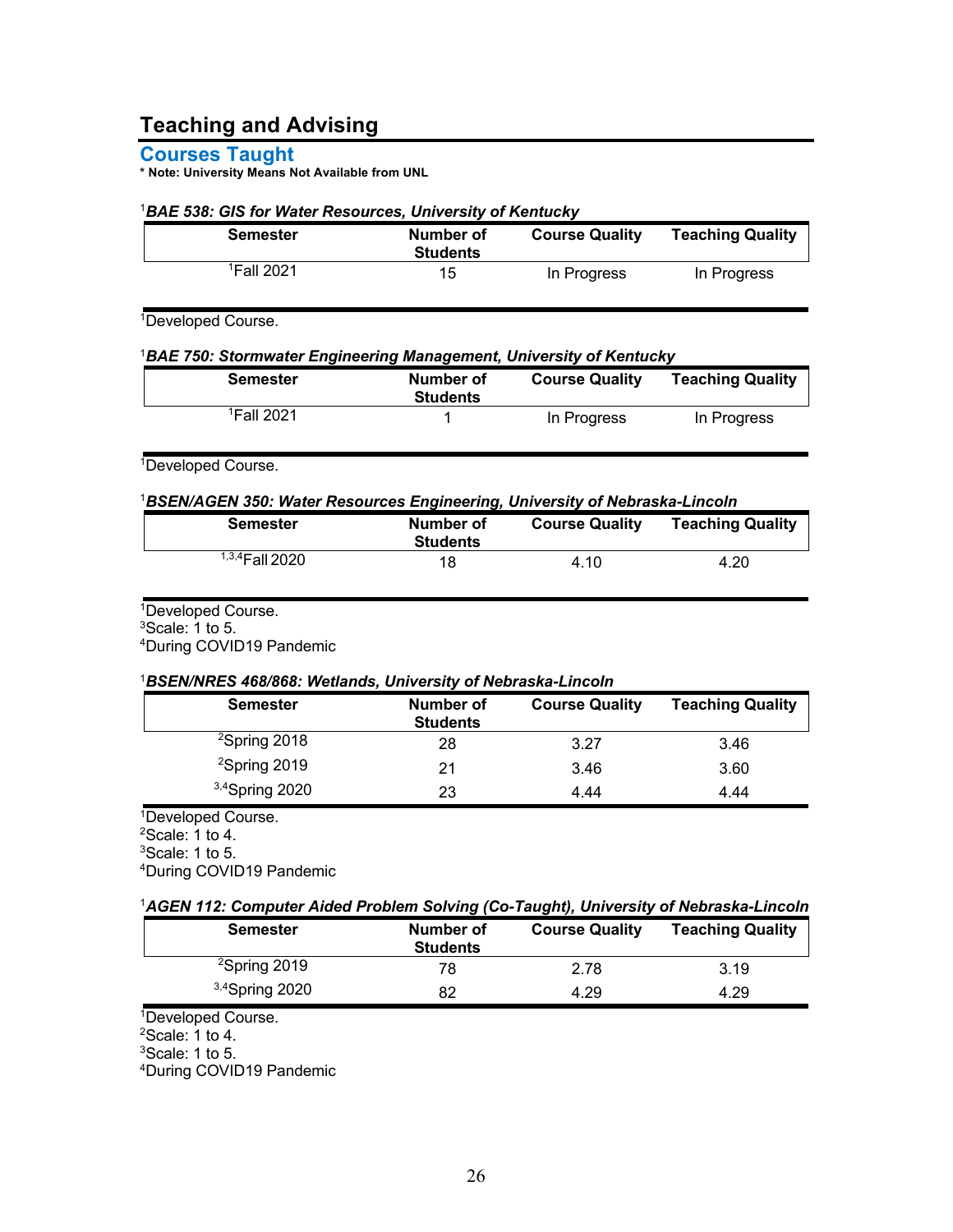| <b>Semester</b>        | Number of<br><b>Students</b> | <b>Course Quality</b> | <b>Teaching Quality</b> |
|------------------------|------------------------------|-----------------------|-------------------------|
| <sup>2</sup> Fall 2017 | 20                           | 3.33                  | 3.68                    |
| <sup>2</sup> Fall 2018 | 24                           | 3.42                  | 3.71                    |
| <sup>3</sup> Fall 2019 | 20                           | 4.74                  | 4.74                    |
| $3,4$ Summer 2020      | 6                            | 4.95                  | 4.95                    |
|                        |                              |                       |                         |

#### <sup>1</sup>*BSEN/AGEN 889: Graduate Seminar, University of Nebraska-Lincoln*

<sup>1</sup>Developed Course.  $2$ Scale: 1 to 4. 3Scale: 1 to 5. 4During COVID19 Pandemic

#### 1,4*BSEN 896: Special Topics: Analytical Chemistry Methods, University of Nebraska-Lincoln*

| <b>Semester</b>  | Number of<br><b>Students</b> | <b>Course Quality</b> | <b>Teaching Quality</b> |
|------------------|------------------------------|-----------------------|-------------------------|
| <b>Fall 2019</b> |                              | Not Evaluated         | Not Evaluated           |
| <b>Fall 2020</b> |                              | Not Evaluated         | Not Evaluated           |

1Developed Course.

4During COVID19 Pandemic

*BSEN 957: Vadose Zone (Co-Taught), University of Nebraska-Lincoln*

| Semester        | Number of<br><b>Students</b> | <b>Course Quality</b> | <b>Teaching Quality</b> |
|-----------------|------------------------------|-----------------------|-------------------------|
| $2$ Spring 2018 | 20                           | 3.00 <sub>1</sub>     | 3.17                    |

 $2$ Scale: 1 to 4.

#### *BAE 200: Computer Methods in Biological Engineering Laboratory Instructor), North Carolina State University*

| <b>Semester</b>  | Number of<br><b>Students</b> | <b>Course Quality</b> | <b>Teaching Quality</b> |
|------------------|------------------------------|-----------------------|-------------------------|
| <b>Fall 2008</b> | 28                           | Not Evaluated         | Not Evaluated           |
| <b>Fall 2009</b> | 37                           | Not Evaluated         | Not Evaluated           |
| <b>Fall 2010</b> | 39                           | Not Evaluated         | Not Evaluated           |
| <b>Fall 2011</b> | 36                           | Not Evaluated         | Not Evaluated           |
| <b>Fall 2012</b> | 42                           | Not Evaluated         | Not Evaluated           |
| <b>Fall 2013</b> | 55                           | Not Evaluated         | Not Evaluated           |
| <b>Fall 2014</b> | 54                           | Not Evaluated         | Not Evaluated           |

### *AEN 1031: Basic Principles of Surveying (Laboratory Instructor), University of Kentucky*

| <b>Semester</b>  | Number of<br><b>Students</b> | <b>Course Quality</b> | <b>Teaching Quality</b> |
|------------------|------------------------------|-----------------------|-------------------------|
| <b>Fall 2007</b> | 22                           | Not Evaluated         | Not Evaluated           |
|                  |                              |                       |                         |

<sup>1</sup>Developed Course.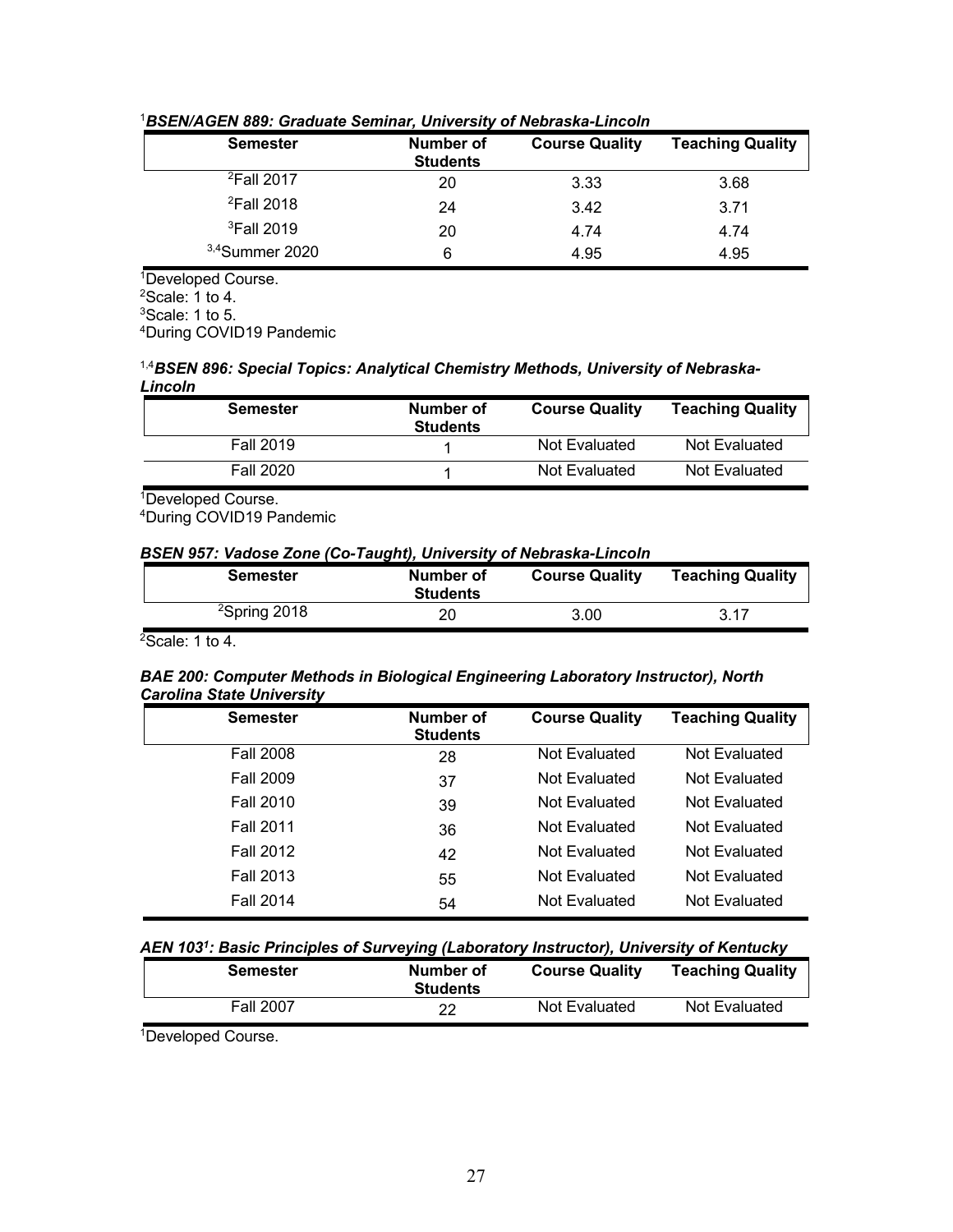### **Guest Lectures**

- 1. BAE 570 (Engineering Controls for Agricultural Safety and Health Hazards), UK. Presented 11/12/21.
- 2. BAE 437 (Land and Water Resources Engineering), UK. Presented 4/27/21
- 3. BAE 437 (Land and Water Resources Engineering), UK. Presented 4/29/21.
- 4. ENVR 189H (Environmental Justice Honors), UNL. Presented on 9/24/20.
- 5. MSYM 354 (Soil Conservation), UNL. Presented on 11/21/19.
- 6. NRES 101 (Introduction to Natural Resources), UNL. Presented on 10/16/19.
- 7. NRES 101 (Introduction to Natural Resources), UNL. Presented on 10/17/19.
- 8. BSEN 100 (Introduction to Biological Systems Engineering), UNL. Presented on 9/24/19.
- 9. ENVR 189H (Environmental Justice Honors), UNL. Presented on 9/24/19.
- 10. BSEN 355 (Introduction to Ecological Engineering), UNL. Presented on 3/12/19.
- 11. NRES 101 (Introduction to Natural Resources), UNL. Presented on 10/11/18.
- 12. BSEN 100 (Introduction to Biological Systems Engineering), UNL. Presented on 9/18/18.
- 13. MSYM 354 (Soil Conservation), UNL. Presented on 9/20/18.
- 14. BSEN 455 (Nonpoint Source Pollution), UNL. Presented on 11/17/17
- 15. MSYM 354 (Soil Conservation), UNL. Presenting on 11/16/17.
- 16. BSEN 355 (Introduction to Ecological Engineering). UNL. Presented on 3/16/17.
- 17. BSEN 355 (Introduction to Ecological Engineering), UNL. Presented on 3/9/17.

## **Graduate Student Major Advising**

Awaiting Full Membership of Graduate Faculty at UK Full Member of the Graduate Faculty since 1/1/17 at UNL

### *Completed (6)*

- 1. *Levi McKercher*, MS, Natural Resources, UNL. July 2021. A Combined Biological-Chemical Approach to Removing Nutrients from Eutrophic Waters. August 2019 - July 2021. Co-Advisor.
- 2. *Julia Lindgren*, (M.S.), Environmental Engineering, UNL. December 2020. Floating Treatment Wetland Potential to Remove Neonicotinoid Pesticides. August 2019 - December 2020. Advisor. Current Position: Water Resources Engineer at NRCS-Idaho (Boise, ID).
- 3. *Jessica Satiroff*, (M.S.), Environmental Engineering, UNL. May 2020. Fate and Transport of Neonicotinoids Entering Recreational Lakes. August 2018- August 2020. Co-Advisor. Current Position: Staff Engineer at Infrastructure Design Group, Inc. (Sioux Falls, SD).
- 4. *Brittany Trejo*, (M.S.), Environmental Engineering, UNL. May 2020. Occurrence and Persistence of Antibiotics Administered to Cattle in a Newly Established Feedlot. August 2018-May 2020. Co-Advisor. Current Position: Structural Engineer at Los Alamos National Laboratory (Los Alamos, NM).
- 5. *Mary Keilhauer*, M.S., Natural Resources, UNL. 2019. Nitrate Removal and Placement of Floating Treatment Wetlands in the Midwest. August 2017-June 2019. Advisor. Current Position: Water Resources Engineering MIG (Denver, CO).
- 6. *Samuel Hansen*, M.S. Biological Systems Engineering, UNL. 2019. Predictive Modeling of Fate and Transport of Three Prevalent Contaminants in Midwest Agroecosystem Surface Waters: Nitrate-N, Atrazine, and *Escherichia coli*. June 2017 – May 2019. Advisor. Current Position: Environmental Engineer at Nebraska Department of Environment and Energy (Lincoln, NE).

### *In-Progress (7)*

- 1. *Dayana Rodriquez Jimenez*, MS, Biosystems and Agricultural Engineering, UK. Anticipated Completion: May 2022. Fate and Transport of PFAS and Pesticides from WWTP. August 2019- Present. Advisor.
- 2. *Jake Richardson*, MS, Biosystems and Agricultural Engineering, UK. Anticipated Completion: December 2023. Nanopesticide Implications on N Cycling in Agroecosystems and Downstream Best Management Practices. January 2021 – Present.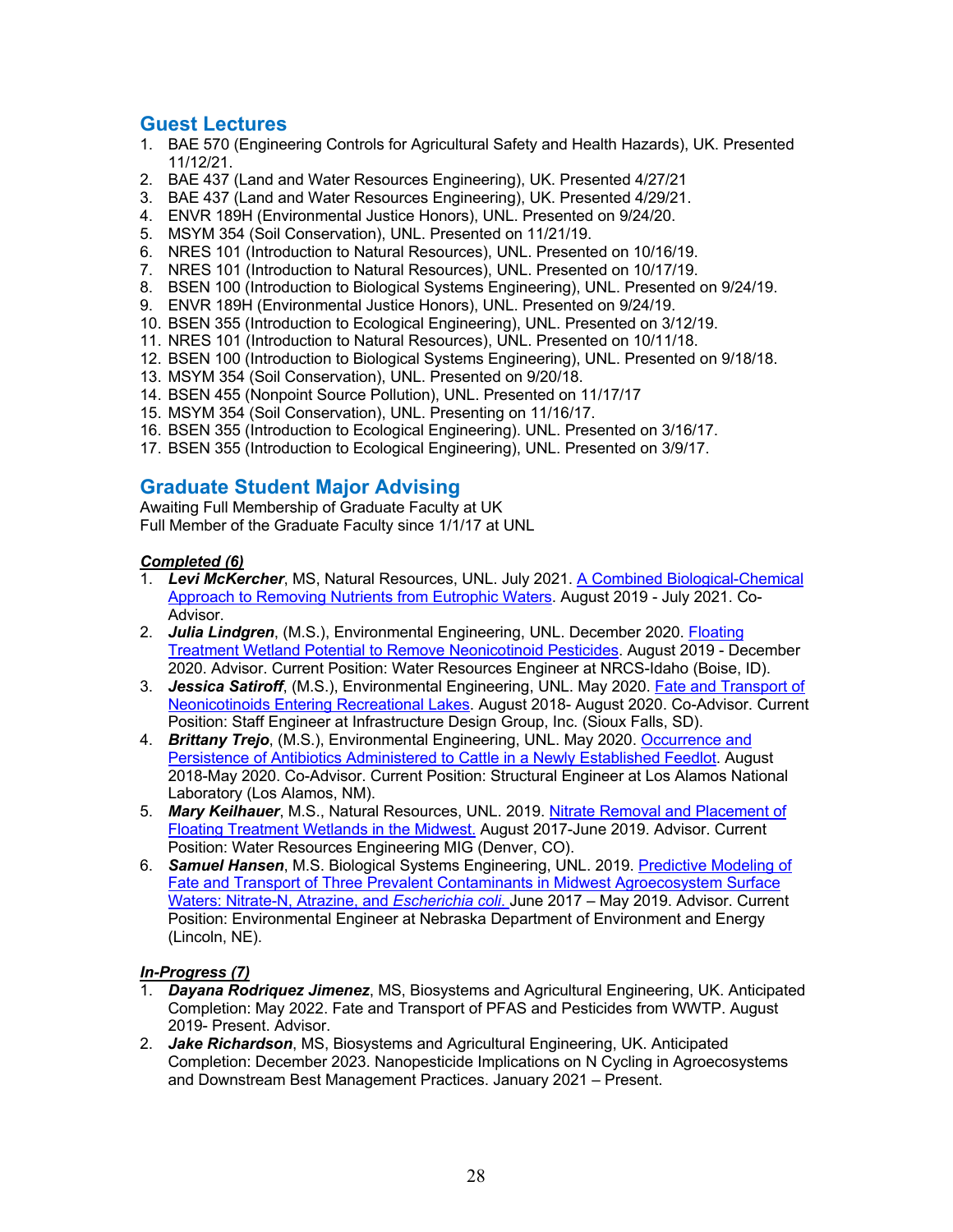- 3. *Matthew Russell*, Ph.D., Biosystems and Agricultural Engineering, UK. Anticipated Completion: May 2024. Implications of Antibiotics on Floating Treatment Wetlands. May 2019-Present. Advisor.
- 4. **Emily Nottingham**, PhD. Biosystems and Agricultural Engineering, UK. Anticipated Completion: May 2024., Implications of antibiotics and pesticides on N removal in Wetlands. June 2021 – Present.
- 5. **Josephus Borsuah**, Ph.D., Natural Resources, UNL. Anticipated Completion: May 2022. Fate and Transport of Neonicotinoid Pesticides. August 2019-Present. Advisor.
- 6. **Kyra Sigler**, MS, Biosystems and Agricultural Engineering, UK. Anticipated Completion: May 2023, Evaluating the Risk of complex Mixtures of Emerging Contaminants, Heavy Metals, and Nutrient Exposure: Identifying Hot Spots and Hot Times in Surface Water Across Kentucky. August 2021- Present.
- 7. **William Rud,** MS, Biosystems and Agricultural Engineering, UK. Anticipated Completion: May 2023, Evaluating the Implications of Nanopesticides to N Cycling in Wetland Environments. August 2021- Present

## **Graduate Student Advisory Committee Member**

## *Completed (11)*

- 1. **Justin Caniglia**, M.S. Natural Resources UNL, 2021. Extraction and Analysis of Per- and Polyfluoroalkyl Substances (PFAS) in Wastewater Matrices to Determine Environmental Loading in the Midwest. Advisor: Daniel Snow (originally Tiffany Messer, but reassigned following departure from UNL)
- 2. **Mikaela Cherry**, Ph.D. Natural Resources UNL. 2021. Assessment and Visualization of Controls on Groundwater Transport and Nitrate Contamination. Advisor: Troy Gilmore
- 3. **Gina DeGraves**, M.S. Biosystems and Agricultural Engineering, UK. 2021. Sediment Nitrogen Dynamics in Backwater Wetland Confluences of a Regulated River. Advisor: William Ford
- 4. **Cory Radcliff**, M.S. Biosystems and Agricultural Engineering, UK. 2021. Quantifying the Source and Pathway of Dissolved Reactive Phosphate in Karst Drainage of the Inner-Bluegrass. Advisor: William Ford
- 5. **Brandi Brown**, Ph.D. Biological Systems Engineering, UNL. 2021. Efficient Polyhydroxyalkanoate Production by *Rhodopseudomonas palustris* from Lignocellulosic Biomass. Advisor: Mark Wilkins
- 6. **Bo Smith**, M.S. Biosystems and Agricultural Engineering, UK. Modeling Energy Flows in Floating In-Pond Raceways Utilizing Solar Power Back-up. 2021, Advisor: Joe Dvorak.
- 7. **Galen Richards**, M.S. Natural Resources, UNL. Nitrate Dynamics and Source within Nested Watersheds of an Agricultural Stream, Nebraska, USA. 2020. Advisor: Troy Gilmore
- 8. **Matthew Russell**, M.S. Natural Resources, UNL. Impact of Streambank Stabilization on Sediment Deposition and Erosion in Central Nebraska Streams. 2018- 2020. Advisor: Aaron **Mittelstet**
- 9. **Mara Zelt**, M.S. Biological Systems Engineering, UNL. 2019. Persistence and Mitigation of Antibiotic Resistance in Manure and Manure-Amended Soils. January 2017- December 2019.Advisor: Amy Schmidt.
- 10. **Femi Abimbola**, Ph.D. Biological Systems Engineering, UNL. Modeling Streambed Vertical Hydraulic Conductivity, Water Quality Pollutants, and Best Management Practices Using Machine Learning and the Soil and Water Assessment Tool. 2019. Advisor: Aaron Mittelstet.
- 11. **Linda Schott**, Ph.D. Biological Systems Engineering. 2018. Soil Health Effects and Stakeholder Perceptions of Manure and Woody Biomass Application to Cropland in Nebraska. January 2017 – May 2018. Advisor: Amy Schmidt.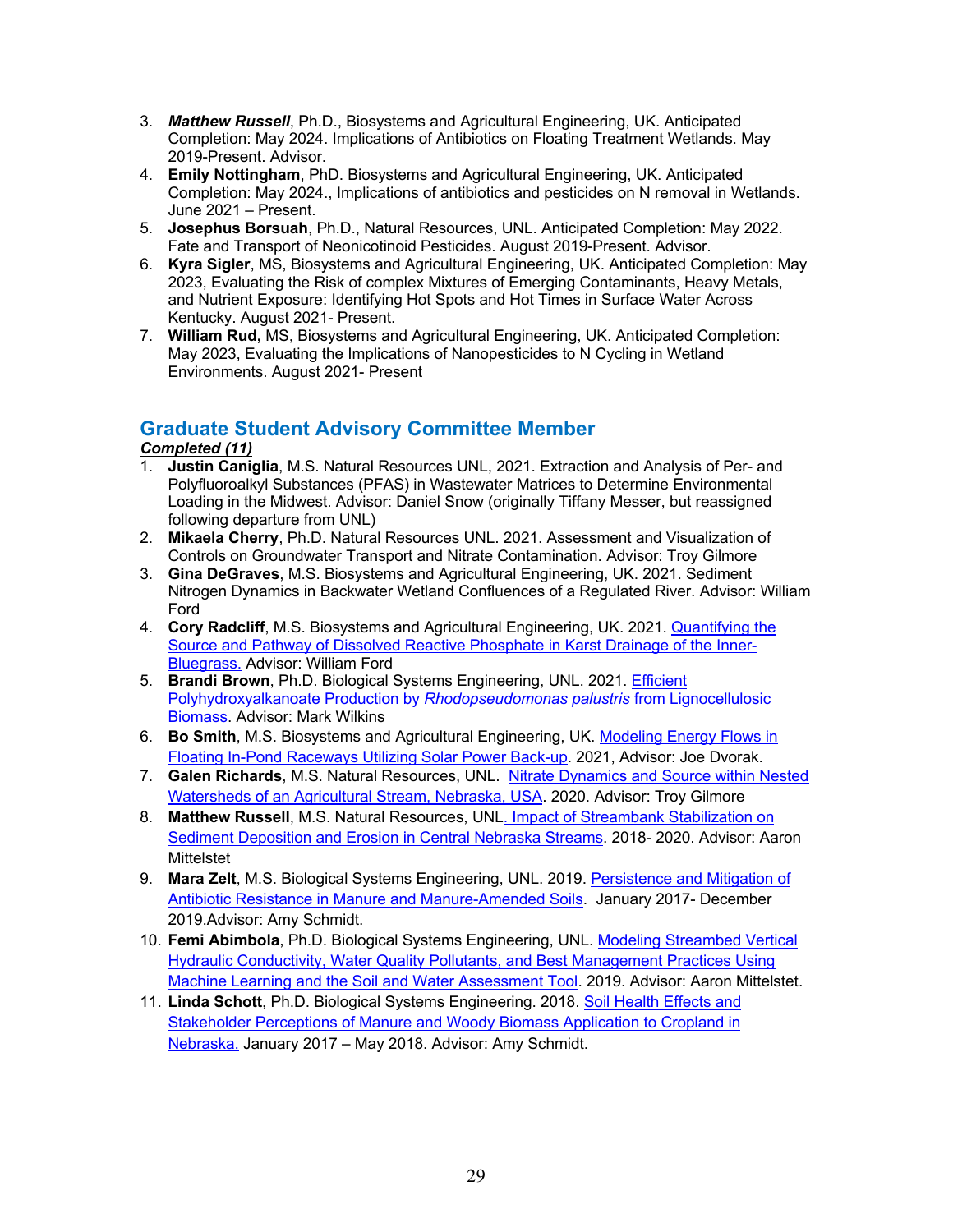#### *In-Progress (3)*

- 1. **Ligang Zhang**, Ph.D. Natural Resources UNL. Anticipated Completion: December 2021. Advisor: Zhenghong Tang
- 2. **Nasrin Bendi**, Ph.D. Civil Engineering UNL. Anticipated Completion: May 2022. Advisor: Shannon Bartelt-Hunt
- 3. **Yaser Kishawi**, Ph.D. Natural Resources UNL. Anticipated Completion: June 2022. Advisor: Aaron Mittelstet

## **International Interns**

1. **Weijia Ni**, (Ph.D.) Sichuana University, Chengdu, China, Water Quality Modeling of the Dam Removal in the Western Mountains of China, September 2018 – August 2020, Co-Advisor.

## **Undergraduate Student Advising**

### *Undergraduate Research Assistants (17)*

- 1. Abbey Osbourne, 2021-present, UK Biosystems Engineering, Advisor
- 2. Erin Remley, 2021- present, UK Biosystems Engineering, Advisor
- 3. Kaitlyn Duncan, 2021, UK Engineering Summer Undergraduate Research Fellowship Recipient (\$1,958), UK Biosystems Engineering, Advisor
- 4. Vanessa Spring, 2021, UK Biosystems Engineering, Advisor
- 5. Rachel Rohrer, 2021, UK Biosystems Engineering, Advisor
- 6. Benjamin Wordens, 2019-2020, UNL First Year Research Experience Scholar, Biological Systems Engineering Undergraduate, Expected Graduation 2022, Advisor
- 7. Samantha Perez, 2019, NSF Research Experiences for Undergraduates Scholar, Environmental Science Undergraduate at Saint Mary's University, Advisor
- 8. Helen Little, 2018-2021, UNL Undergraduate Creative Activities and Research Experience Scholar, UNL Biological Systems Engineering Undergraduate, Expected Graduation 2022, Advisor
- 9. Ken Oathoat, 2018 2021, Research Assistant, UNL Biological Systems Engineering Undergraduate, Graduated 2021, Field Engineer Natural Resources Conservation Service York, NE, Advisor
- 10. Garrett Isom, Summer 2019, Research Assistant, UNL Biological Systems Engineering Undergraduate, Expected Graduation 2022, Advisor
- 11. Trevor Kaslon, Summer 2019, Research Assistant, UNL Biological Systems Engineering Undergraduate, Expected Graduation 2022, Advisor
- 12. Maddie Johnson, 2018-2019, UNL Undergraduate Creative Activities and Research Experience Scholar, Water Resources Engineering at Kiewit, Kansas City, MO, Advisor
- 13. Rob Schroeder, Undergraduate Cabela's Apprenticeship, Summer 2018, Advisor
- 14. Brody Zabel, Summer 2018, UNL Mechanical Engineering Undergraduate, Expected Graduation 2021, Advisor
- 15. Alexa Davis, 2017-2018, UNL Undergraduate Creative Activities and Research Experience Scholar, UNL School of Natural Resources Master's Student, Natural Resource Program Specialist at Nebraska Department of Energy, Lincoln, NE, Advisor
- 16. Autumn Dunn, 2017-2018, UNL Undergraduate Creative Activities and Research Experience Scholar, Master's Student in Nicholas School of Environment Duke University, Durham, NC, Expected Graduation 2021, Advisor
- 17. Bailey Monroe, 2017-2018, UNL Undergraduate Creative Activities and Research Experience Scholar, Water Resource Engineer at NRCS-Iowa, Des Moines, Iowa, Advisor

#### *Senior Design (8 Groups)*

- 1. BAE 402/403: Senior Design. Elizabethtown BMP Project. Fall 2020 and Spring 2021. 4 students. Advisor
- 2. BSEN 470/480: Senior Design. Pine Lake Reservoir Restoration. Fall 2019 and Spring 2020. 5 Students. Advisor.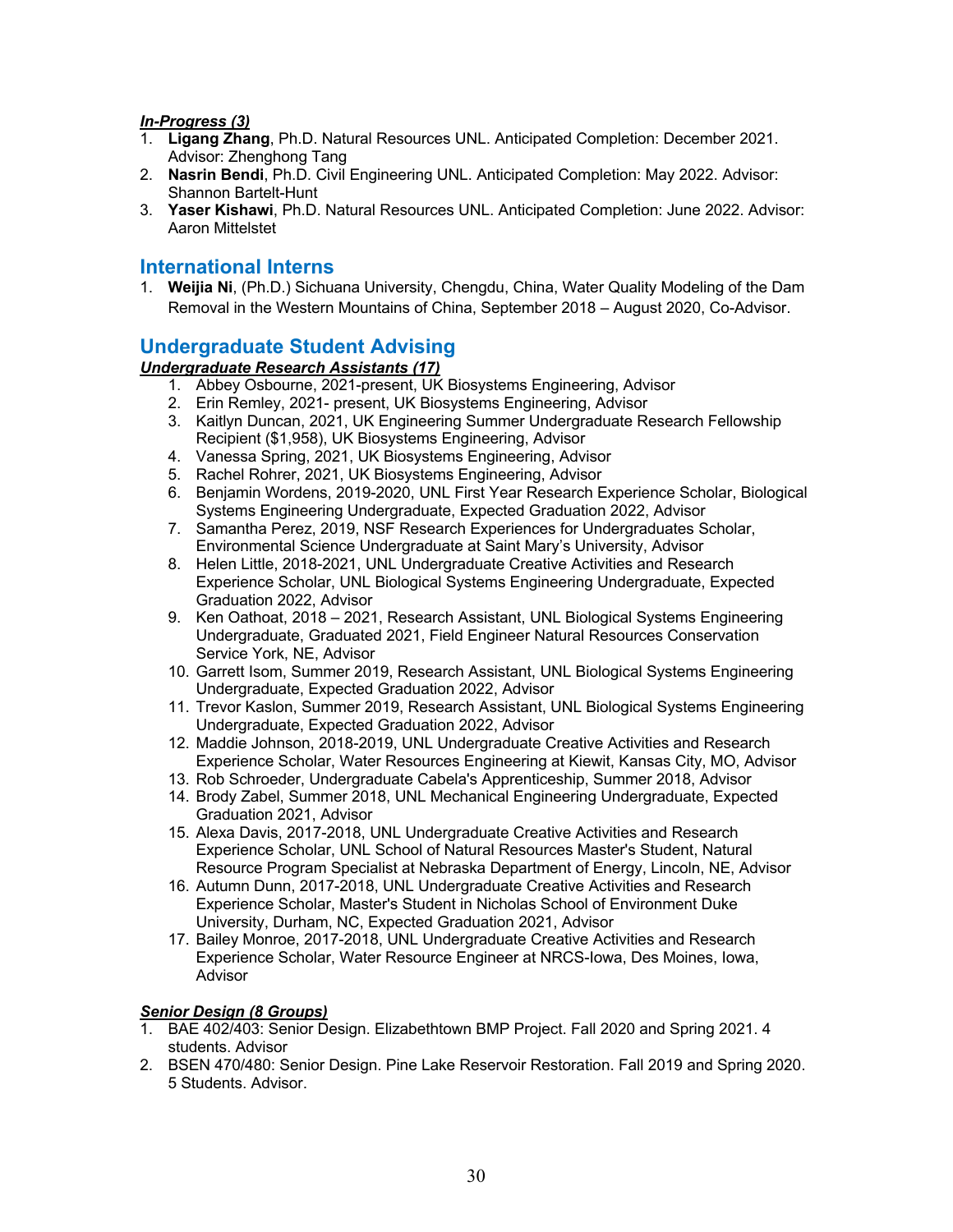- 3. BSEN 470/480: Senior Design. Floating Mechanism for Water Quality Sensor: *meso*Flow. Fall 2018 and Spring 2019. 4 Students. Advisor and Sponsor.
- 4. BSEN 470/480: Senior Design. Best Management Design for Omaha Transportation Site. Fall 2018 and Spring 2019. 4 Students. Advisor.
- 5. BSEN 470/480: Senior Design. Rainwater Management Design for Omaha Extension Building. Fall 2017 and Spring 2018. 4 Students. Advisor.
- 6. Matthew Greiner, 2018-2019, School of Natural Resources Senior Thesis
- 7. Alexa Davis, 2017-2018, School of Natural Resources Senior Thesis
- 8. Autumn Dunn, 2017-2018, School of Natural Resources Senior Thesis

#### *Average number of undergraduate students advised per year (42)*

 $2021 - 0$ 

**2020** - 10

**2019** - 10

**2018** – 14

**2017** – 8

## **Honors and Awards**

### **National and International Research Awards and Recognition**

- 1. NSF CAREER Award, University of Kentucky (2021)
- 2. ASABE Superior Paper Award (2020)
- 3. ASABE Associate Editor Recognition (2020)
- 4. USDA AFRI NIFA ELI Post Doc Fellowship, Duke University (2016)
- 5. EPA STAR Fellowship, North Carolina State University (2013)

## **Regional and Local Research Awards and Recognition**

- 1. UK Center for Appalachian Research in Environmental Sciences (UK CARES) Fellow, University of Kentucky (2021 – present)
- 2. Daugherty Global Institute Water for Food Fellow, University of Nebraska (2017-2021)

## **Regional, Local and University Teaching Awards and Recognition**

- 1. University of Nebraska-Lincoln College of Engineering Research Recognition (2019)
- 2. Nominated for University of Nebraska-Lincoln IANR Outstanding Research Award (2019)
- 3. Peer Review of Teaching Project Fellow, University of Nebraska-Lincoln, Lincoln, NE, (2018- 2019)
- 4. University of Nebraska-Lincoln Parents Recognition Award (2019)
- 5. Nominated for CASNR Outstanding Teaching Award (2019)
- 6. Certificate of Accomplishment Teaching Program, North Carolina State University, Raleigh, NC (2014)
- 7. North Carolina State University College of Agriculture and Life Sciences Professional Development Award (2011)
- 8. University of Kentucky Biosystems & Agricultural Engineering Outstanding Senior Award (2008)
- 9. University of Kentucky Student Excellence Award (2006)

# **Professional Organization Membership**

- 1. American Society of Agricultural and Biological Engineers (ASABE), 2004-present
- 2. American Society of Agricultural and Biological Engineers (ASABE) Committees, NRES-25 (2008-current), NRES-28 (2008-current), NRES-02 (2018-2020), P-120 (2017-current)
- 3. American Ecological Engineering Society (AEES), 2012-present
- 4. American Ecological Engineering Society (AEES) Committees, Diversity Equity Inclusion and Justice (DEIJ) (2021 – present)
- 5. Alpha Epsilon Honors Society, 2007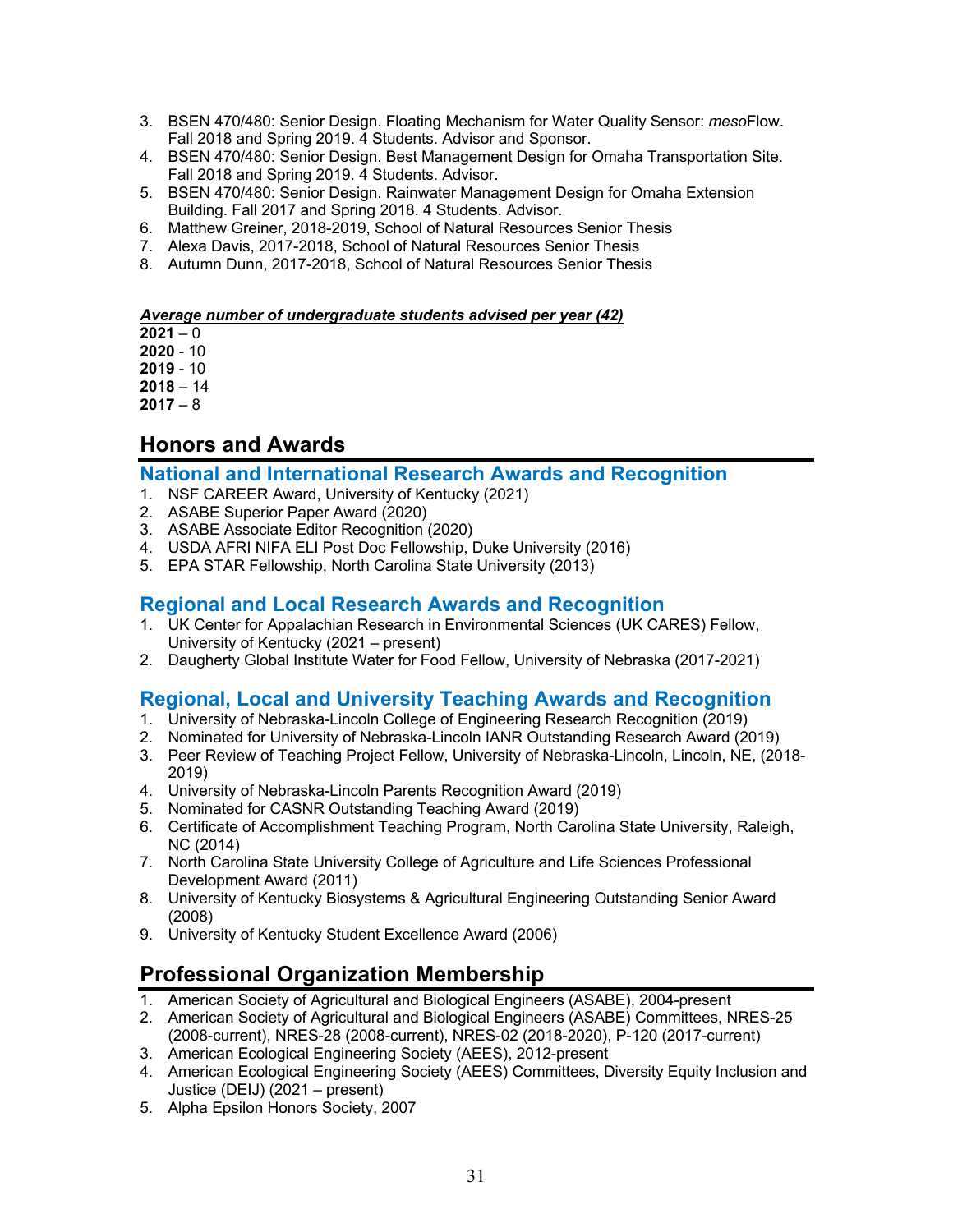# **Professional Development**

### **Research Professional Development**

- 1. Responsible Conduct of Community Engaged Research Training, 1 August 2021, UK CARES, https://www.youtube.com/watch?v=KGWUMj3C4r8.
- 2. AQ400 Training, Seal Analytical Training, 26-29 April 2021
- 3. Environmental Mass Spectrometry for Sustainability Training, Waters Analytical, 14 April 2021
- 4. University of Kentucky, CAFE Conversation: Kentucky Waterways, 23 March 2021
- 5. University of Kentucky, CAFE Conversation: Black Agriculture, 24 February 2021
- 6. USDA SARE Funding Workshop, 1 August 2019
- 7. University of Nebraska-Lincoln College of Engineering Promotion and Tenure Training, 24 July 2019
- 8. Department of Energy, Demystifying the U.S. Department of Energy Workshop, December 2018
- 9. University of Nebraska-Lincoln Write Winning Grant Proposals, March 2017
- 10. University of Nebraska-Lincoln NSF CAREER Workshop, March 2017
- 11. University of Nebraska-Lincoln Treatment Wetland Training Workshop, August 2017
- 12. Purdue Future Faculty Workshop. 1-3 March 2015. West Lafayette, IN.
- 13. Virginia Tech Future Faculty Program. 11-14 2015. Blacksburg, VA.
- 14. Navigating the Dangerous Waters of Plagiarism Workshop. North Carolina State University, 2012
- 15. How to Handle a Phone Interview Workshop. North Carolina State University, 2012
- 16. How Business Ideas are Born Workshop. North Carolina State University, 2012
- 17. Writing Federal Research Proposal Workshop. North Carolina State University, 2012
- 18. North Carolina State University Graduate Student Professional Development Workshop: 1 of 34 students selected in the College of Agriculture and Life Sciences to participate in a weekend workshop to learn advanced professional development, interviewing, and personal management.
- 19. North Carolina Graduate Student Research Symposium: Selected from Biological and Agricultural Engineering Department to present "Groundwater Nitrate Reductions within Upstream and Downstream Sections of a Riparian Buffer."
- 20. University of Kentucky Engineering Leadership Class: 1 of 16 students selected from the College of Engineering to participate and gain insight in styles of leadership by meeting with accomplished leaders whose responsibilities impact engineering in Kentucky, the United States, and the world.
- 21. University of Kentucky Leadership Summit: 1 of 100 leaders from the university chosen by President Todd to encourage positive change for the University of Kentucky community.
- 22. Federal University of Viçosa in Viçosa, Brazil Study Abroad Program: Sponsored by the University of Kentucky to learn Portuguese and assist in a research study of an innovative irrigation system for rice, while networking with professors and students for future research projects between universities.

## **Teaching Professional Development**

- 1. University of Kentucky, Diversifying Syllabi and Curriculum in CAFE, 6 April 2021
- 2. University of Kentucky, Critical Compassion in CAFE, 9 February 2021
- 3. University of Nebraska-Lincoln, Annual Undergraduate Curriculum Workshop, May 2020
- 4. University of Nebraska-Lincoln, Keep Teaching Seminar April 2020
- 5. University of Nebraska-Lincoln Safe Spaces Training, October 2019
- 6. University of Nebraska-Lincoln IANR Fall Faculty Training, 28 August 2019
- 7. University of Nebraska-Lincoln School of Natural Resources Fall Faculty Training, 23 August 2019
- 8. University of Nebraska-Lincoln Peer Review of Teaching Project Training, 7 May 2019
- 9. University of Nebraska-Lincoln Creating Rubrics, BSE CIPA Brown Bag, 17 April 2019
- 10. University of Nebraska-Lincoln Peer Review of Teaching Project Training, 13 April 2019
- 11. University of Nebraska-Lincoln IANR Water Conference, 14 March 2019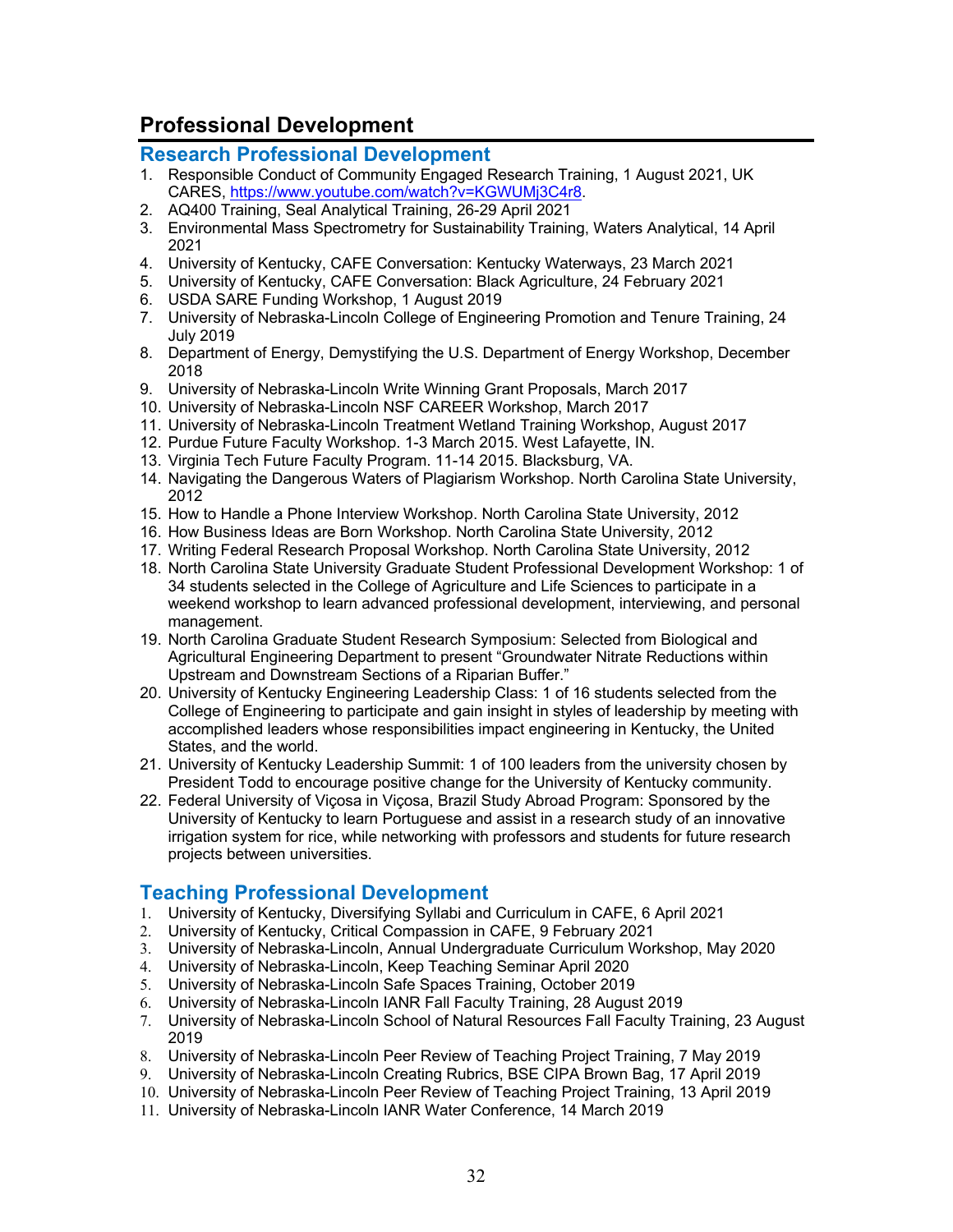- 12. University of Nebraska-Lincoln Instruction Design Techniques in the Flipped, Blended, and Traditional Classroom Workshop, August 2018
- 13. University of Nebraska-Lincoln Undergraduate Curriculum Workshop, May 2017, May 2018, May 2019
- 14. University of Nebraska-Lincoln CASNR Winter Interim Teaching and Learning Workshop, 2018, 2019, 2020
- 15. University of Nebraska-Lincoln Training for Suicide Prevention: Question, Persuade, Refer, January 2018
- 16. Writing Learning Outcomes: North Carolina State University, 18-21 September 2013.
- 17. Learning Styles. North Carolina State University. January 14-18, 2013.
- 18. Managing Disruptive Classroom Behavior. North Carolina State University. 22-26 October 2012.
- 19. Establishing Credibility in the Classroom. North Carolina State University. 23-27 July 2012.
- 20. Motivational Teaching Strategies. North Carolina State University. 6 July 2012.
- 21. Effective Questioning Techniques. North Carolina State University. 25 June 2012.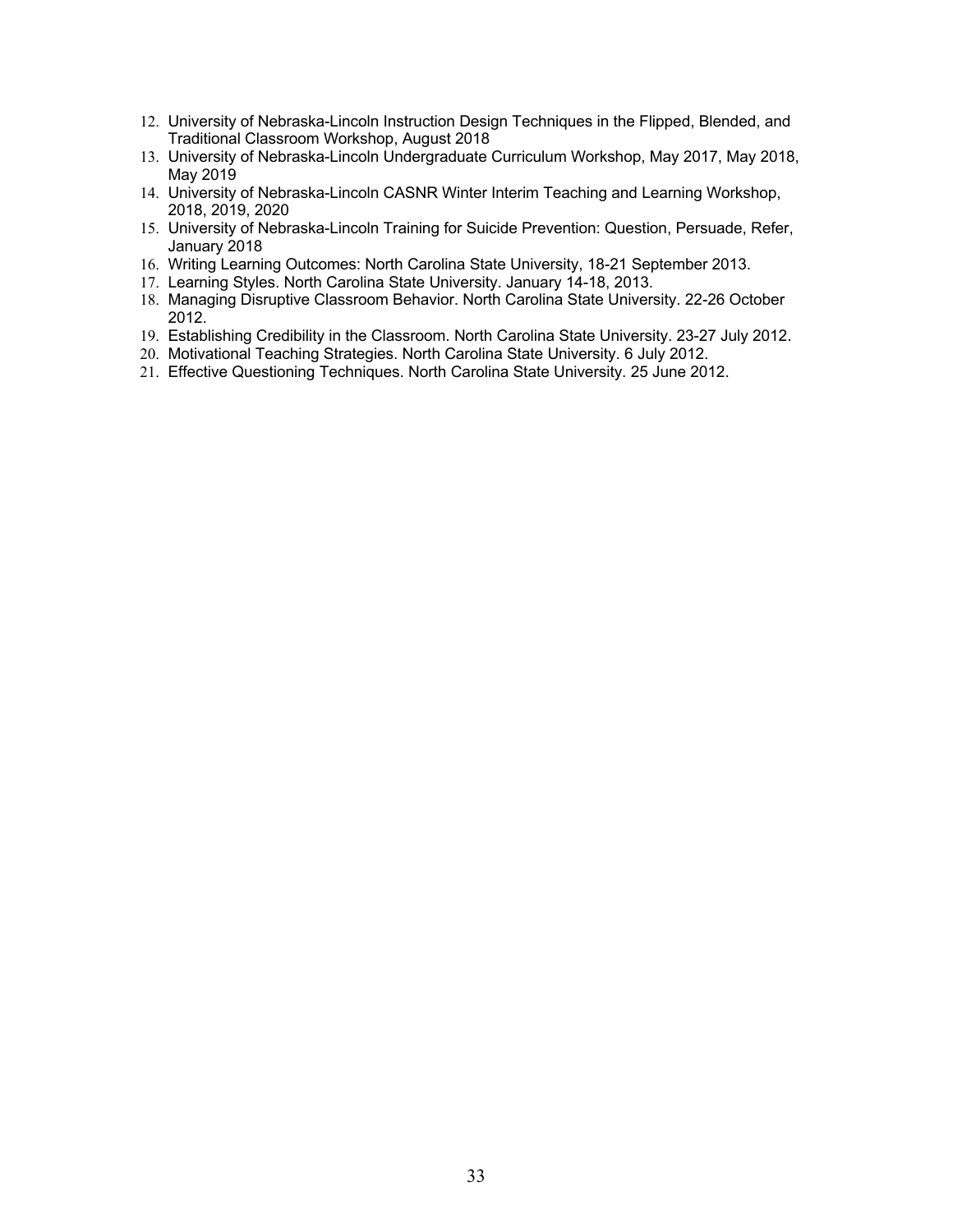# **Service**

### **Manuscript Editorship**

1. Associate Editor, Transactions of American Society of Agricultural and Biological Engineering, September 2018 - 2021

### **Manuscript Review**

- 1. Journal of Ecological Engineering (2 reviews 2016, 4 reviews -2017, 3 review 2018; 1 review – 2020; 1 review 2021)
- 2. Biogeochemistry (2 reviews 2017)
- 3. Environmental Science & Technology (1 review 2018)
- 4. Transactions of American Society of Agricultural and Biological Engineering (1 review 2018; 10 review -2019; 1 review -2020)
- 5. Journal of Environmental Quality (1 review 2018, 1 review 2019; 1 review 2021)
- 6. Geoderma (1 review 2018)
- 7. Desalination and Water Treatment (1 review -2018)
- 8. Science of the Total Environment (1 review -2020)

## **Proposal Reviews**

- 1. NSF Environmental Engineering 1440 Review Panel (April 2021)
- 2. Water Advance Research and Innovation (WARI) Fellowship Panel (October 2019)
- 3. 104(g) Review Panel (April 2019, April 2021)
- 4. USDA SBIR NIFA Review Panel (January 2018; February 2019; January 2021)
- 5. The National Academies of Sciences, Engineering, and Medicine Cycle 19 of the U.S. Egypt Science and Technology Joint Fund (March 2018)
- 6. North Carolina Sea Grant Review Panel (April 2017)

### **Departmental**

### *Leadership positions on Department Committees*

- 1. Student Recruitment Committee, UK-BAE, Chair, (2020 present)
- 2. Student Success Committee, UNL, Co-Chair (2019- 2020)
- 3. North Carolina State University Biological and Agricultural Engineering GSA President (2009- 2010)
- 4. University of Kentucky Biosystems and Agricultural Engineering Student President (2007- 2008)

#### *Membership positions on Department Committees*

- 1. Social Committee, UK, Member (2021 current)
- 2. Undergraduate Curriculum Committee, UK, Member (2021 current)
- 3. Stream and Watershed Science Graduate Certificate Committee (2021-current)
- 4. Search Committee, BAE Electronics Engineer, member (2021)
- 5. Search Committee, BAE Research Facilities Manager, member (2021)
- 6. Safety Committee, BAE UK, Member (2020 2021)
- 7. Awards Committee, BAE UK, Member (2020 2021)
- 8. External Relations Committee, UNL, Member (2019 2020)
- 9. Soil/Water Committee, UNL, Member (2017 2020)
- 10. Environmental Science Committee, UNL, Member (2017 2020)
- 11. Facilities Committee, UNL, Member (2018 2020)
- 12. Undergraduate Curriculum and ABET Committee, UNL, Member (2018-2020)
- 13. Colloquium Committee, UNL, Member, (2018-2019)
- 14. North Carolina State University Biological and Agricultural Engineering Recruitment Weekend, Assistant, (2009-2014)
- 15. North Carolina State University Biological and Agricultural Engineering High School Summer Camp, Assistant (2009-2014)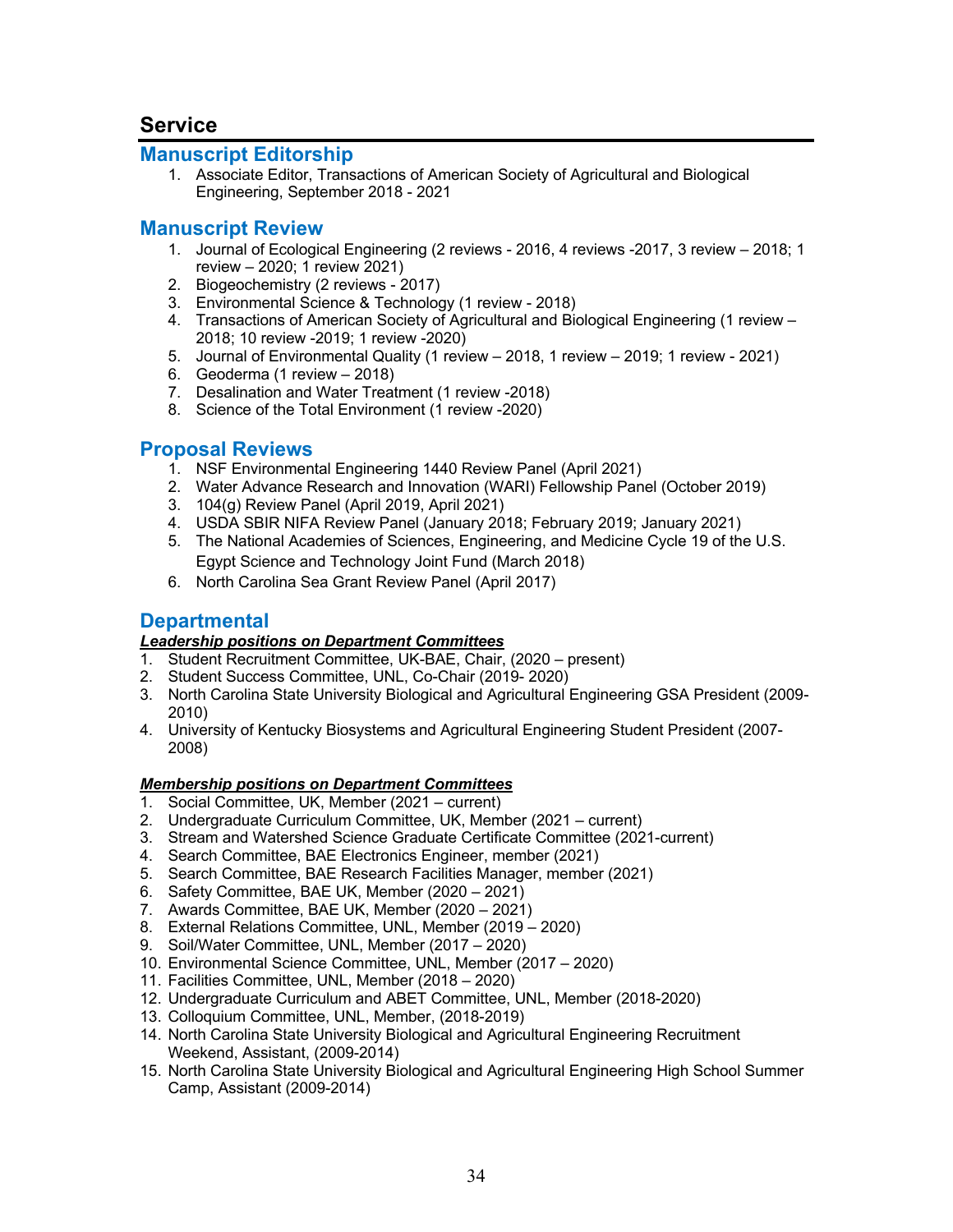## **College**

- 1. UK College of Engineering and Society of Women Engineers Women Engineering (Wie) Day, UK, panelist (2021)
- 2. Healthy Agricultural Systems, UNL, Member (2019 2020)
- 3. IANR Science Literacy Initiative Advisory Board, UNL, Member (2018 2020)
- 4. College of Engineering Undergraduate Scholars Program, UNL, Member (2018 2020)
- 5. Nebraska Water Center Advisory Board, UNL, Member (2018 2020)
- 6. North Carolina State Graduate Student Association Assistant Representative, Member (2010- 2012)
- 7. North Carolina State University Engineering Leadership Weekend (2009-2012)
- 8. University of Kentucky Engineering Ambassador (2005-2008)
- 9. University of Kentucky Ag Student Council Senior Representative (2007-2008)
- 10. University of Kentucky Ag Student Council Treasurer (2006-2007)

## **University**

1. UNL CASNR Dean Search Committee, Member (Fall 2018)

# **Regional and National Service Roles**

#### *Regional*

- 1. 2017-2020 Nebraska Private Onsite Wastewater Treatment System Advisory Committee
- 2. 2019-2020 Nebraska ASABE Section President
- 3. 2018-2019 Nebraska ASABE Section Meeting Coordinator
- 4. 2017-2018 Nebraska ASABE Section Secretary/Treasurer
- 5. 2016-2017 Nebraska ASABE Section Newsletter Coordinator

#### *National*

- 1. Secretary, American Ecological Engineering Society (AEES), 2021 2023 term
- 2. Nominating Committee, American Society of Agricultural and Biological Engineers (ASABE), member, 2022-2024 cycle
- 3. NRES-25, American Society of Agricultural and Biological Engineers (ASABE), Streams, Wetlands, and Reservoirs Group, Vice Chair, 2020-present
- 4. ASABE E 05/03, American Society of Agricultural and Biological Engineers (ASABE), Vice Chair, 2020-present
- 5. Justice, Equity, Diversity, and Inclusion (JEDI) Committee, American Society of Ecological Engineers (ASEE), 2021- present
- 6. P-120, ASABE, Student Scholarships Judge, 2019- 2021
- 7. NRES-28, American Society of Agricultural and Biological Engineers (ASABE), Ecological Engineering Group, Outgoing Chair, 2019-2020
- 8. NRES-28, American Society of Agricultural and Biological Engineers (ASABE), Ecological Engineering Group, Chair, 2018-2019
- 9. NRES-28, American Society of Agricultural and Biological Engineers (ASABE), Ecological Engineering Group, Vice-Chair, 2017-2018
- 10. NRES-25, ASABE, Streams, Reservoirs, and Wetland Group, Standards Chair, 2015-2018
- 11. NRES, ASABE, Student Poster Competition Judge, 2017-present
- 12. ASABE Speed Networking Volunteer, 2016- present
- 13. American Society of Ecological Engineers, Student Poster Competition Judge, 2017-present

## **Technical Session Moderator**

- 1. Section Moderator, Special Session: Wetlands, 2021 American Society of Agricultural and Biological Engineering International Meeting, virtual, 2021.
- 2. Section Moderator, Waterborne Pathogens and Emerging Contaminants, 2020 American Society of Agricultural and Biological Engineering International Meeting, virtual, 2020.
- 3. Section Moderator, Waterborne Pathogens and Emerging Contaminants, 2019 American Society of Agricultural and Biological Engineering International Meeting, Boston, MA, July 7- 10, 2019.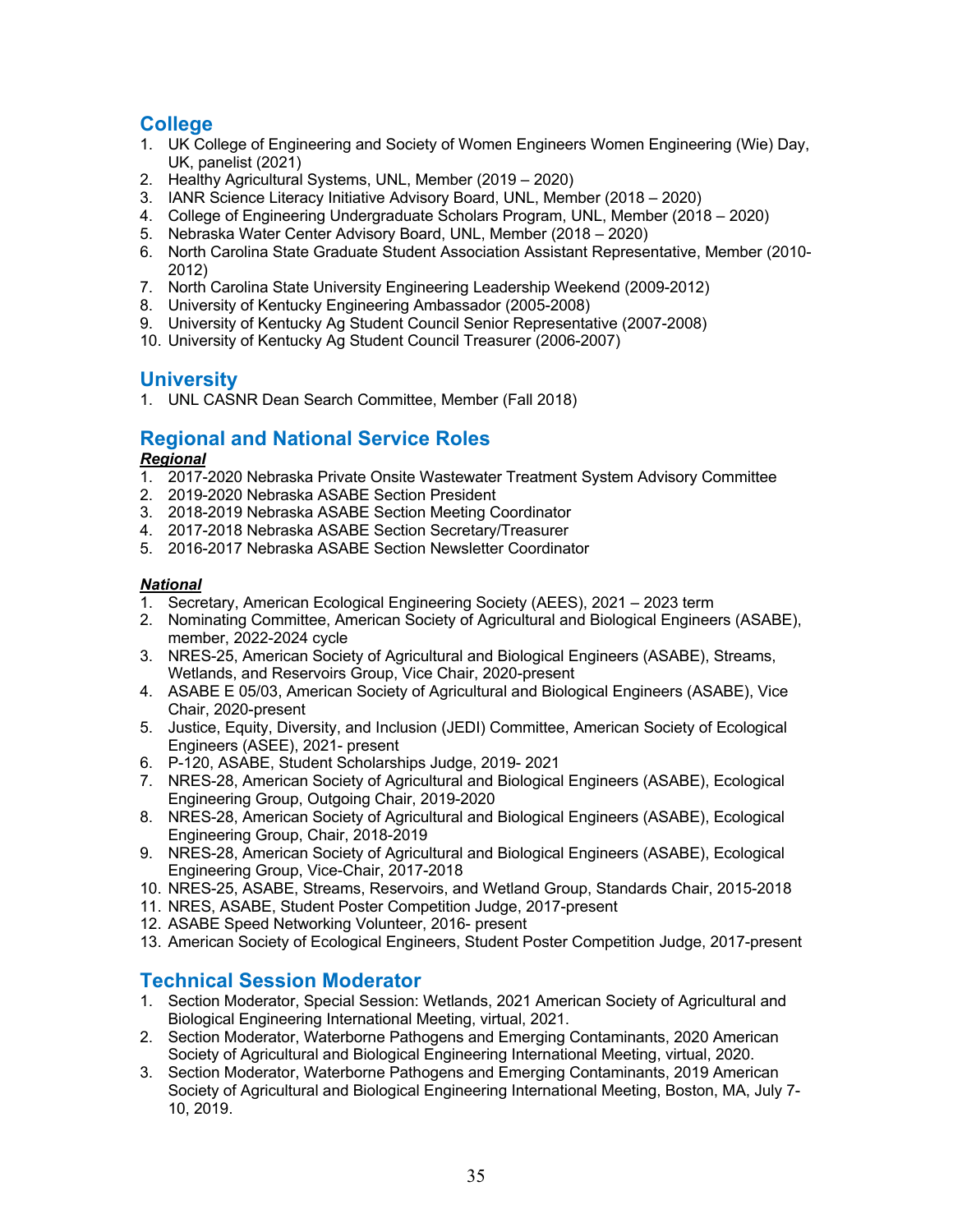- 4. Section Moderator, Treatment Wetlands, 2019 American Ecological Engineering Society Meeting, Ashville, NC, June 4, 2019.
- 5. Section Moderator, Nutrient, Removal, and Recycle Part 2, Detroit, MI, July 30, 2018.
- 6. Section Moderator, Stormwater Management I, American Society of Ecological Engineering, Houston, TX, June 12, 2018.
- 7. Section Moderator, Nitrogen Removal in Wetlands, WETPOL Conference, Big Sky, MT, August 23, 2017.

## **Other Service**

#### *University Service Events*

- 1. 7/1/2020 H2O Today Virtual Field Trip at Morrill Hall (150 people)
- 2. 1/25/2020 Introduce a Girl to Engineering Day at UNL Innovation Campus (300 people)
- 3. 10/27/2019 Sunday with a Scientist at Morrill Hall (150 people)
- 4. 10/14/2019 Dr. Carol Swarts Tour of *meso*LAB (5 people)
- 5. 9/6/2019 Lincoln Parks and Recreation Tour of *meso*LAB (5 people)
- 6. 8/16/2019 Daughterly Water for Food Interview and Tour of *meso*LAB (5 people)
- 7. 7/17/2019 United States Geological Service Tour of *meso*LAB (10 people)
- 8. 6/11/2019 Big Red Summer Camp Presenter
- 9. 4/22/2019 Newman Grove High School Tour of *meso*LAB (30 people)
- 10. 10/24/2018 Distinguished Scholars Days Mock Lecture
- 11. 6/26/18 UNL Environmentor Tour of *meso*LAB (30 people)
- 12. 2018 Women in Science Dinner Host (150 people)
- 13. 7/3/18 UNL Environmentor Tour of East Campus Beaver Dam (30 people)
- 14. 6/18/18 Big Red Summer Camp Presenter (30 people)
- 15. 2017 Water for Food Graduate Student Poster Competition Judge (30 people)
- 16. 2017-2018 Environmenter (Mentored local high school student on wetland laboratory experience) (1 person)
- 17. 2012-2014 Wetland Mesocosm Laboratory Undergraduate Tour, North Carolina State University, Raleigh, NC, 4 occasions (30 people)
- 18. 6/2012 Kure Beach Sand Dune Infiltration System Tour, North Carolina State University, Raleigh, NC (25 people)
- 19. 22 April 2015. Hyde County Wetland Restoration Project Stakeholders Meeting. (20 people)
- 20. June 2013. Hyde County Wetland Restoration Project Stakeholders Meeting (15 people)
- 21. 25 October 2012. Groundwater Nitrate Reductions within Upstream and Downstream Sections of a Riparian Buffer. North Carolina State University Biological and Agricultural Mini-Seminar for Dr. Vladimir Novotny. Raleigh, NC. (10 people)
- 22. October 2012. Hyde County Wetland Restoration Project Stakeholders Meeting (25 people).
- 23. June 2011. Hyde County Wetland Restoration Project North Carolina Department of Natural Resources Meeting (25 people).

### *College Service Events*

- 1. Institute for Future Agriculture Leaders (IFAL) host, 6/22/2021
- 2. UK Engineering Day Video, January 2021
- 3. E2 Day Session Presenter (20 high school students), 2018, 2019, 2020
- 4. Strategic Discussion for Nebraska Presenter, 2018
- 5. ENGR 10 Video Presenter, 2018
- 6. Eureka! Girls Inc. Demo, 2018
- 7. UNL Spring Research Fair Graduate Poster Competition Judge, 2017

#### *Unit Service Events*

- 1. Senior Design Virtual Poster Session, 3/5/2021
- 2. Engineering Day Robotic Car Judge, 12/3/2019
- 3. Fall Environmental Studies Showcase Judge, 12/1/2019
- 4. Student recruitment meetings
	- a. 3/7/2019 Malayna Wingert
	- b. 4/22/2019 Drake Spohr